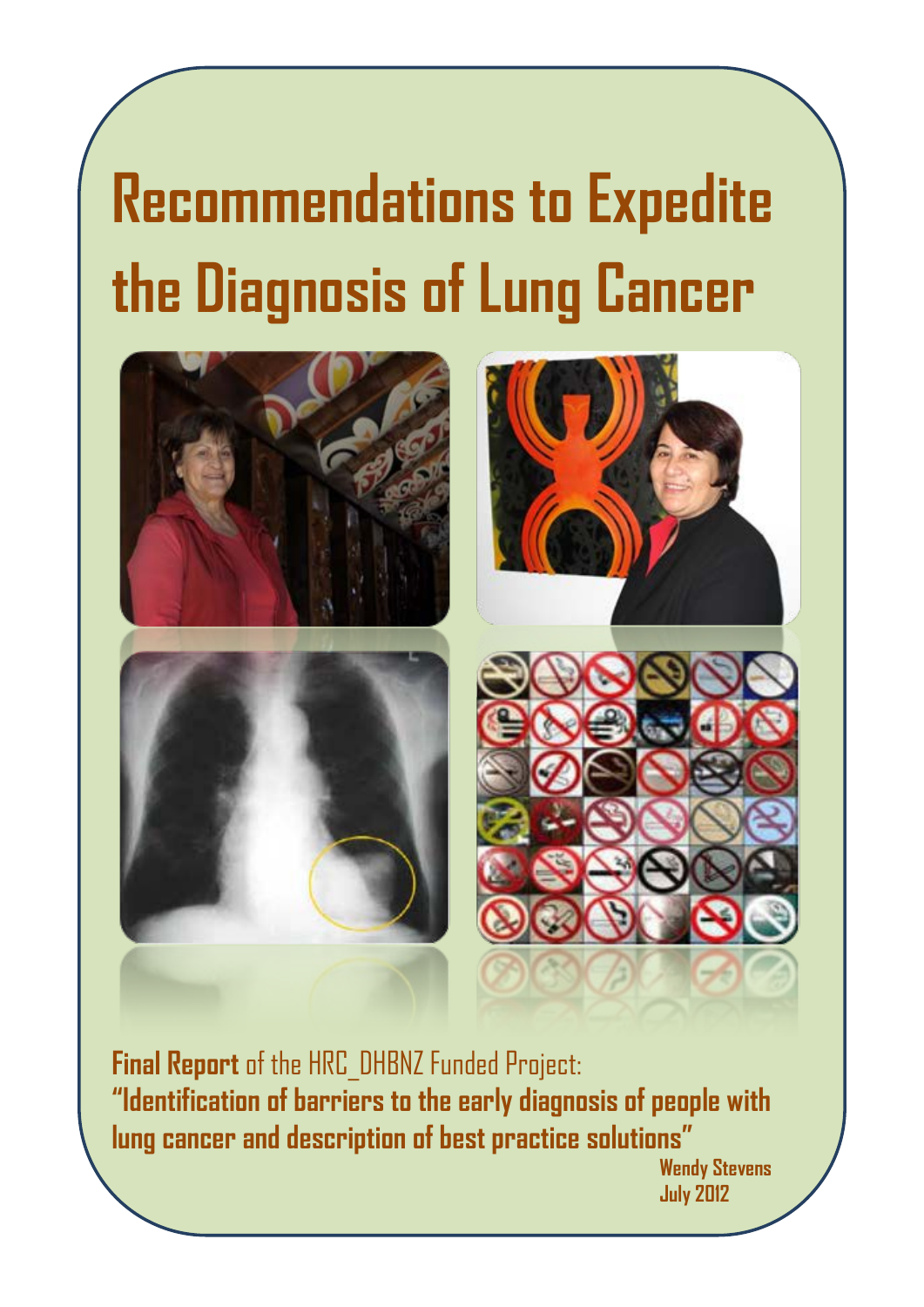## **Foreword**

This report presents a brief overview of the findings of the research project '**Identification of barriers to the early diagnosis of people with lung cancer and description of best practice solutions'**. Full findings from this project can be found on the Northern Cancer Network's website located at:

#### [http://www.northerncancernetwork.org.nz/](http://www.northerncancernetwork.org.nz/Research/LungCancerResearchProject/tabid/117/language/en-US/Default.aspx)

The project was funded by a Health Research Council of New Zealand & District Health Boards New Zealand (HRC\_DHBNZ) grant. It was conducted over a 3 year period from June 2009 until May 2012 and involved 2 Cancer Networks, 3 District Health Boards, and 4 primary care organisations within the Auckland and Lakes regions.

The project aimed to identify the major barriers to the early diagnosis of lung cancer and to develop recommendations to reduce these barriers so as to expedite diagnosis and improve the clinical journey for people with lung cancer and their whānau/family.

A mixed methods design was used to collect both quantitative and qualitative data, so as to fully explore the issues from multiple perspectives. Patients and whānau/family contributed their experiences, and health care professionals from various disciplines contributed their expertise to the project.

(Right) **Bubsi McFarlane** - Aroha mai Cancer Support Service Rotorua. Aroha mai supports individuals navigate their journey through cancer services from primary healthcare through to tertiary care.

Front cover image acknowledgements:

<sup>(</sup>Left) **Georgina Frazer** (the late) - Georgina is of Te Arawa descent, she was a champion in supporting local initiatives for increasing the awareness of lung cancer in the Lakes community. Georgina lost her battle with Cancer in 2011.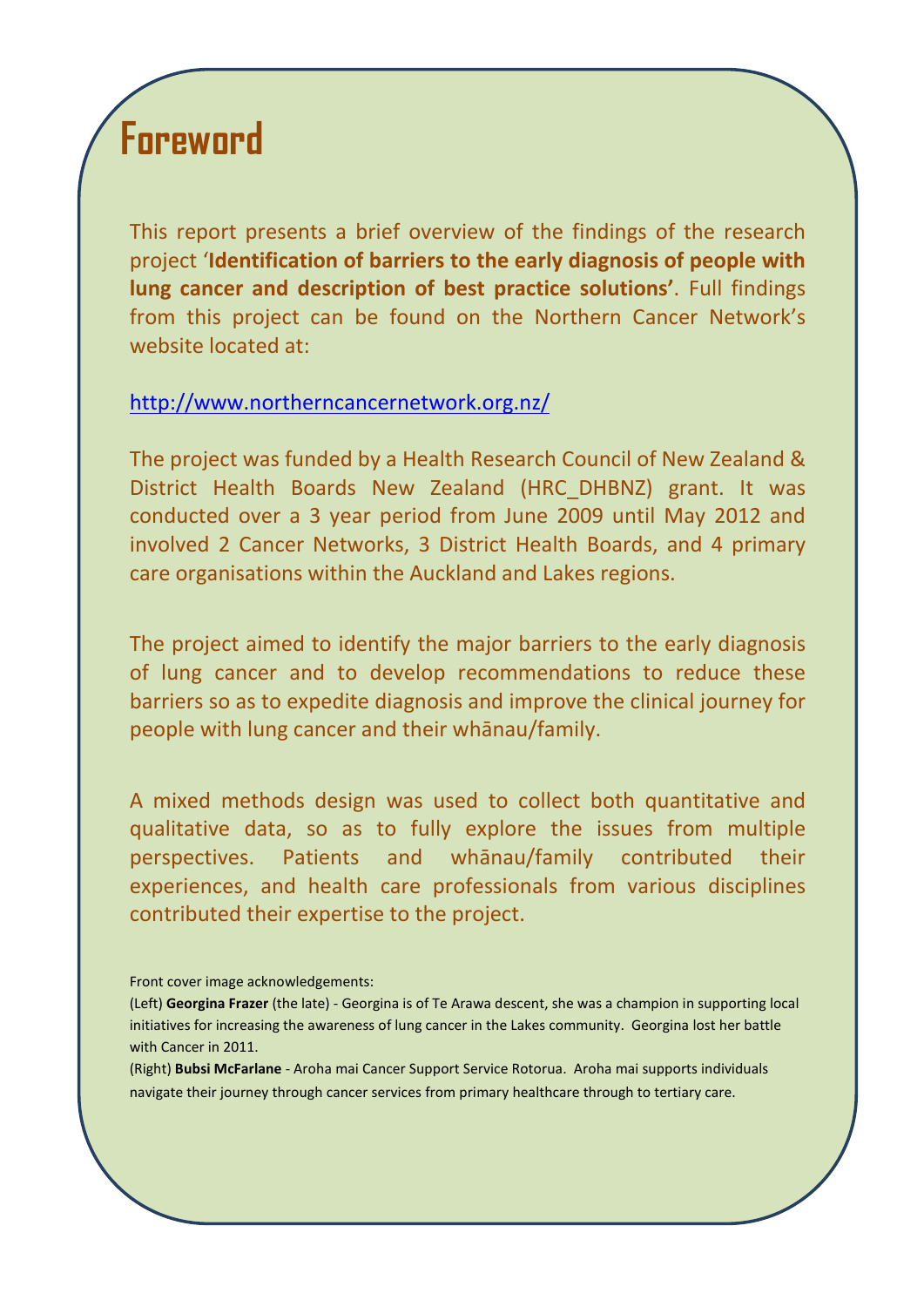## **Contents**

| <b>Section 1 - Introduction</b><br><b>Purpose of the Report</b><br><b>Lung Cancer</b><br><b>Clinical Pathway</b><br><b>The Project</b>                                                                                                                                                                                                                                                                                                          |    |
|-------------------------------------------------------------------------------------------------------------------------------------------------------------------------------------------------------------------------------------------------------------------------------------------------------------------------------------------------------------------------------------------------------------------------------------------------|----|
| <b>Section 2 - Lung Cancer Pathway</b><br><b>Clinical Audit</b><br><b>Initial Presentation</b><br><b>Primary Care Management</b><br><b>Entry to Secondary Care</b><br><b>Secondary Care Management</b><br><b>Tumour Stage at Diagnosis</b><br><b>Time to Diagnosis</b><br><b>Factors which Influenced Times to Diagnosis</b><br><b>Did Missed Opportunities for Diagnosis Exist</b><br><b>Ethnic Differences</b><br><b>Regional Differences</b> | 5  |
| Section 3 - Current Services & Processes of Care<br><b>Primary Care Services</b><br><b>Secondary Care Services</b>                                                                                                                                                                                                                                                                                                                              | 16 |
| Section 4 - Barriers to Early Diagnosis & Optimal Care<br><b>Types of Barriers</b><br><b>Important Barriers Locally</b>                                                                                                                                                                                                                                                                                                                         | 24 |
| Section 5 - Best Practice Recommendations<br><b>Recommendations to Improve the Patient Journey</b><br><b>Recommendations to Reduce Barriers within Primary Care</b><br><b>Recommendations to Reduce Barriers within Secondary Care</b><br><b>In Conclusion</b>                                                                                                                                                                                  | 32 |
| Summary of the Lung Cancer Project Recommendations 44                                                                                                                                                                                                                                                                                                                                                                                           |    |
| <b>Abbreviations</b>                                                                                                                                                                                                                                                                                                                                                                                                                            | 47 |
| References                                                                                                                                                                                                                                                                                                                                                                                                                                      | 48 |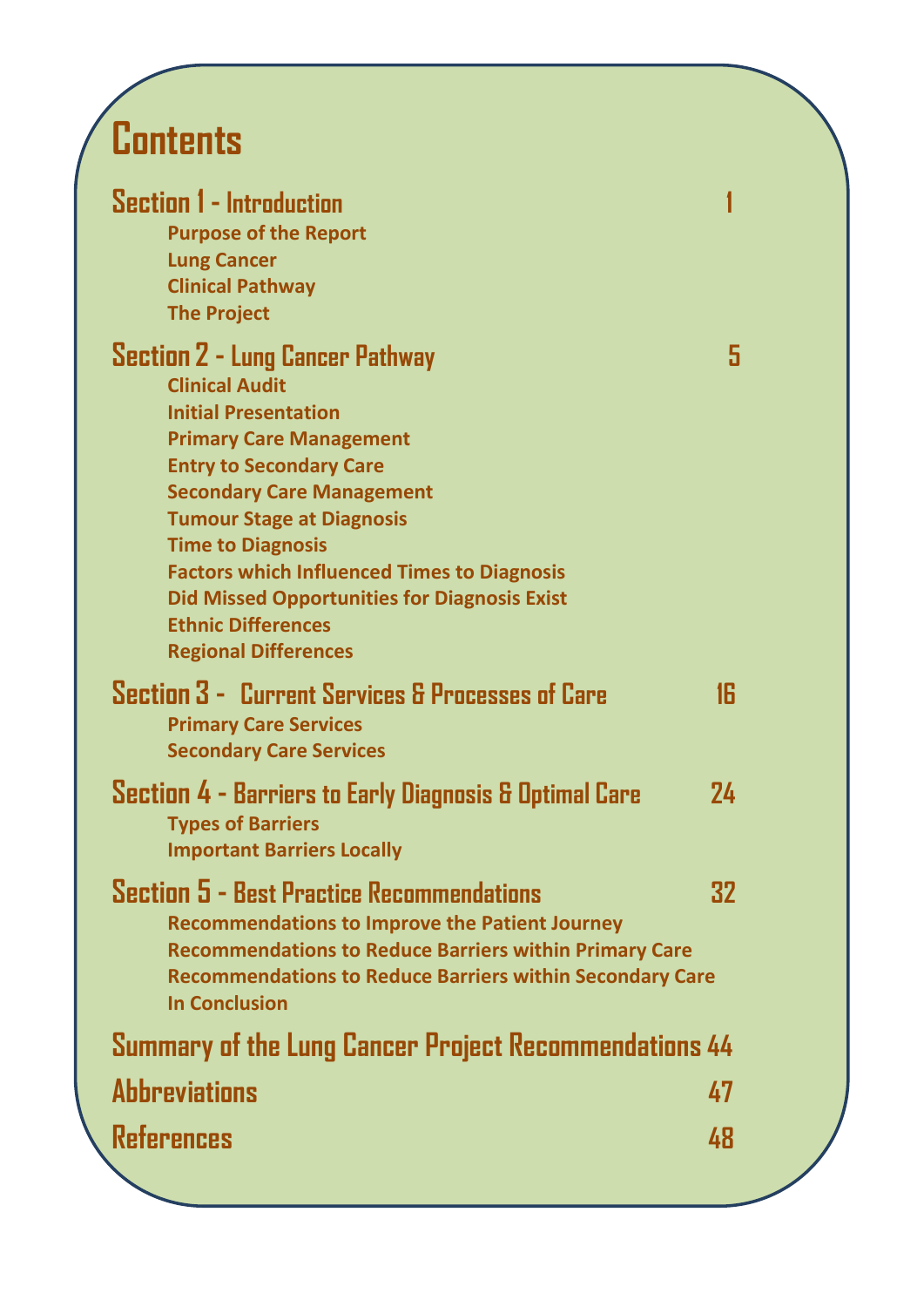## **Principal Stakeholders**

**Northern Cancer Network (NCN; Northern DHB Support Agency – NDSA) Midland Cancer Network Auckland District Health Board (ADHB; participating DHB) Counties Manukau District Health Board (CMDHB; participating DHB) Lakes District Health Board (LDHB; participating DHB) Waitemata District Health Board (WDHB) ProCare Health Ltd (participating primary care organisation) Total Healthcare Otara and East Tamaki PHO (participating primary care organisation) Tamaki Primary Health Organisation Rotorua Area Primary Health Services (RAPHS; participating primary care organisation) Pinnacle Taupo (participating primary care organisation) Māori Health, LDHB Māori Leadership Group (NCN) Northern Region District Health Boards Māori General Managers Group New Zealand Guidelines Group (NZGG) University of Auckland (UoA)**

## **Research Team**

### **Expert Advisory Group**

**Dr Wendy Stevens (NCN &UoA) A/Prof Jeffrey Garrett (CMDHB) Dr Christopher Lewis (ADHB) Dr John Cameron (ProCare Health Ltd) Dr Matire Harwood (Tamaki PHO) Dr Richard Hulme (Total Healthcare Otara) Dr Denise Aitken (LDHB) Mr Gary Thompson (NCN) Mr John Fraser (NZGG) Ms Kate Moodabe (ProCare Health Ltd) Mr Karel Lorier (Consumer Representative) Ms Lynelle Black (CMDHB) Mr Ajit Arulambalam (ADHB)** 

## **Inequalities Team**

**Mr Gary Thompson (NCN) Dr Matire Harwood (Tamaki PHO) Ms Sandra McDonald (ProCare Health Ltd) Ms Phyllis Tangitu (Māori Health, LDHB) Dr Heidi Charlick (Pacific Representative) Mr Eru George (Māori Health, LDHB)**

## **Additional Advisors & Investigators**

**Prof John Kolbe (ADHB & UoA) A/Prof Graham Stevens (ADHB & UoA) Dr George Laking (ADHB) Dr Rob McNeil & Ms Lisa Walton (UoA)**

### **Research Coordinator**

**Miss Melissa Murray (UoA)**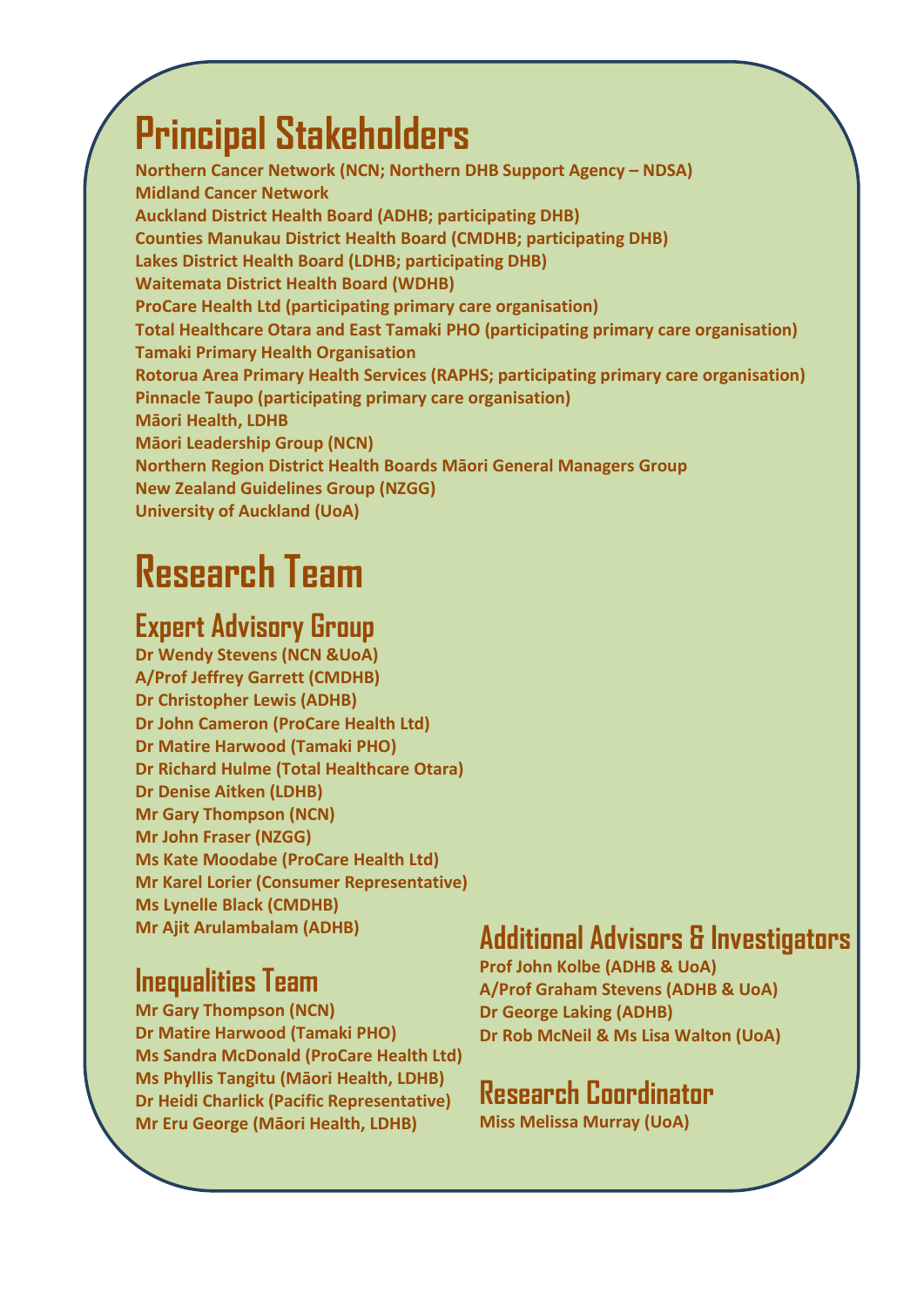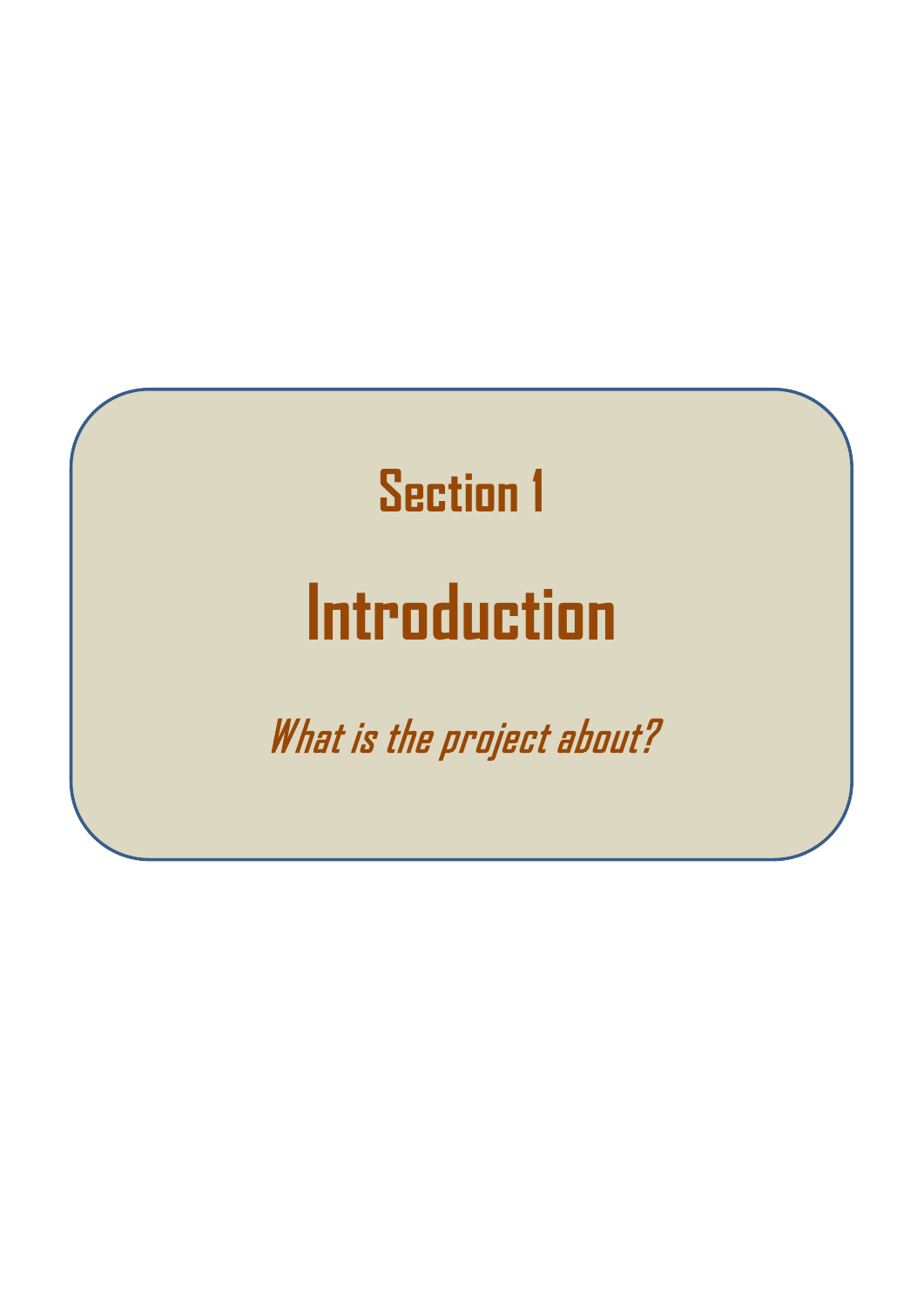## **Introduction**

## **Purpose of the Report**

This report presents an overview of the findings of the project: '*Identification of barriers to the early diagnosis of people with lung cancer and description of best practice solutions'.* Detailed information about the project, including reports on each research component, is available on the Northern Cancer Network webs[i](#page-5-0)te.<sup>i</sup>

## **Lung Cancer**

Lung cancer is a major health problem in New Zealand, resulting in approximately 1500 deaths annually.  $1-5$  It also contributes to ethnic inequalities in health outcomes, as Māori and Pacific peoples have poorer health outcomes from lung cancer than European New Zealanders.<sup>3</sup>

The poor survival from lung cancer is largely attributed to late diagnosis. $6-9$  If lung cancer can be diagnosed (and treated) at an early stage, there is a good chance of survival. For example, the five year survival of early stage lung cancer is >50% and with surgical resection >70%.10 However if lung cancer is diagnosed at an advanced stage, the chance of survival is poor (five year survival is only 3% if distant metastases are present). $^{10}$  Earlier

diagnosis of lung cancer therefore has the potential to improve health outcomes. In addition, it lessens patient anxiety and increases patient and whānau/family satisfaction with care.<sup>11</sup>

## **Clinical Pathway**

The lung cancer pathway is complex. Typically it involves many different services and providers. Although the clinical journey differs for each person with lung cancer, common points in the pathway exist. These include *presentation*, *investigation*, *referral*, *specialist assessment*, further *investigation* and *diagnosis*. Problems and delays can occur at any one of these points in the pathway, and frequently delays occur at several points. Delays may be due to patient factors, doctor factors, system factors or to a combination of these.

Barriers that cause delays or prevent optimal care along the lung cancer pathway have the potential to adversely impact on health outcomes**.** <sup>12</sup> Therefore optimising outcomes involves identifying these barriers and developing solutions to minimise them.

## **The Project**

The main aim of this Health Research Council of New Zealand & District Health Boards New Zealand (HRC\_DHBNZ) funded project was to develop recommendations to improve the clinical pathway from presentation to diagnosis for people with suspected lung cancer.

<span id="page-5-0"></span>i  $\overline{a}$  Full information on the project is available at: http://www.northerncancernetwork.org.nz/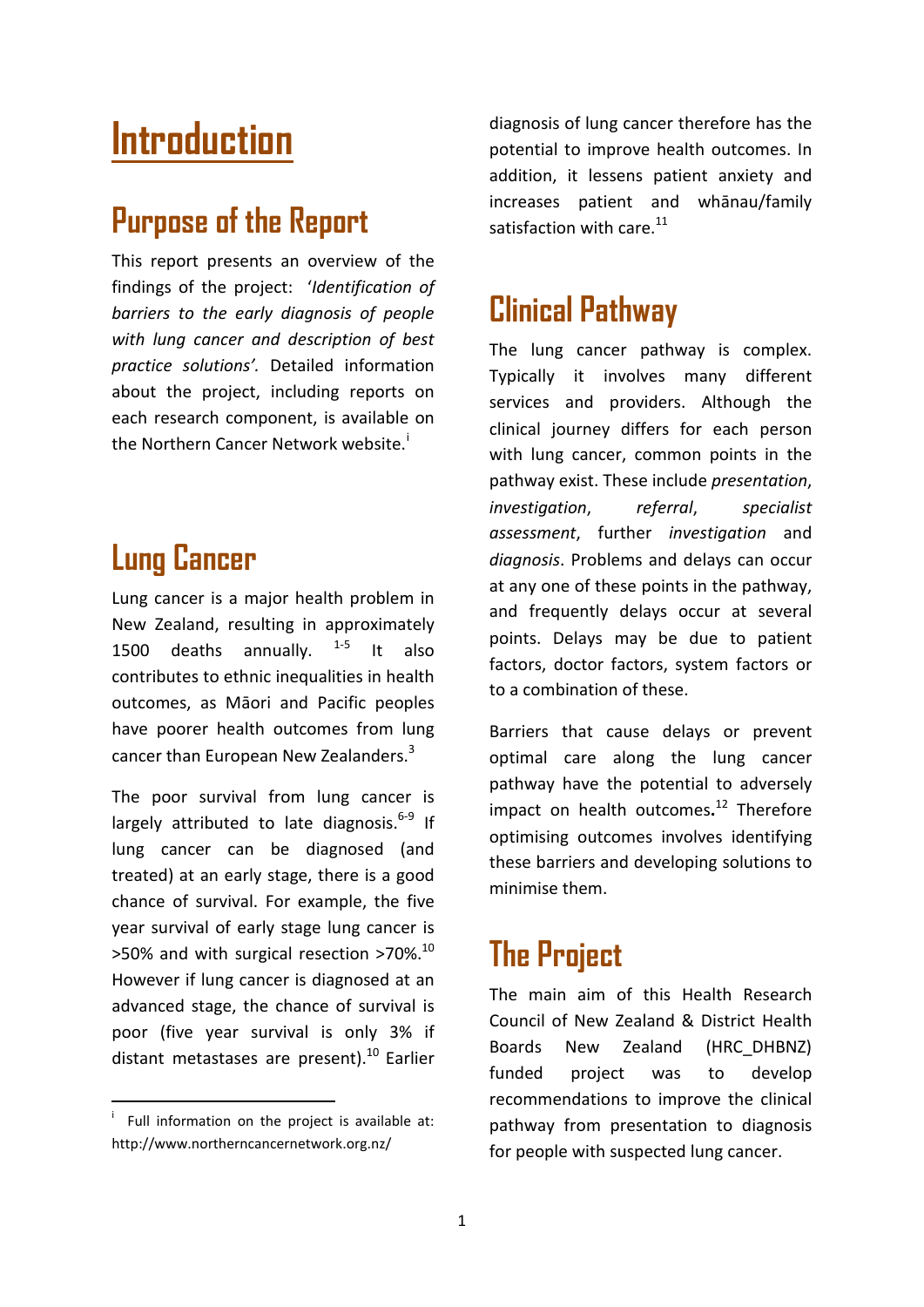The project built on work from a previous audit, $13$  and drew upon the expertise of a wide variety of health care professionals involved in lung cancer care, as well as on the experiences of lung cancer patients and their whānau/family.

The project used a mixed methods design comprising various research components. It was conducted over a three year period (June 2009 – end May 2012) within the Northern and Midland Cancer Networks. Four primary care organisations and three District Health Boards (DHBs) participated in the research. The primary care organisations covered ~80% of the populations within the participating DHBs.

A particular strength of the project was the extensive involvement of Māori representatives in both the research and development of recommendations. This involvement occurred primarily via an Inequalities Team (IT), comprising one Pacific and five Māori representatives, who worked alongside the Expert Advisory Group (EAG) of the project. The IT was actively involved throughout the project, to ensure that the research was conducted in a culturally appropriate manner and that the research maintained an inequalities focus.

The findings of the project are presented briefly in the following chapters.

## **Participating Primary Care Organisations**

#### *Auckland Region*

- **ProCare Health Ltd** (ProCare) **Networks Auckland & Manukau**
- **Total Healthcare Otara** (THO)

#### *Lakes Region*

- **Rotorua Area Primary Health Services** (RAPHS)
- **Pinnacle General Practice Network Taupo** (Pinnacle)

## **Participating DHBs**

#### *Auckland Region*

| • Auckland          | (ADHB)  |
|---------------------|---------|
| • Counties Manukau  | (CMDHB) |
|                     |         |
| <b>Lakes Region</b> |         |

• **Lakes** (LDHB)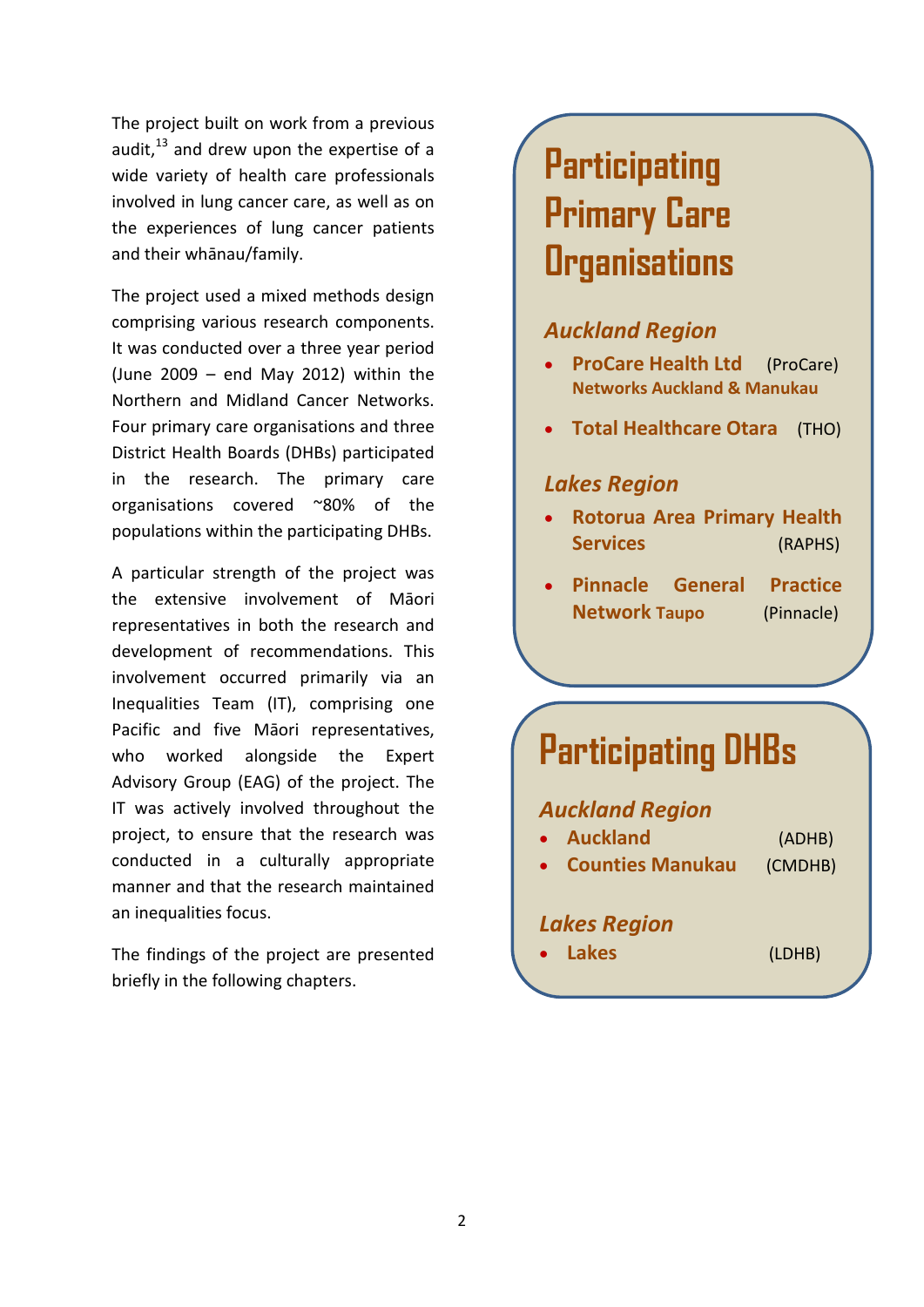## **Research Components of the Project**

- **1. Literature Review** of the national and international literature on the barriers to optimal cancer care and the early diagnosis of lung cancer and the interventions recommended to reduce these barriers.
- **2. National Stocktake** of innovative or successful primary or secondary care services that could be relevant to people with lung cancer.
- **3. Clinical Audit** of the clinical records of patients with lung cancer diagnosed in 2008 within the Auckland and Lakes regions, who were registered with one of the participating primary care organisations *(ProCare, THO, RAPHS, or Pinnacle)* and received some component of care at one of the participating DHBs *(ADHB, CMDHB and LDHB)*.
- **4. Practice Survey** of general practices affiliated with participating primary care organisations *(ProCare, THO, RAPHS, and Pinnacle)* within the Auckland and Lakes regions.
- **5. Survey and Focus Groups of GPs** affiliated with the participating primary care organisations *(ProCare, THO, RAPHS, and Pinnacle)* within the Auckland and Lakes regions.
- **6. Lung Cancer Patient Interviews and Focus Groups** within the Auckland and Lakes regions.
- **7. Development of Recommendations** based on the findings of the study and development of a best practice assessment tool to assess recommendations for implementation.

#### **8. Economic Evaluation of the Recommendations**

Full reports on all these research components are available on the Northern Cancer Network's website at: http://www.northerncancernetwork.org.nz/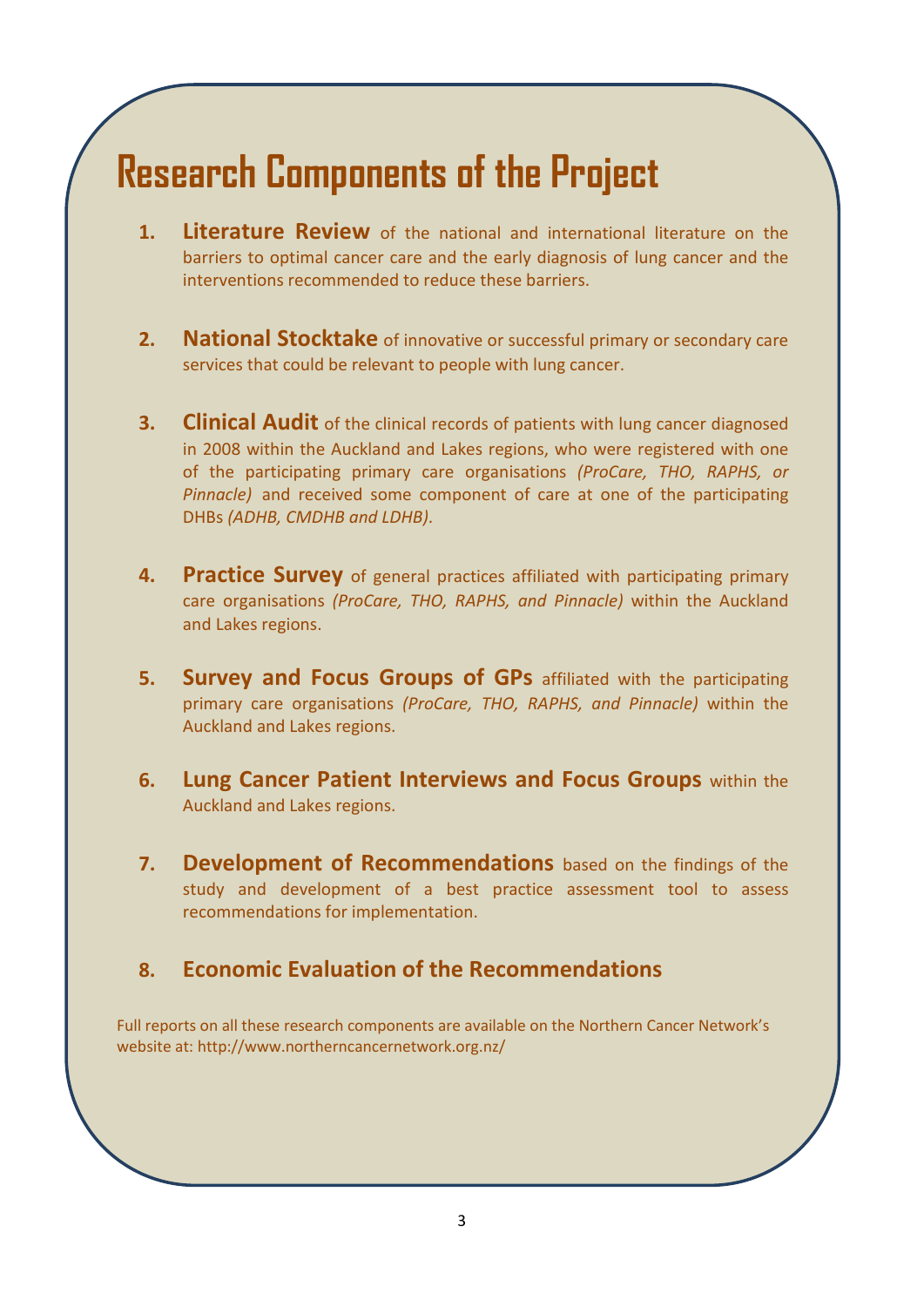## **What the Project Involved**

**1. Documentation of the current clinical pathway of people with suspected lung cancer and identification of any gaps or delays in care** by an audit of clinical records of people diagnosed with lung cancer in 2008 (according to the New Zealand Cancer Registry (NZCR) who were registered with one of the participating primary care organisations and received some component of secondary care within Auckland (ADHB), Counties Manukau (CMDHB) or Lakes District Health Boards (LDHB).

#### **2. Identification of current service provision and processes of care** by:

- Stocktakes of both primary and secondary care services to identify any innovative or successful services that could be relevant to people with suspected lung cancer.
- A primary care practice survey and general practitioner (GP) survey of affiliated practices and GPs within participating primary care organisations in the Auckland and Lakes regions to identify current processes of care.
- **3. Identification of barriers to quality care and early diagnosis of people with suspected lung cancer** by:
	- A review of the national and international literature on barriers to optimal cancer care
	- Interviews of patients with suspected or known lung cancer and focus groups of patients with lung cancer and their whānau/family to identify barriers from their perspective.
	- A survey and focus groups of GPs affiliated with participating primary care organisations within the Auckland and Lakes regions to identify local barriers from the GP perspective.
- **4. Identification of potential interventions to improve care of people with suspected lung cancer from initial presentation to healthcare services until diagnosis** by:
	- A review of the national and international literature on services to improve cancer care
	- Stocktakes of both primary and secondary care services to identify any innovative or successful services that could be relevant to people with suspected lung cancer.
	- A survey and focus groups of GPs affiliated with participating primary care organisations within the Auckland and Lakes regions to identify local solutions from the GP perspective.
- **5. Development of recommendations to improve lung cancer care to diagnosis** by:
	- Assessment of the findings of the study and developing recommendations based on these findings.
		- Economic evaluation of the recommendations.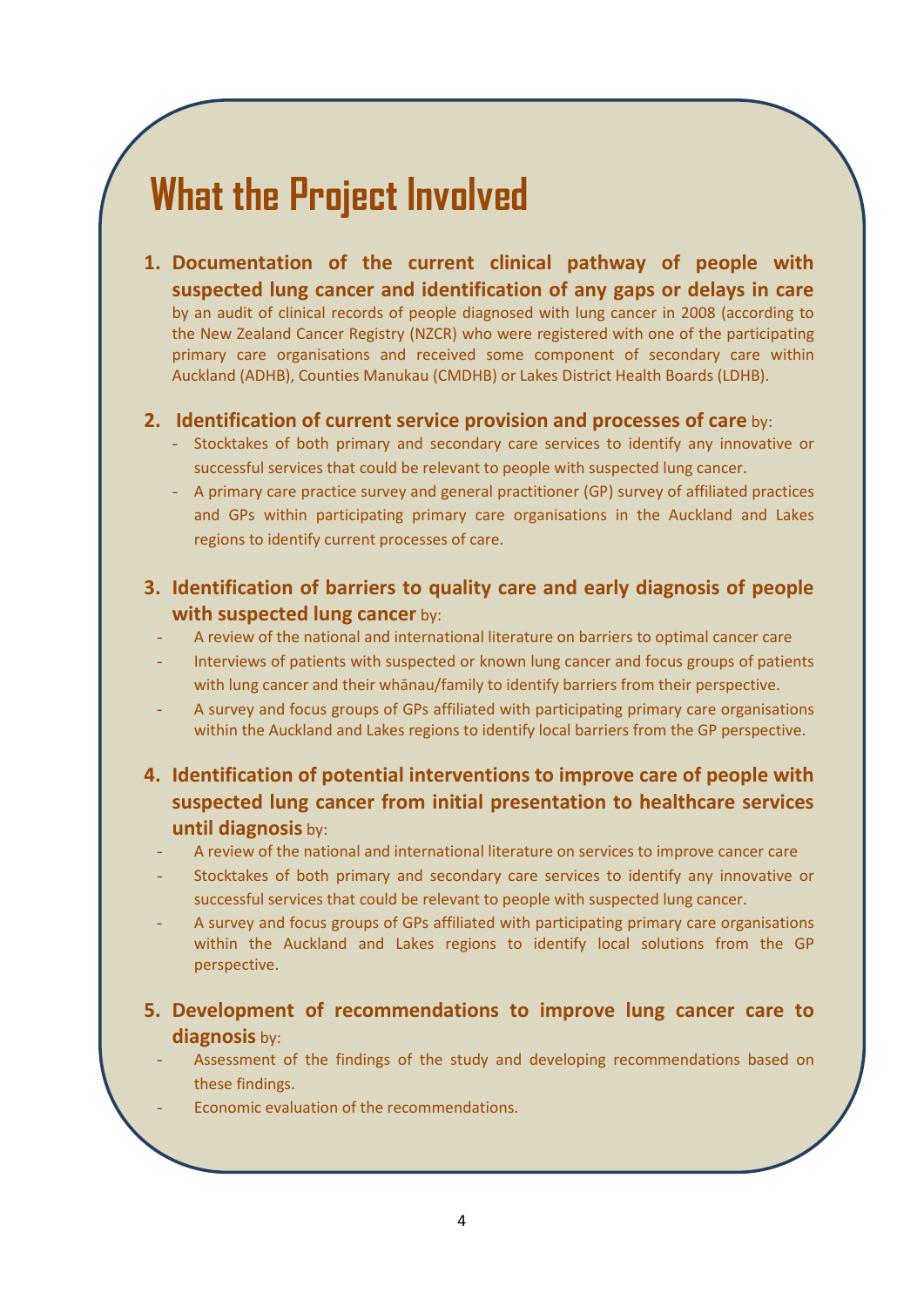# **Section 2 Lung Cancer Pathway**

What is the current lung cancer pathway?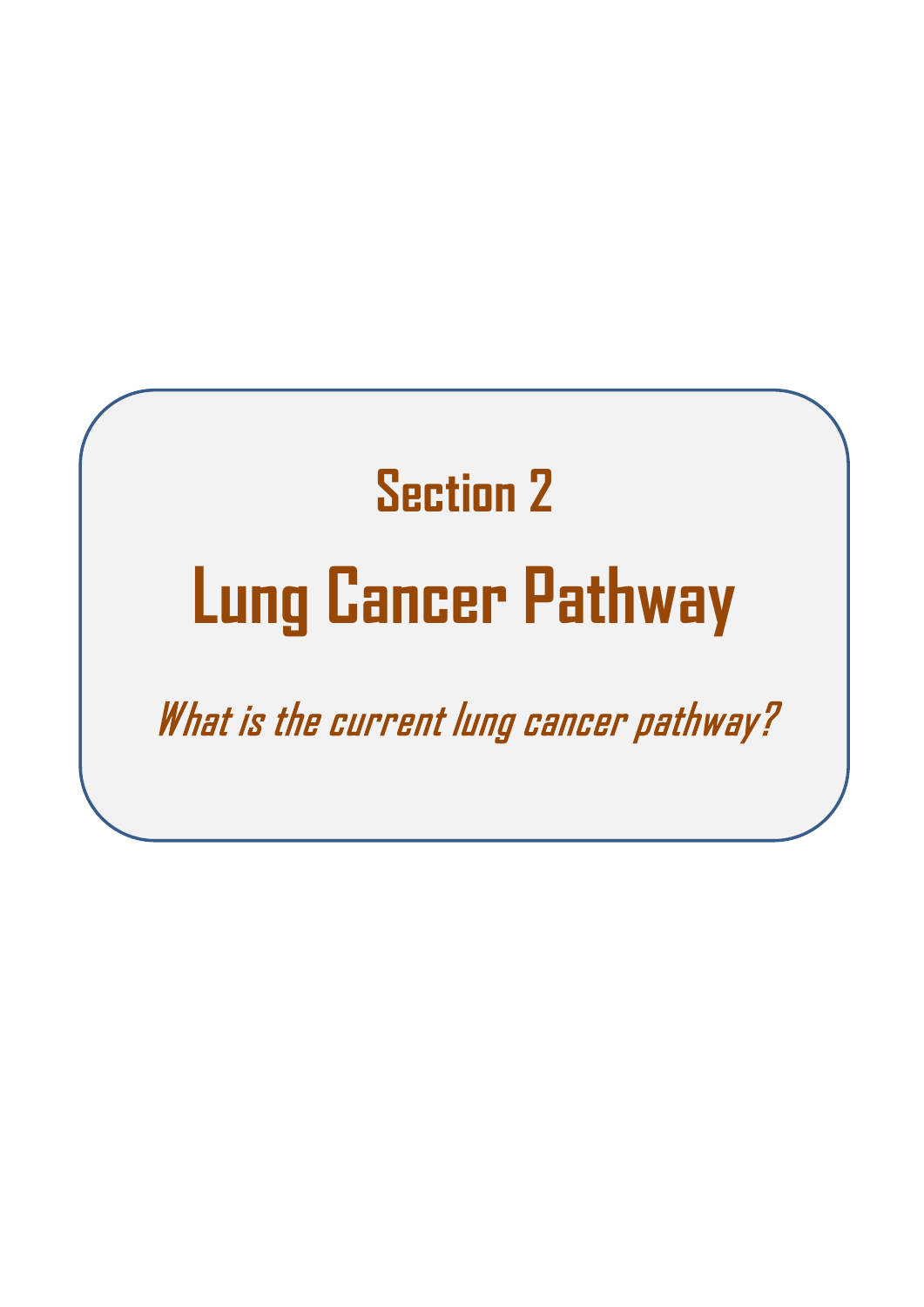## **Lung Cancer Pathway**

## **Clinical Audit**

The lung cancer pathway begins when a person first develops symptoms attributable to lung cancer. The *clinical* lung cancer pathway however begins when the person first presents to health care services.

The clinical pathway from initial presentation until diagnosis was documented by an audit of the primary and secondary clinical records of people diagnosed with primary lung cancer in 2008 (identified from a listing obtained from the NZ Cancer Registry) in the Auckland and Lakes regions, who were registered with a participating primary care organisation and who received some component of secondary care within a participating DHB (272 cases).

The audit built on work of a previous audit of all people diagnosed with primary lung cancer in Auckland and Northland in 2004 (565 cases), $^{13}$  which documented the secondary care pathway until treatment. This earlier audit did not include the primary care component of the pathway.

<span id="page-10-0"></span>Collection of data from the primary care records in the current audit presented considerable logistic issues, as most records were not centralised requiring data collection at individual general practices. Each practice generally had only one case. To ensure accuracy and consistency in data collection, one GP within each primary care organisation collected the data, and a reliability check was performed on 10% of cases by another GP. Quality of the data collected depended on the quality and completeness of the information in the clinical records.

There were 272 cases in the current audit. The median age was 69 years; 50% were female, 61% were of European ethnicity<sup>[ii](#page-10-0)</sup>, 21% Māori, 9% Pacific and 9% Asian; 10% were never smokers. Many had comorbidities, with ~50% having another respiratory disease and ~30% having cardiovascular disease.

### **Initial Presentation**  Presenting symptoms

Similar to international findings, $14-18$  the most common symptoms at presentation were cough, shortness of breath, chest pain and haemoptysis. Symptoms suggestive of metastatic disease were present in 10% of patients and an incidental finding occurred in 8%. Fatigue and weight loss were also common, usually in combination with other symptoms.

Ethnicity for the purposes of this clinical audit was the ethnicity documented in the New Zealand Cancer Registry. This may have led to an undercount of Maori and Pacific compared with self-reported ethnicity classification.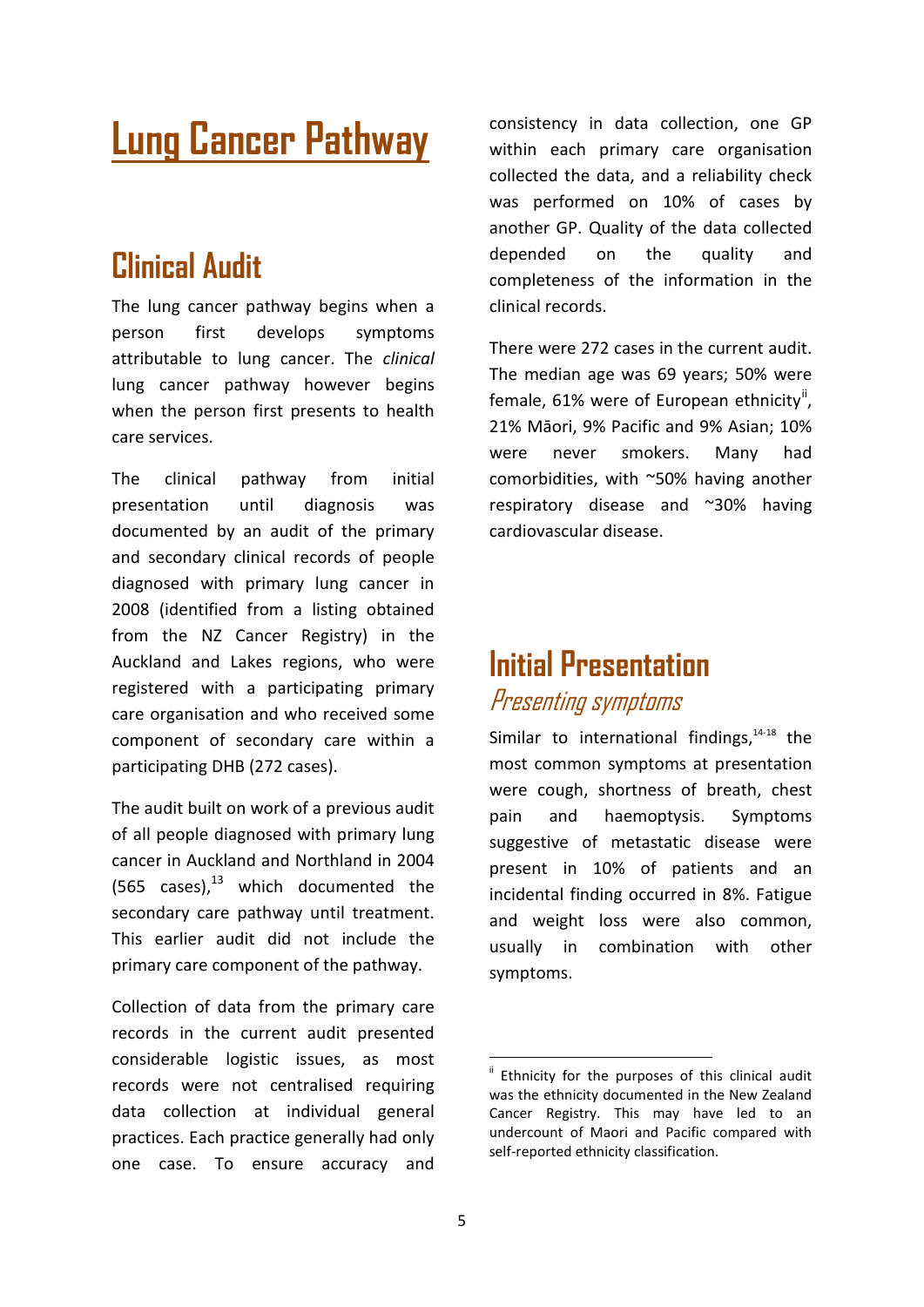**Most Common Presenting Symptom Cough** (new or worsened) was the most common presenting symptom occurring in **49%** of patients Haemoptysis occurred in 15%

The presenting symptoms of lung cancer were similar to those of other respiratory disease, making it difficult for both the patient and doctor to recognise the potential seriousness of the symptoms, particularly as chronic obstructive pulmonary disease (COPD) frequently coexisted.

### Duration of symptoms

-

The duration of symptoms prior to presentation was poorly recorded in both the primary and secondary care records (being unspecified for more than half the patients). In international studies, 50-60% of patients presented to primary care within 3-4 weeks of developing symptoms. $1920$  In the current study for patients for which the duration was specified, 68% had symptoms for one month or less; 7% had symptoms for 1-3 months, 13% for 3-6 months, and 12% over 6 months. Thus 25% of patients (for whom symptom duration was documented) had symptoms for more than three months before presenting to their GP.

### Primary or secondary care initially

Approximately three-quarters (76%) of patients initially presented to primary care and one-quarter (24%) presented directly to secondary care. Of those that initially presented to secondary care, more than half (59%) had seen a GP within the preceding six months for other reasons. This suggests the possibility that opportunities may exist within primary care to identify lung cancer symptoms earlier in a substantial number of patients.

## **Initial Presentation to:**

**Primary Care**  – **76%** of patients

## **Secondary Care**

- **– 24%** of patients
	- 14% self-presented to the Emergency Department (ED)
	- 10% were already under secondary care when they developed symptoms or had an incidental finding

More than half the patients presenting directly to secondary care had seen a GP within the previous 6 months for another problem.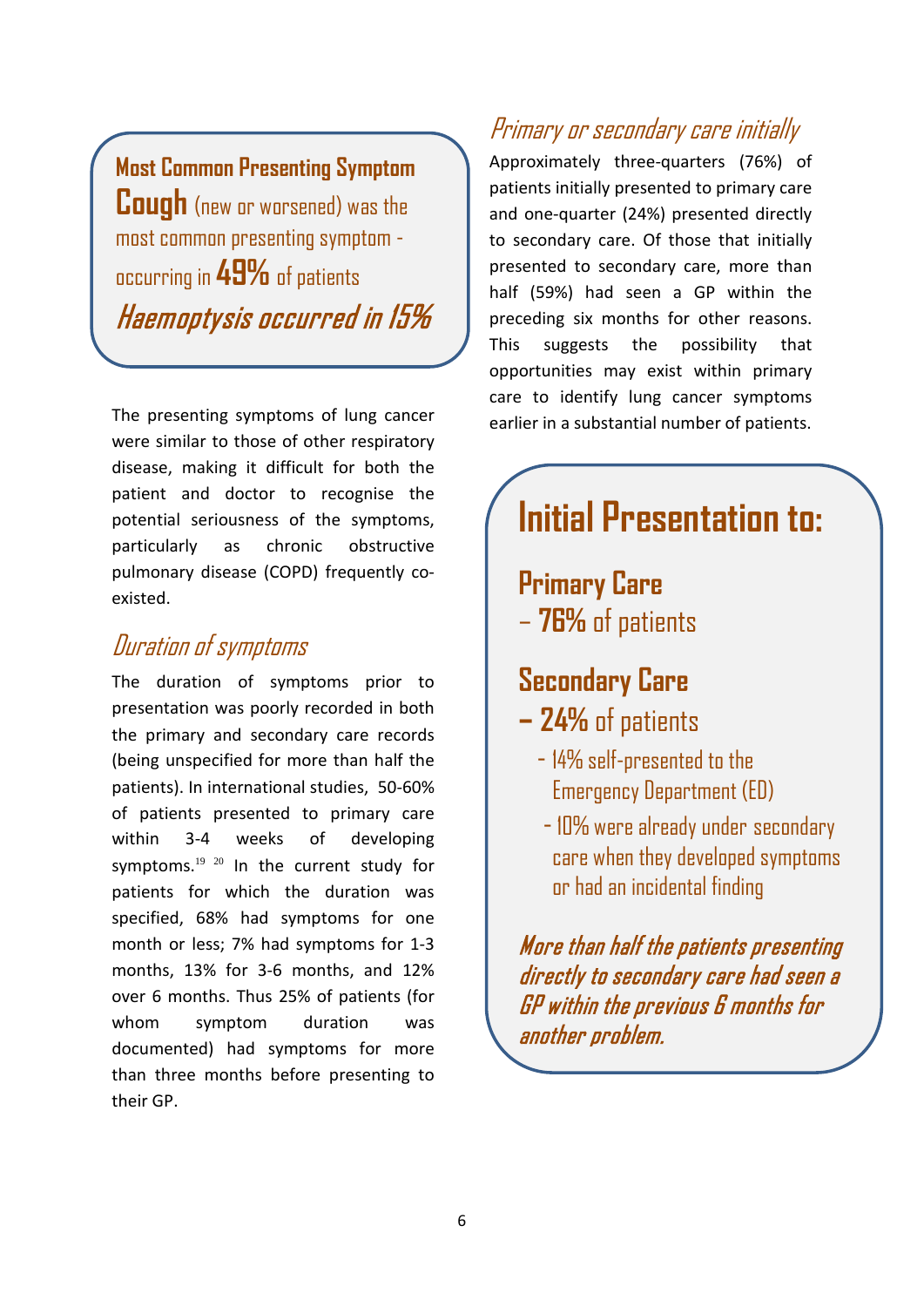### **Primary Care Management**

### Initial consultation

At the initial primary care consultation, the main action taken by the GP was as follows: chest X-ray (CXR: 40%); antibiotics only<sup>[iii](#page-12-0)</sup> (16%); symptomatic management only (7%); referral for acute admission (6%); outpatient specialist referral (5%); blood tests only<sup>iii</sup> (5%) or other investigation (6%). Subsequently an additional 25% of patients were referred for a CXR.

### Raised index of suspicion

The GP's index of suspicion was raised (either of lung cancer or another serious cause of the patient's symptoms) for 51% of patients at the initial consultation. For 46%, suspicion was raised at a subsequent consultation, usually because of persistent or worsening symptoms. The index of suspicion was raised within two weeks of presentation for 70%; within 2 weeks to 1 month for another 10%; 1-3 months for 10%; and between 3 months to 1 year for 8%. Delayed suspicion was commonly due to symptoms being attributed to other respiratory disease. For 3%, the GP never suspected lung cancer or another serious cause.

As found in other studies,  $21 22$  an abnormal CXR was often the trigger for raised suspicion and referral to secondary care. However, substantially fewer cases in this study had a GP-ordered CXR than

reported in an Canadian study (65% vs. 98%), $^{16}$  suggesting that NZ GPs may experience more barriers to, or have a higher threshold for, ordering CXRs than GPs elsewhere. In the GP focus groups conducted as part of this study, GPs expressed uncertainty about when they should order CXRs, and commented that they were discouraged from ordering CXRs by hospital radiology departments. Similarly, only 11% of patients had a chest CT scans ordered by a GP compared with 56% in the Canadian study.<sup>16</sup>

## **Management within Primary Care**

| <b>TXR</b>             | 65% |
|------------------------|-----|
| <b>Chest CT</b> scan   | 11% |
| Spirometry recorded    | 7%  |
|                        |     |
| Specialist referral    | 55% |
| <b>Acute admission</b> | 30% |

10% of patients that had seen a GP with symptoms suggestive of lung cancer subsequently self-presented to ED

### Primary Care to Secondary Care

Lung cancer patients that initially presented to primary care were all seen within secondary care at some stage.

<span id="page-12-0"></span> $\mathbf{u}$  Some patients ordered a CXR or referred were also given antibiotics or had blood tests.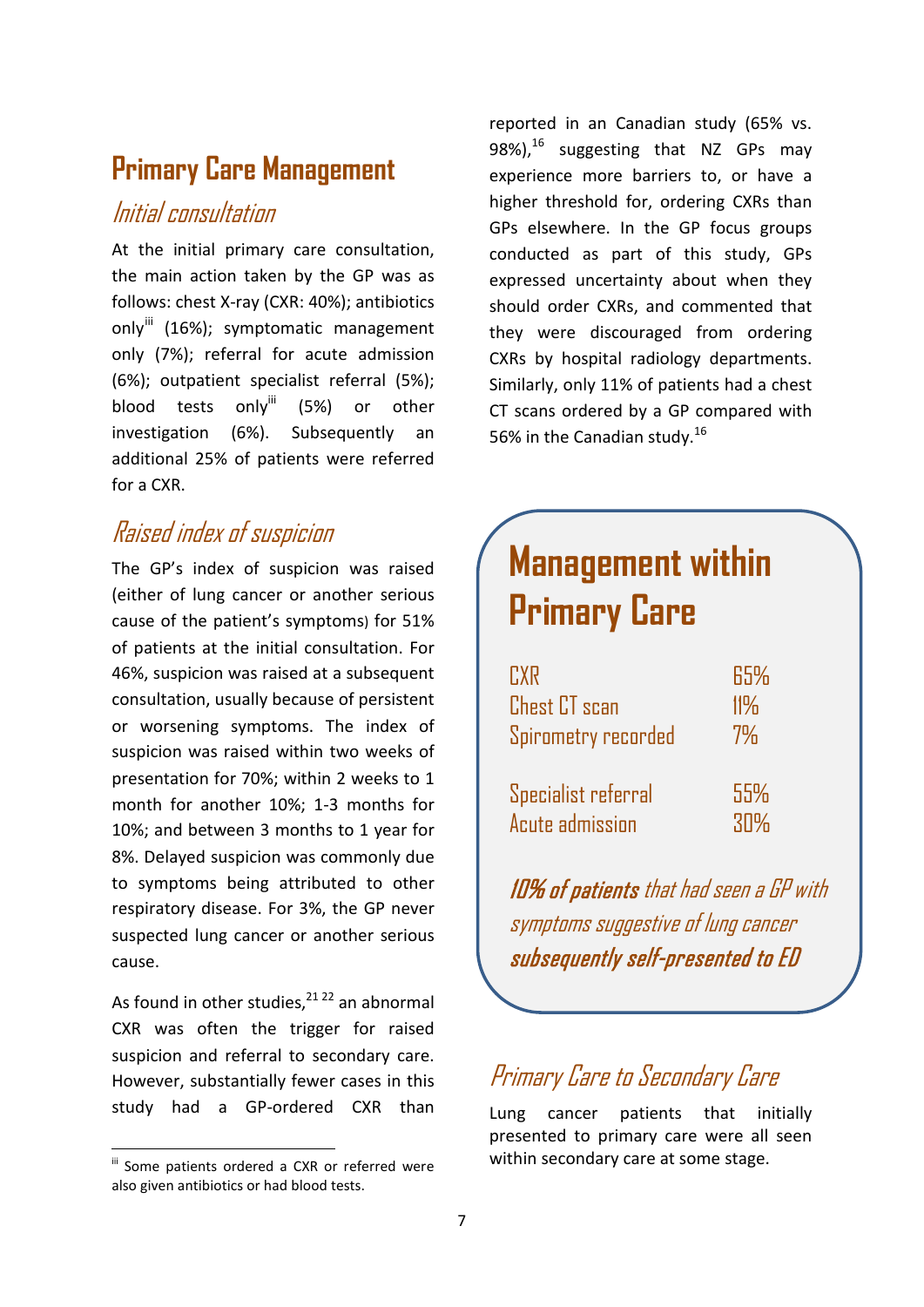How patients that initially presented to primary care reached secondary care varied as follows:

- 55% of these patients were referred to a specialist outpatient clinic by the GP
	- 34% to a respiratory physician
	- 21% to another specialist
- 30% were referred by the GP for acute admission
	- 6% following the initial consultation
	- 24% following subsequent consultations
- 10% subsequently self-presented to the emergency department (ED) (an additional patient was admitted whilst on holiday outside the region)
- 4% were already under secondary care (although they also consulted their GP).

## **Entry to Secondary Care**

Patients entered secondary care via a variety of routes:

- 44% of all lung cancer patients were seen acutely by secondary care
	- 23% were referred by a GP for acute admission
	- 21% self-referred to ED (including some patients that had initially presented to primary care)
- 42% of all lung cancer patients were referred by a GP to a specialist
	- 26% to a respiratory physician
	- 16% to another specialist
- 13% were already under secondary care (some of these were also seen in primary care)
	- 2% were under a respiratory specialist
	- 11% were under another specialist

Just over half of all patients were initially seen by secondary care in outpatient clinics. The high proportion (44%) of patients seen acutely by secondary care suggests delayed presentation, at least for some patients. In others, symptoms may have developed suddenly without prior warning or there may been a sudden exacerbation of symptoms. In a large UK audit, $^{20}$  a lower proportion (21%) of lung cancer cases presented as emergencies.

**44%of all lung cancer patients presented acutelyto secondary care**

23% GP-referred for acute admission 21% self-referred to ED

Consistent with the international literature, $14$   $19$   $23$  the type of presenting symptoms was associated with stage of disease, and influenced GP action and how patients entered secondary care. Patients that presented with respiratory symptoms were more likely to be referred to a respiratory specialist; those with advanced disease were more likely to present acutely to secondary care; and those with an incidental finding were more likely to already be under secondary care for another illness.

### **Secondary Care Management**

Most commonly, lung cancer patients were initially seen in secondary care by general medicine (42%) or respiratory specialists (35%). Overall, 85% of patients were seen by a respiratory specialist prior to diagnosis; 94% had chest CT scan; 55% had a bronchoscopy; 24% had a CT fine needle aspirate (CTFNA) and 56% were discussed at a multidisciplinary meeting (MDM).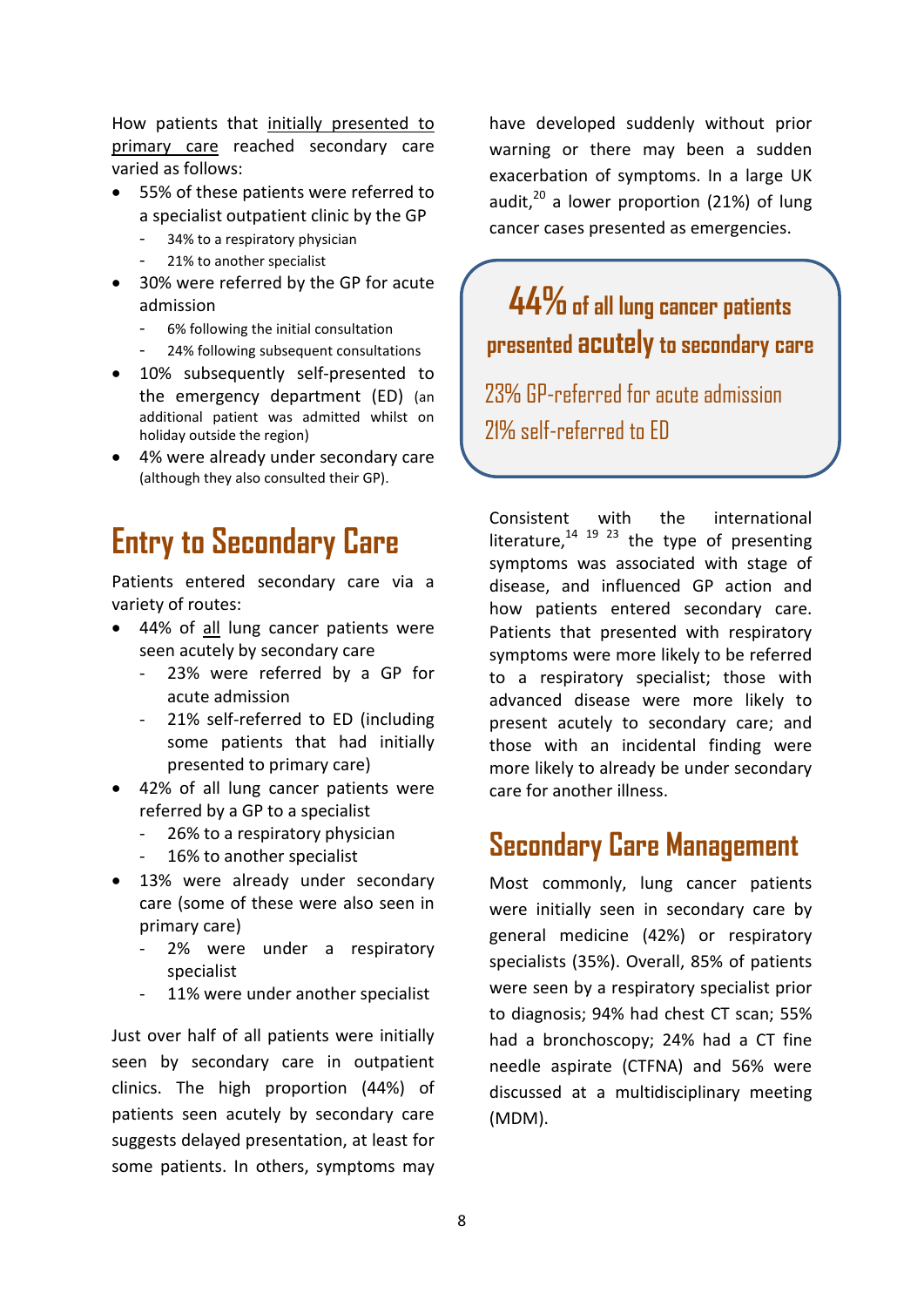A histological diagnosis of lung cancer was obtained for 85% of patients. The majority (77%) of those with a clinico-radiological diagnosis had metastatic disease. Of cases with a histological diagnosis, this was most commonly obtained by bronchoscopy (44%), CTFNA (26%) or biopsy of metastases (13%).

Thirty-one percent of bronchoscopies were non-diagnostic. Bronchoscopies were more commonly non-diagnostic if a chest CT scan had not been performed prior to the bronchoscopy (88% of cases had a chest CT scan prior to the bronchoscopy).

Management within secondary care varied according to whether patients were in-patients or outpatients when first seen. This was largely due to the differences in stage of disease, as out-patients tended to have earlier stage disease than inpatients. Outpatients were more commonly diagnosed by CTFNA, were slightly more likely to have a histological diagnosis of lung cancer, and were more commonly discussed at an MDM than inpatients.

### **Tumour Stage at Diagnosis**

The vast majority (74%) of patients had histologically verified non-small cell lung cancer (NSCLC); 15% had a clinicradiological diagnosis of lung cancer; and 11% had small cell lung cancer (SCLC). Of those with histologically verified NSCLC, 51% had adenocarcinoma; 26% had squamous carcinoma and the remainder had NSCLC *not further defined* (18%) or *other* (5%).

Of all cases with histologically verified NSCLC or a clinico-radiological diagnosis, over half (51%) had metastatic (stage IV) disease at diagnosis; 19% had locally advanced (stage III); 19% had localised (stage I/II) disease; and 10% had unknown stage. Of all cases with SCLC, 72% had extensive disease and 28% had limited disease.

At diagnosis, of those with known stage, 71% had incurable disease (stage IIIB/IV NSCLC or extensive SCLC). Similar results were found in a Canadian study<sup>16</sup> which reported that only 20-30% of lung cancer patients had potentially curable disease at diagnosis.

Delays in presentation and delays to diagnosis are thought to contribute to the high frequency of advanced disease at diagnosis.<sup>16</sup>

## **At Diagnosis**

**71%** of patients with known stage had **incurable disease**

Less than 30% of lung cancer patients had potentially curable disease

### **Time to Diagnosis** Symptoms to presentation

Time from development of symptoms until presentation to health care services was poorly recorded in the clinical records. For those with documented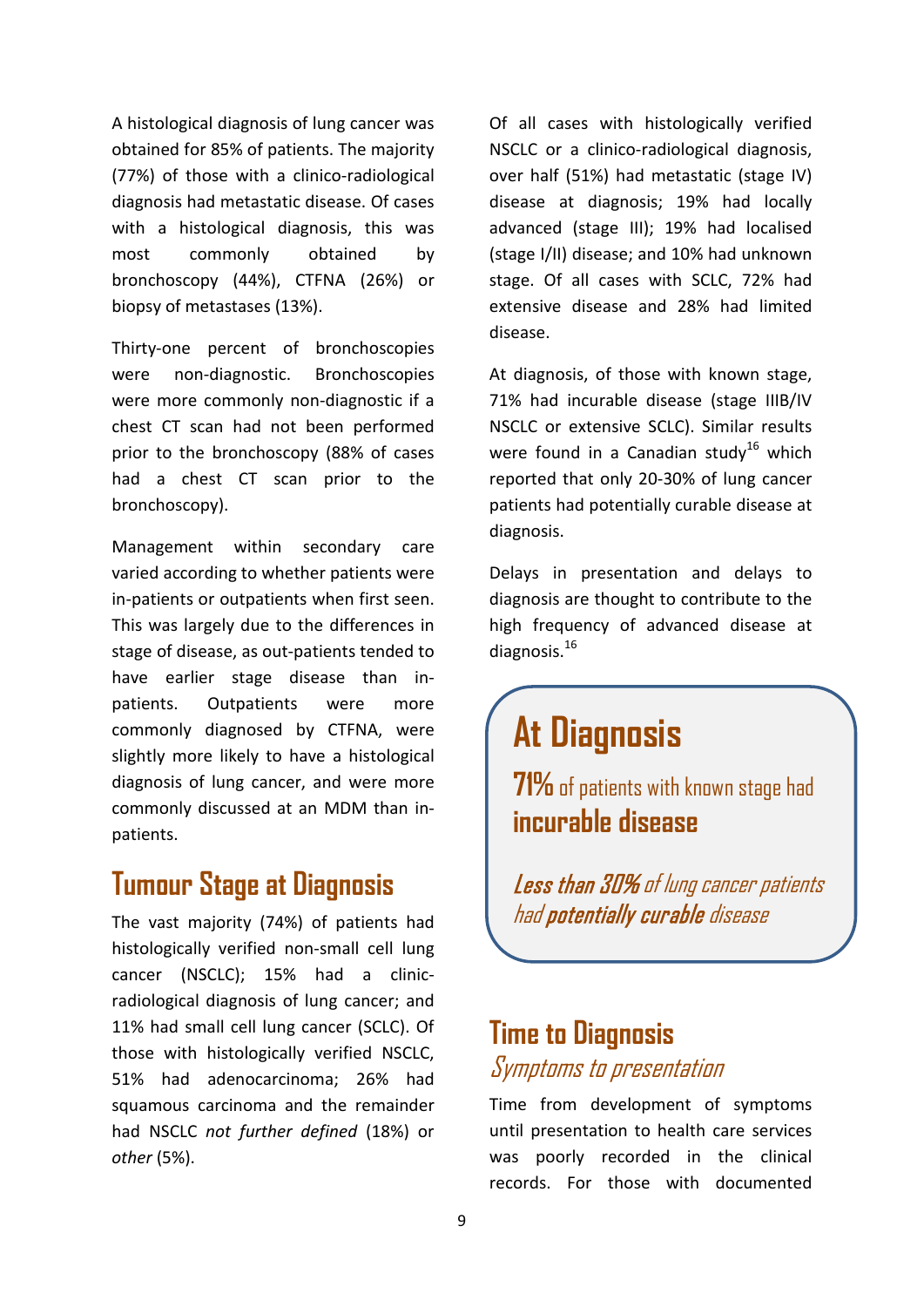symptom duration, two-thirds of patients presented within one month but onequarter had symptoms for more than three months before presenting to their GP (half of these taking longer than 6 months to present).

### Presentation to diagnosis

The time to diagnosis varied considerably, with some patients being diagnosed rapidly whilst others had prolonged times to diagnosis.

Although almost half of the patients presenting initially to primary care were diagnosed within two months of presentation, one-quarter of patients took longer than four months to be diagnosed. (The median time from presentation to primary care until diagnosis was 65 days (interquartile range (IQR) 31; 123).)

In-patients (when first seen by secondary care) were diagnosed more rapidly than outpatients. In particular, patients that presented acutely to secondary care (either self-referred or GP-referred for acute admission) were diagnosed rapidly, with a median time (from presentation to secondary care until diagnosis) of only 13 days (IQR: 8;27). Acute presentation to secondary care was strongly associated with stage of disease, being much more common in those with metastatic disease.

Patients with advanced disease were diagnosed much more rapidly than those with early stage (potentially curable) disease. The median time from presentation to primary care until diagnosis was 49 days (IQR 23; 97) for those with metastatic NSCLC compared with 100 days (IQR 57; 231) for those with early (I/II) stage disease.

Patients with metastatic disease were diagnosed much more rapidly than those with early stage potentially curable lung cancer

### Presentation to referral

The median time from presentation to primary care until the referral (either outpatient clinic or acute admission referral) was received by secondary care was twenty-one days (IQR 6; 73). For 25% of patients it took over ten weeks from initially presenting to the GP until specialist referral.

### Referral to FSA

The median time from receipt of referral until the first specialist appointment (FSA) was eleven days (IQR 5; 17).

Patients referred as outpatients to a respiratory specialist took a median of eleven days (IQR 6; 15) to be seen following receipt of the referral, whereas in-patients were seen by a respiratory specialist the same day that they were referred.

### FSA to diagnosis

The median time from the FSA until diagnosis was fifteen days (IQR 8; 36) and comprised the time to complete diagnostic investigations. This was somewhat longer than reported in a Swedish study (median 9 days). $^{19}$  The median time was a week shorter for those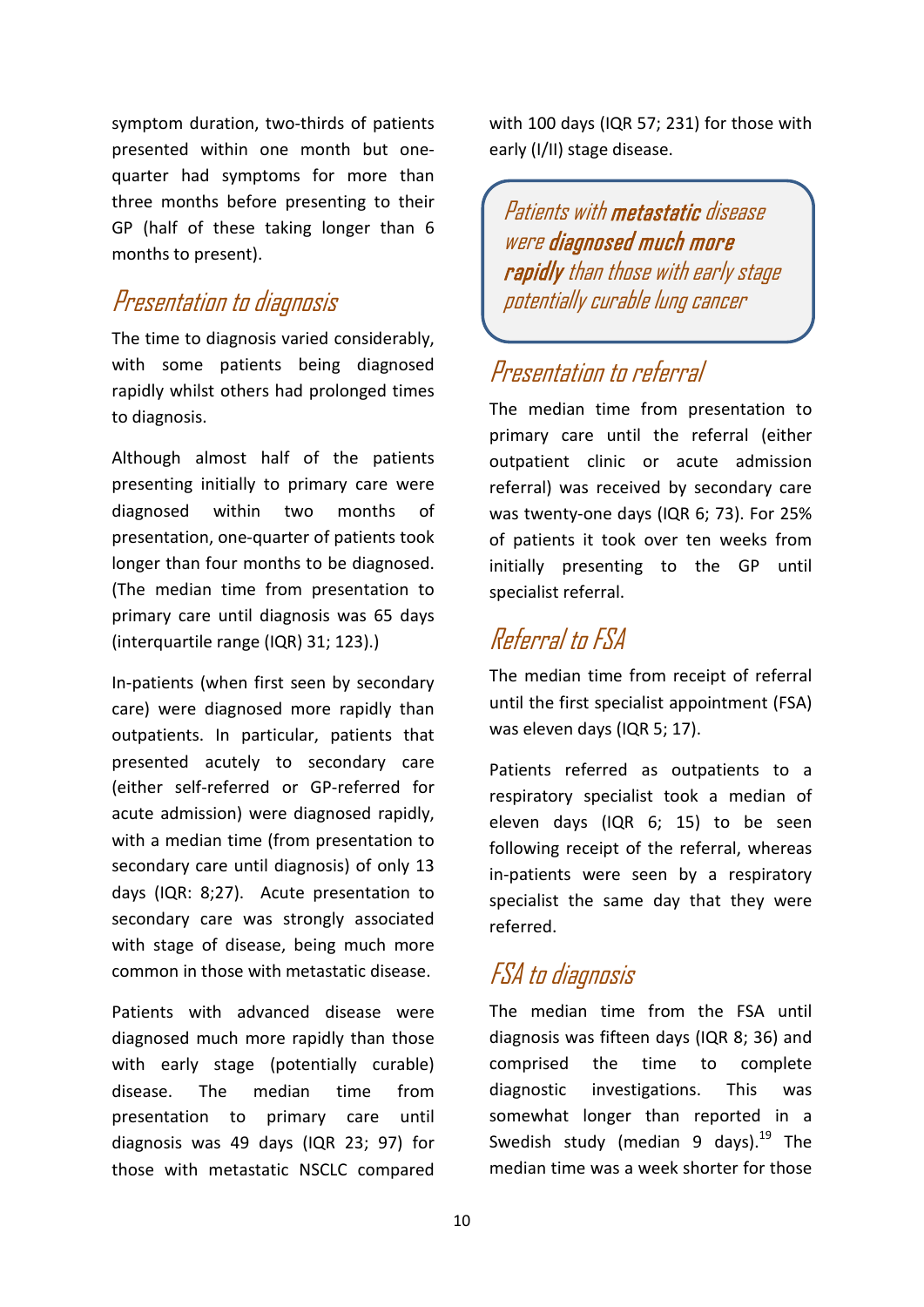who were in-patients at the FSA than for out-patients (13 days versus 20 days).

For patients that had a chest CT scan following the FSA, the median time from the FSA until the CT was fourteen days (IQR 3; 27) for out-patients, but only three days (IQR 1; 6) for in-patients.

Patients were first discussed at an MDM approximately one month following the FSA (median 33; (IQR 20; 52)).

## **Factors which influenced Times to Diagnosis**

Various factors expedited or impeded transit along the clinical pathway.

As reported internationally, $14$  15 the type of symptoms influenced patient and GP action, the time to presentation, referral and specialist assessment. Haemoptysis was an important trigger for both patient and GP action. However cough (the most common presenting symptom of lung cancer) tended to be ignored initially by both the patient and the GP, presumably because cough is a common symptom, especially in smokers.

An abnormal CXR, especially if suspicious of lung cancer, was an important trigger for urgent specialist referral. Although a normal initial CXR was uncommon (3%), it resulted in prolonged delay to referral and diagnosis with a median time from primary care presentation to diagnosis of 7.5 months (222 days; IQR 156; 263).

Within the clinical records, there was evidence of system delays in 10% of patients with i) an additional referral

being required, as the original referral had been lost; ii) an additional referral being required or an acute presentation due to the patient's condition deteriorating prior to the FSA or iii) abnormal results not being followed up, especially abnormal CXR results from an attendance at ED. Those patients that deteriorated prior to their FSA had experienced prolonged times within primary care with a median time from presentation to referral of 81 days (IQR 27; 121) compared with 21 days (IQR 6; 73) overall for all patients. However, their median time from referral to FSA was the same as for patients overall.

As mentioned previously, stage of disease and in-patient / out-patient status influenced time to diagnosis. In-patients especially those with metastatic disease were assessed, investigated and diagnosed more rapidly than those with early stage potentially curable disease. This likely reflects the fact that in-patients had easier access to specialists and investigations, thereby reducing time to diagnosis.

A non-diagnostic initial bronchoscopy (which occurred in 17% of all patients) increased the median time from FSA to diagnosis by a month (45 days (IQR 17; 73) vs. 15 days (IQR 8; 36) for patients overall). The majority of cases with a negative initial bronchoscopy required a second bronchoscopy (35%) or a CTFNA (47%) resulting in delay. A histological diagnosis was not made for 18% of those with an initial non-diagnostic bronchoscopy.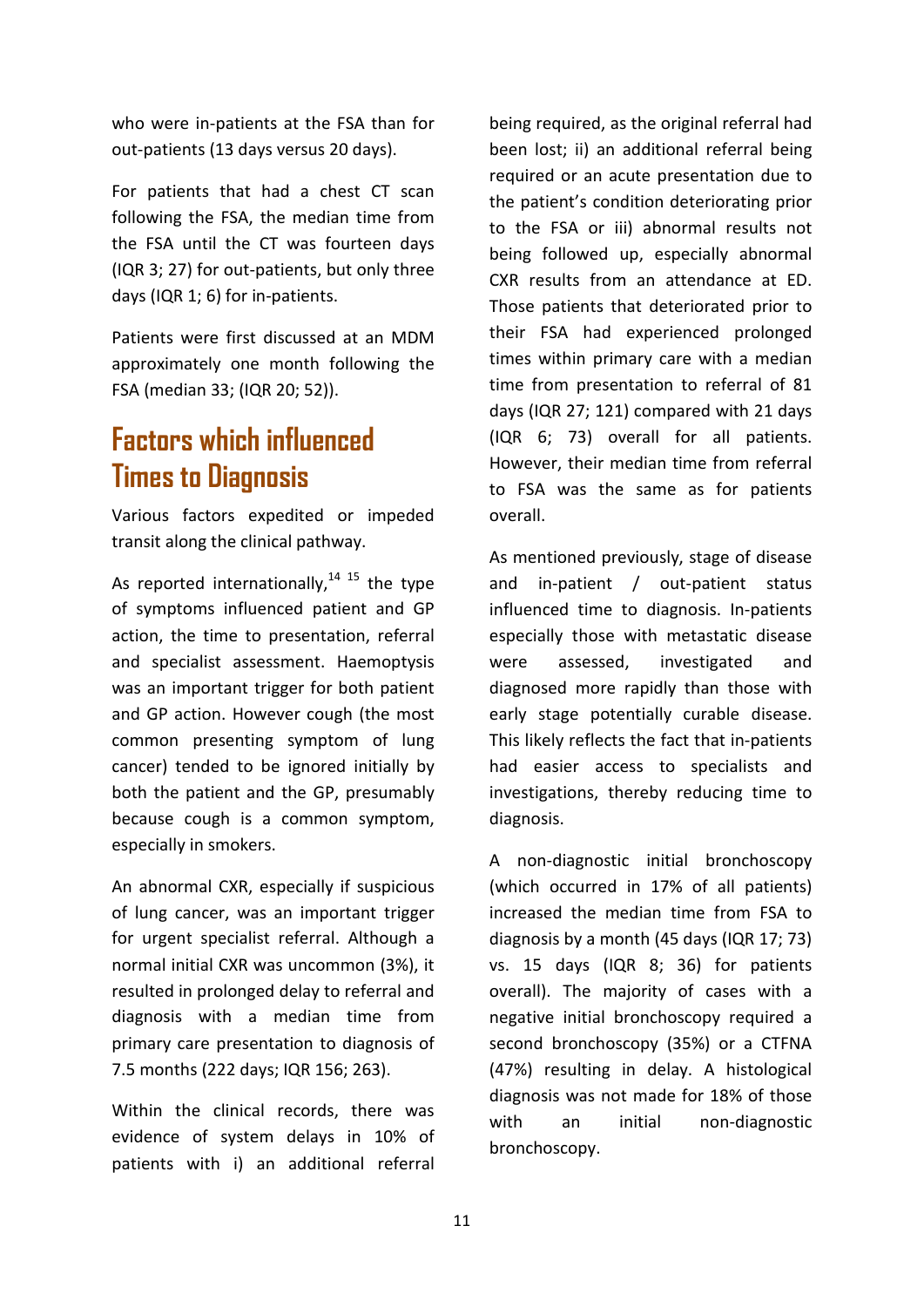Patient-related delays were documented in the clinical records for 11% of patients. Delays resulted from patients not attending appointments (DNAs), postponing appointments because of holidays, or initially declining investigation or referral.

Delays could occur at one or multiple steps along the pathway and could be due to patient, doctor or system factors or a combination of these.

## **Did Missed Opportunities for Diagnosis Exist?**

An American study reported that 38% of patients had missed opportunities to establish a diagnosis of lung cancer.<sup>24</sup> Such missed opportunities included failure to recognise clinical clues and failure to action a requested follow-up within a month $^{24}$ 

Although it was difficult to quantify missed opportunities for earlier diagnosis in the current study, there was evidence of delays to diagnosis in 11% of patients due to delays caused by the patient; and in 10% of patients from lost referrals, failure of follow-up of abnormal results and prolonged time within primary care such that the patient's condition deteriorated prior to the FSA (see the previous section). It is likely that not all such events would have been documented in the clinical records; therefore 21% was likely to be an underestimate of patients that could have been diagnosed earlier.

In an attempt to identify whether patients had clinical clues that were not recognised, the GPs collecting the data from the primary care records were asked to assess when the patient presented with symptoms or signs that *in retrospect (with the knowledge that the patient had lung cancer)* could be attributed to the lung cancer. This was not necessarily when a GP would be expected to suspect lung cancer, but it would indicate the earliest time that lung cancer could be suspected. It would tend to overestimate missed opportunities.

For 80% cases, the *retrospective date of presentation* was the same as the actual date of presentation. For another 10%, the retrospective date was within three months of the actual presentation date, and for the remaining 10% the retrospective date was between three months to one year earlier. Thus with the benefit of hind sight, 20% of lung cancer cases could have been suspected of having lung cancer earlier. This suggests that for at least some of these 20%, clinical clues of lung cancer could have been missed.

Thus, although it was not possible in this study to accurately quantify missed opportunities to diagnose lung cancer earlier, it is likely that the diagnosis could have been made earlier for 20-40% of patients (21% with documented delays plus some of the 20% that could possibly have been suspected earlier).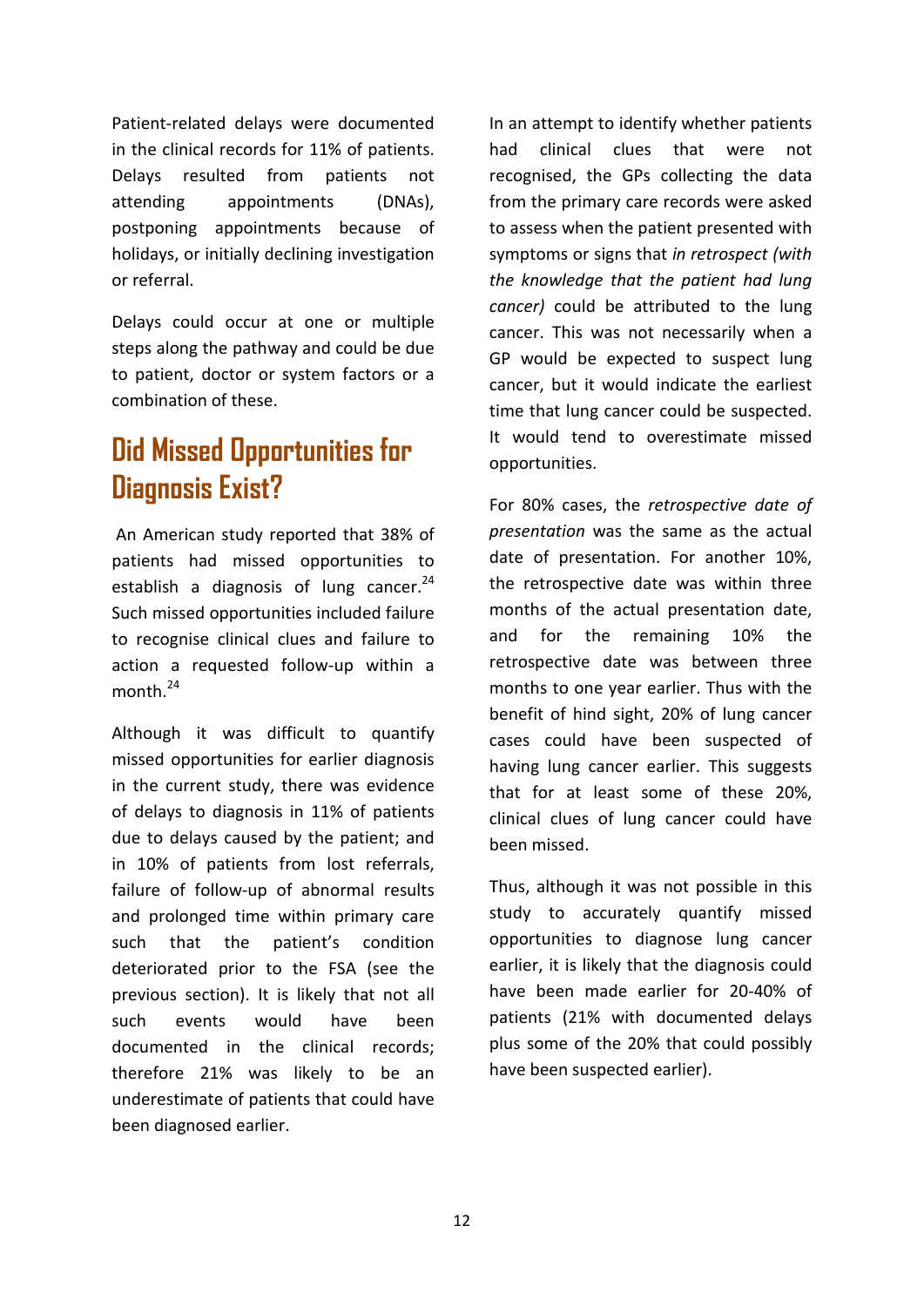### **Missed Opportunities to diagnose lung cancer earlier** occurred mostly because of:

## • **Doctor or system delays:**

- Failure to recognise clinical clues especially in the presence of comorbidities
- Diagnostic difficulty- non diagnostic bronchoscopy
- Lost referrals
- Failure to follow-up abnormal results

## • **Patient-related delays**

- DNAs
- Initially declining investigations
- Postponing appointments due to holidays or for other reasons

## **Ethnic Differences**

Considerable differences existed between patients from different ethnic groups in age at diagnosis (p 0.0005); gender (p 0.04); socioeconomic status (NZDep: p 0.04); comorbidity burden (Charlson Comorbidity Index (CCI): p 0.02); smoking history (p 0.002); tumour subtype (p 0.02) and stage (not significant for ethic groups overall).

<span id="page-18-0"></span>Māori patients tended to be younger at diagnosis, were more commonly female, current smokers and more commonly had squamous carcinoma; whereas European and Pacific patients more commonly had adenocarcinoma. Pacific patients had a

higher comorbidity burden and more commonly had metastatic disease than European or Māori patients.

Despite these substantial differences in the characteristics of patients there were few ethnic differences evident in the clinical pathway. Differences that did occur related to acute admissions, inpatient status and do not attends  $(DNAS).$ <sup>[iv](#page-18-0)</sup>

Pacific patients were more likely to be referred for an acute admission (p 0.04). Half of these patients presented to the GP acutely and were immediately referred for admission, and the other half had consulted the GP previously regarding symptoms related to lung cancer. The more frequent referral of Pacific patients for acute admission was explained by more advanced disease at presentation (when tumour stage was adjusted for in the analysis the association between ethnic groups and acute admissions became not significant). Pacific patients were also more likely to be in-patients when first seen by secondary care, consistent with their more advanced disease and acute admission rate.

Although DNAs were not common prediagnosis occurring in only 7% of all patients, the majority occurred in Māori or Pacific patients. Sixteen percent of Māori and 8% Pacific patients did not attend an appointment, compared with

 $\frac{1}{10}$  Do not attends were defined as specialist or investigation appointments not attended prior to diagnosis, as documented in the clinical records. DNAs in the current audit did not include rescheduled or cancelled appointments.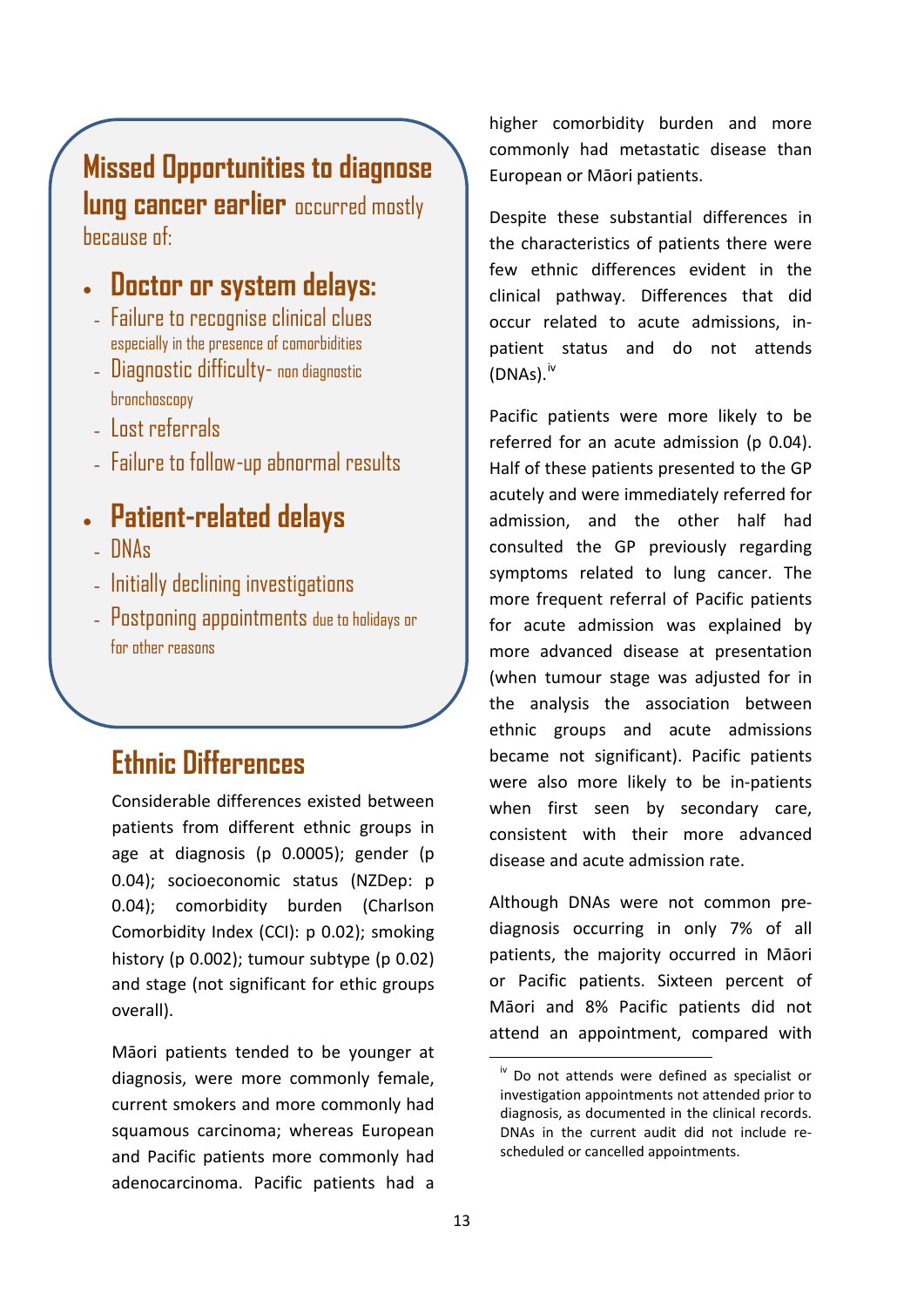3% European patients (p 0.01). Reasons for these ethnic differences in DNAs could not be ascertained in this audit, although socioeconomic factors, attitudes, and practical factors such as transport difficulties could be contributory.

There was no significant difference between ethnic groups in the investigations performed, the proportion with a histological diagnosis; the proportion seen by a respiratory specialist or discussed at an MDM; or in the median time to diagnosis.

## **Few differences**  in the clinical pathway existed **between ethnic groups**

- **Pacific patients** were more commonly referred for an **acute admission** and were more commonly **in-patients** when first seen by secondary care due to more advanced disease at presentation
- **Māori & Pacific patients** were more likely **not to attend** appointments

### **Regional Differences**

There were substantial differences between the Auckland and Lakes regions in the demographic and tumour characteristics of their patients, consistent

with the different ethnic mix of their populations. Differences in tumour stage were difficult to ascertain as stage was unknown for 9% of patients (17% in the Lakes region and 9% in Auckland). Although fewer cases in Lakes had early stage (I/II) NSCLC than in Auckland (13% vs. 21%), there was no statistically significant difference in tumour stage between the two regions.

The clinical pathway was very similar in the Auckland and Lakes regions. The main difference was that in the Lakes region, patients with suspected lung cancer were generally referred to general medicine and then to respiratory medicine, rather than being referred directly to respiratory specialist. There was no other significant difference between the regions in the type or timeliness of management pre-diagnosis.

## **The clinical pathway** was **similar**in the **Auckland & Lakes regions**

- **Fewer patients at Lakes** had **early stage disease** at presentation (however tumour stage was unknown for a high proportion of patients)
- **Fewer patients at Lakes** were initially **referred** to a **respiratory** specialist instead they were referred to general medicine.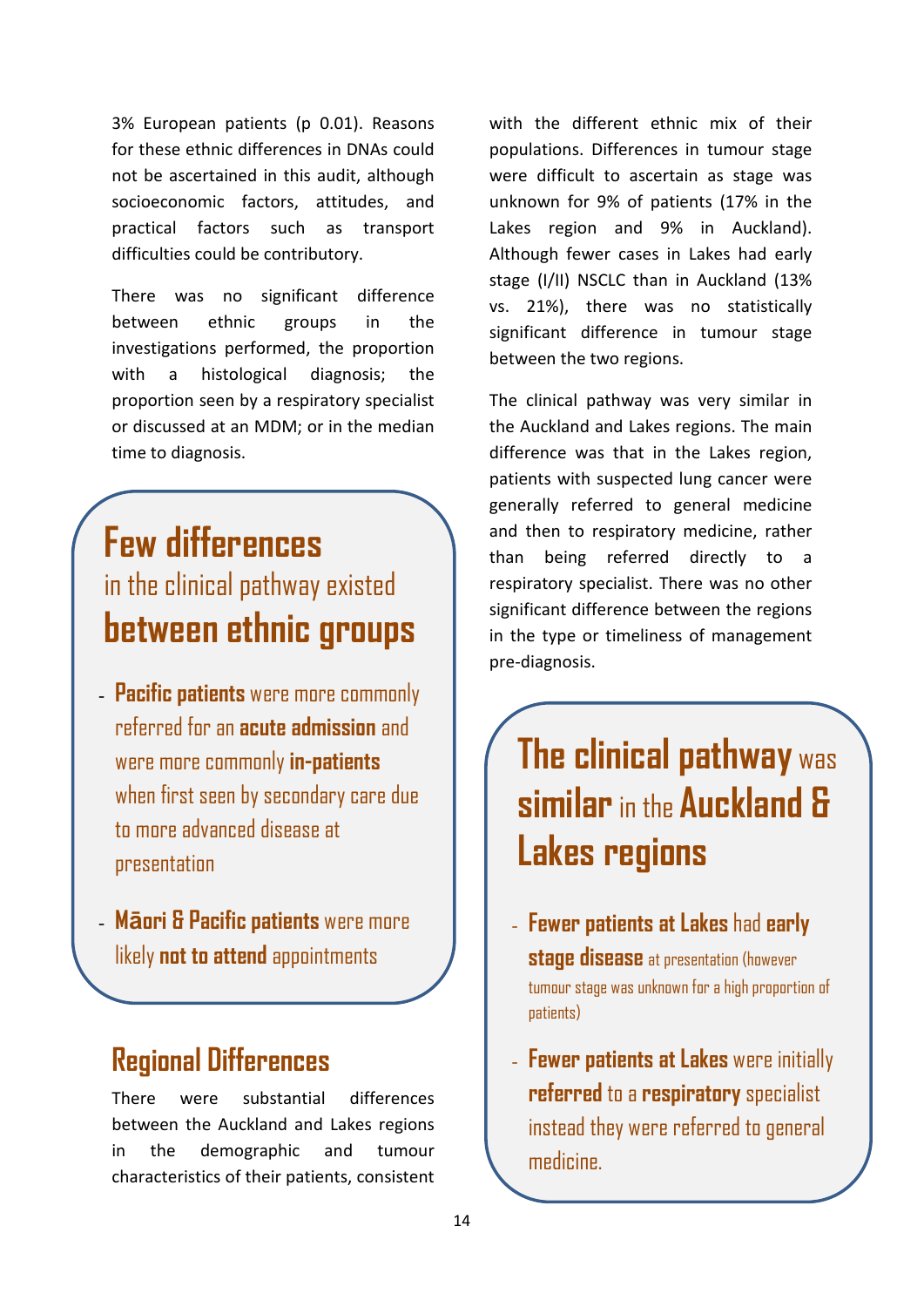### **Lung Cancer Clinical Pathway to Diagnosis**



% = % of the total lung cancer cases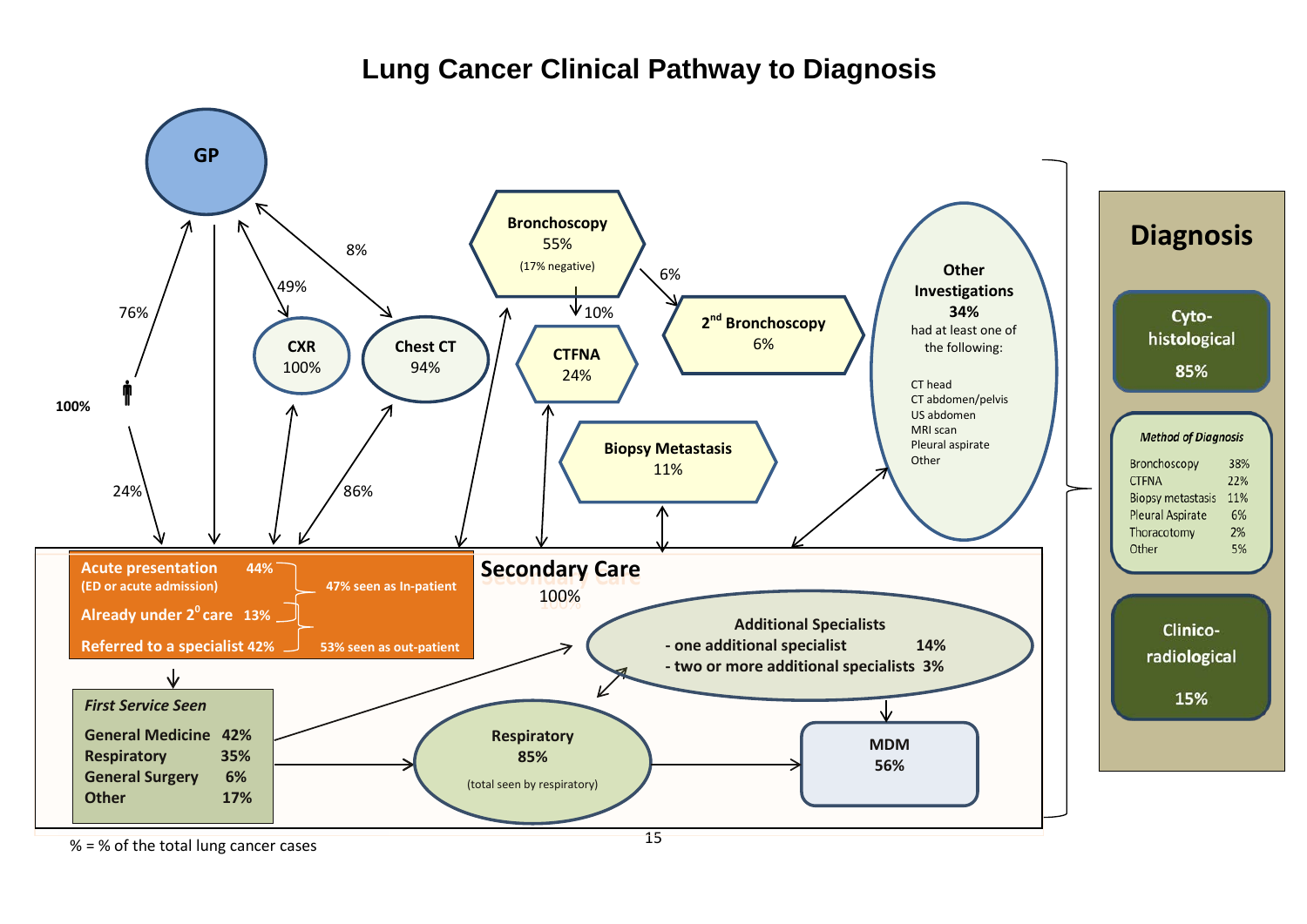# **Section 3 Current Services & Processes of Care**

What lung cancer care is currently provided in NZ & what new initiatives been tried?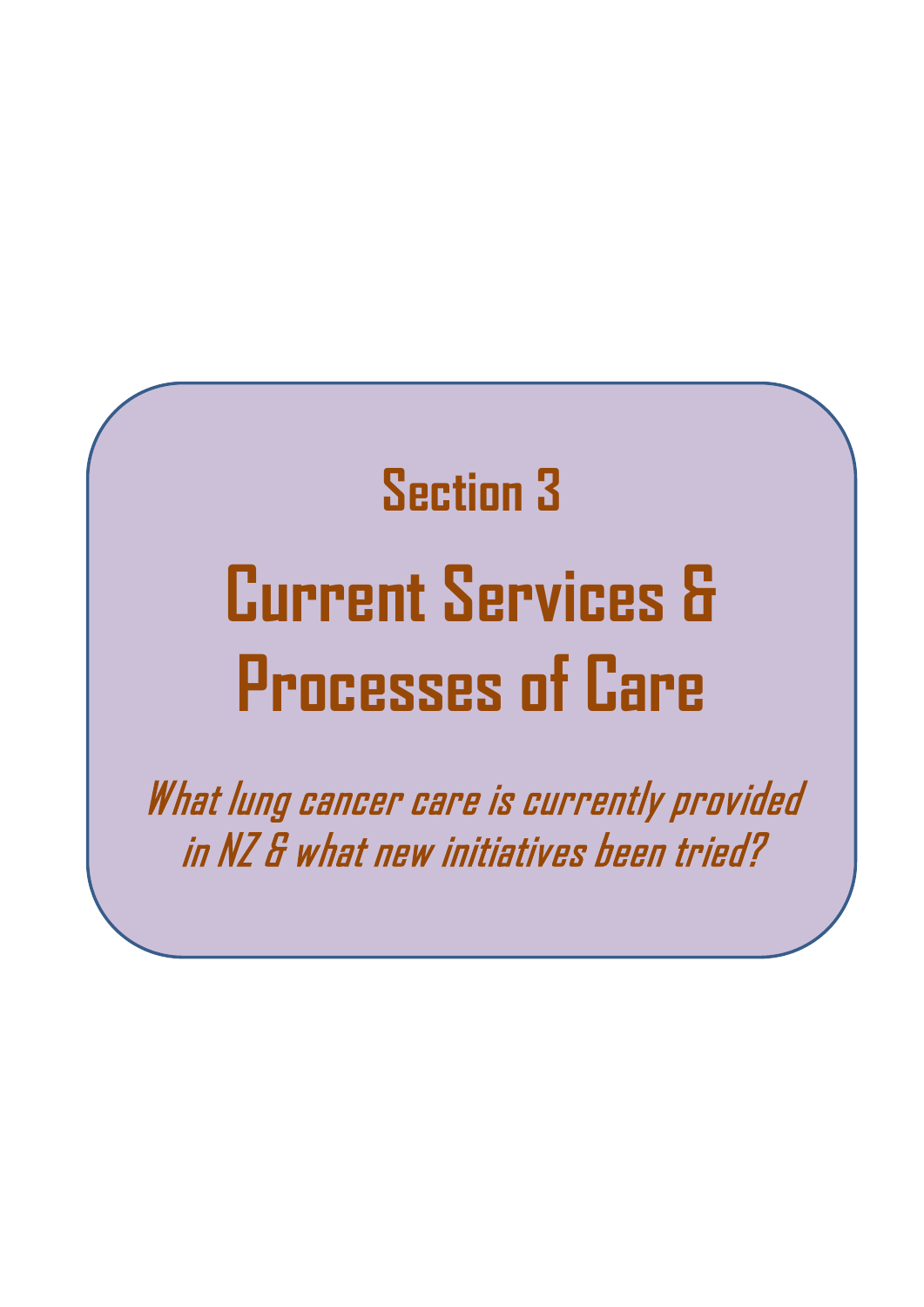## **Current Services & Processes of Care**

Current services and processes of care were identified using a:

i) *Practice Survey* of all (170) general practices within the Auckland and Lakes regions, that were affiliated with one of the participating primary care organisations. Data collected included details of services provided, referral processes for investigations and specialist appointments, and processes for dealing with abnormal results and do not attends. The majority (80%) of the practices were located in an urban area. Practices differed considerably in their staff profiles and patient populations, particularly in the ethnic mix of their enrolled patients. The response rate was 78%.

ii) *GP Survey* of (102) GPs affiliated with two participating primary care organisations within the Auckland and Lakes regions. The response rate was 89%.

iii) *National Stocktake* of primary and secondary care services that could be relevant to people with lung cancer and their whānau/family.

- *A National Stocktake survey of primary care services* was sent to all Primary Health Organisations (PHOs). The PHO response rate was 43%. In addition the stocktake was sent to Māori and Pacific community health and social services that were identified by the Inequalities Team of the current project using their

network of contacts within the health sector.

- *A National Stocktake survey of secondary care services* was sent to all (21) DHBs. The response rate was 100%.

### **Primary Care Services** Processes of care

Services and processes of care varied between practices, as did the on-going training of their GPs. Only 34% of practices reported that most or all of their GPs had attended a meeting on respiratory medicine and/or lung cancer within the past two years.

Variability between practices in services and process of care is of concern. Whilst some differences may be appropriate to cater for different patient populations and local conditions, it is important that patients seen at one practice receive the same quality of care available elsewhere. How patients are referred for investigation and specialist assessment is particularly important as it impacts on the timeliness of assessment and diagnosis.

#### *Radiology Referral*

X-ray appointments were made differently by different practices, and varied according to whether the test was considered urgent, and whether it was to be performed in the public or private sector. Many (87%) practices referred patients to private radiology services to expedite investigation and also for convenience of location.

Most (71%) practices made routine public radiology appointments by fax. Others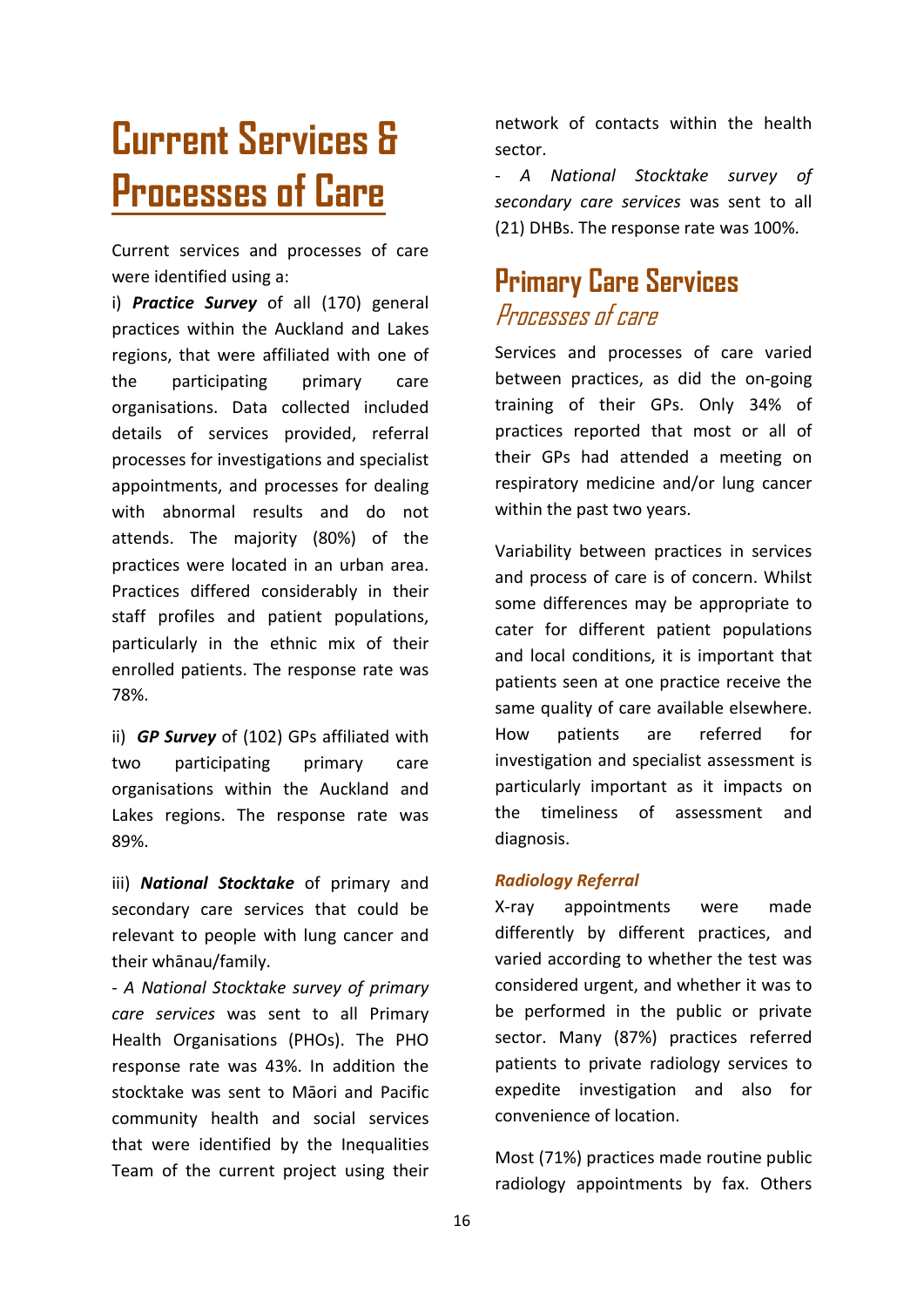referred by mail (14%); via the patient (7%); electronic referral (e-referral: 5%) or by phone (3%). If the test was considered urgent, 64% of practices phoned for an appointment (sometimes also sending a referral by mail or fax). Another 20% faxed the referral; 11% sent the referral via the patient and one practice used e-referral.

Routine private radiology appointments were predominantly made via the patient (67%) or by phone (20%). Urgent private radiology appointments were most commonly made by phone (72%) or via the patient (19%). No practice reported using e-referral to make either a routine or urgent appointment with private radiology.



How radiology appointments are made

GPs ability to order a chest CT scan in the presence of an abnormal CXR varied, with only 29% of GPs reporting that they could order a chest CT scan (with specialist preapproval). Interestingly 15% of GPs did not know if they were able to order a CT scan or not.

#### *Specialist Referral*

The majority (82%) of GPs reported that they had ready access to specialist respiratory advice, mostly (77%) by phone. None of the GPs had access to virtual specialist consultations and only 6% had email access to specialists.

Most practices reported making a routine specialist appointment in the public sector by fax (67%); 15% used e-referral; 8% posted the referral; 2% used a courier and the remainder sent the referral via the patient. Urgent referrals to a specialist in the public sector were most commonly (80%) made by phone (either alone or in combination with fax/mail/courier); an additional 14% were made by fax alone; 5% by e-referral.

Routine private specialist appointments were made via the patient (37%), by phone (26%) or fax (24%), 5% by mail and 5% by e-referral. Most practices made urgent appointments with a private specialist by phone (79%); 8% via the patient and 8% by fax. Only one practice reported using e-referral.



How specialist appointments are made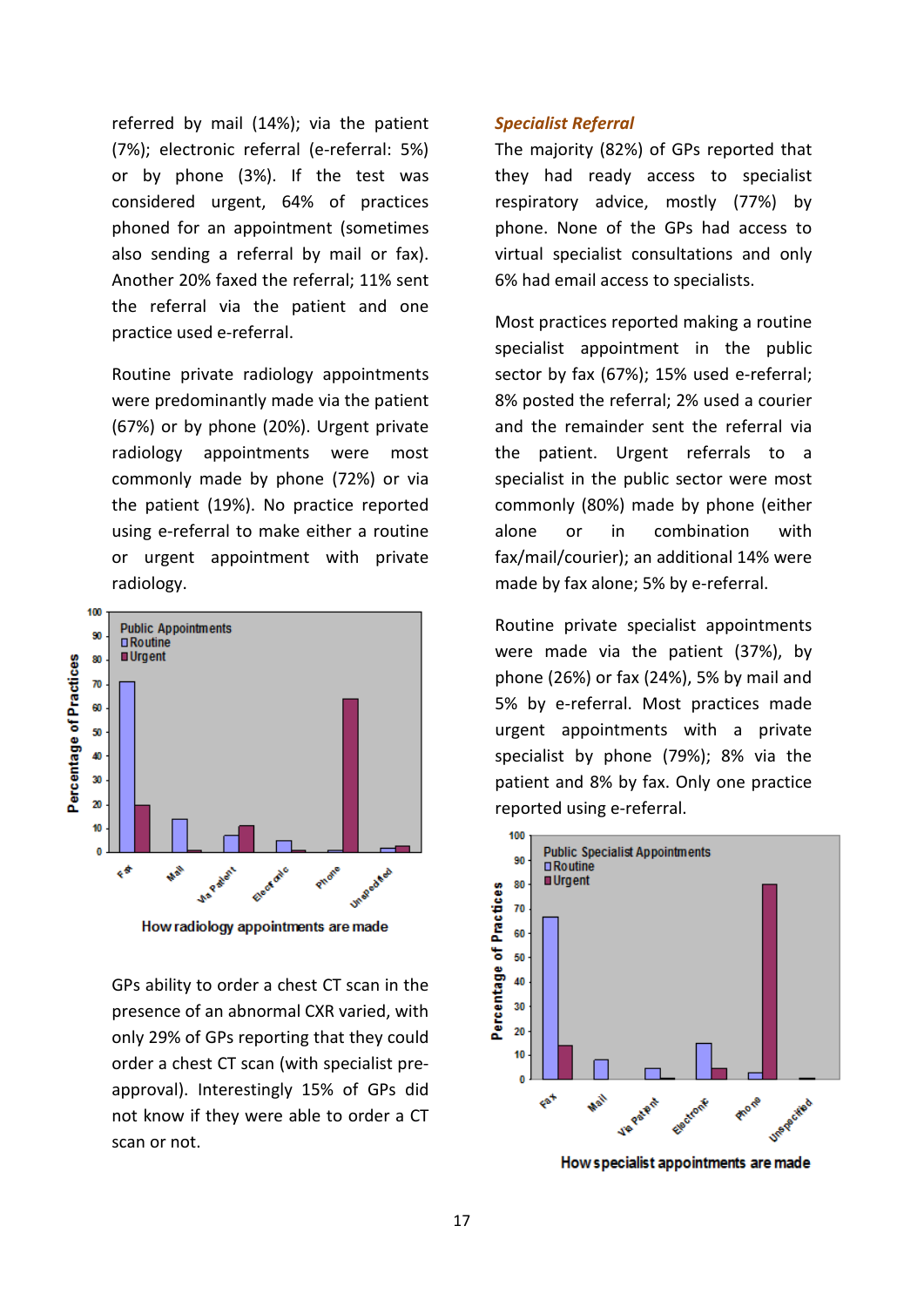Thus referral processes for radiology and specialist appointments varied considerably, with few GPs currently using e-referrals. Many referrals were faxed and some were still posted to the hospital. Faxing of referrals has been associated with loss of the referral and the mixing of patient information between faxes. Postage may also lead to lost referrals and produce considerable delay.

Replacement of existing referral methods by e-referrals has the potential to provide standardised referral information, reduce the incidence of lost referrals, avoid the mixing of patient information that can occur with faxing, improve the timeliness of referral receipt and facilitate triaging, thereby expediting investigation and specialist assessment, and in addition can permit tracking of the referral and on-line decision support. Some regions are currently developing e-referral systems and in the future e-referral should be used more widely.

#### *Radiology results*

Results from radiology were most commonly received electronically (public; 64%; private: 65%) or by fax (public: 24%; private: 18%) or by phone or courier.

If there was an abnormality suggestive of lung cancer on the CXR, 71% of practices were usually phoned by the private radiologist but only 47% were phoned by a radiologist in the public sector.

The time until GPs received notification of a CXR result suggestive of lung cancer varied considerably: 87% of GPs received the result within 4 days (36% the same

day) but 6% did not receive notification for over a week.

#### *Specialist feedback*

Only 42% of GPs considered that they received timely feedback following the FSA in the public sector, whereas 70% received timely feedback from a private FSA.

Feedback from specialists was received electronically (public 52%; private; 53%), by mail (public: 18%; private: 13%) or by fax (public: 10%; private: 10%), and the remainder by phone or courier.

#### *Do not attends*

The vast majority of practices reported that they followed up DNAs, usually by phone or by both a phone call and a letter. Although follow up routinely occurred at many practices for regular patients, some practices stated that they did not follow up casual patients. Other practices did not contact patients, but made a note on the file to discuss the DNA with the patient at the next consultation.

Lack of follow-up (or waiting until the next appointment to discuss the DNA) may result in delayed investigation or specialist assessment thereby delaying diagnosis.

### Service improvement

#### *Cancer specific services*

Only a small proportion (14%) of general practices reported an initiative or service that could potentially benefit to people with (or suspected of having) lung cancer. These included nurse led clinics with risk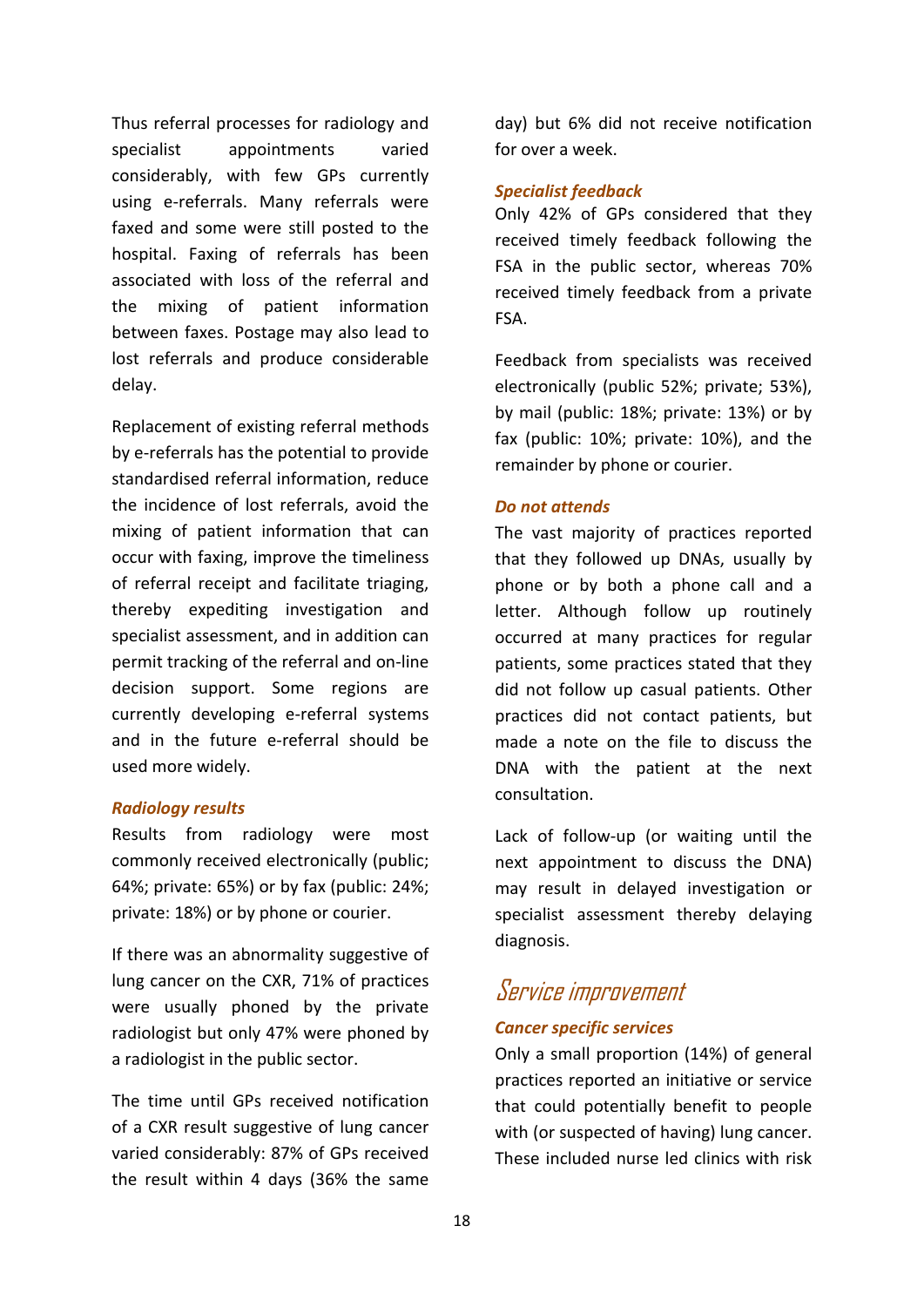assessment and smoking cessation support; and phone support for cancer patients.

#### *General services*

Whilst the vast majority of primary care organisations did not provide any cancer specific service, there were some general services or initiatives reported that could be relevant to people with lung cancer and their whānau/family.

Some practices were working with secondary care to improve investigation and referral processes (for example: ereferrals and referral pathways).

Other practices were attempting to improve the patient centeredness and cultural safety of care by:

- Tikanga best practice and Pacific cultural competency training for staff. (28% of practices reported that all or most of their non-Māori non-Pacific staff had attended such training; 45% reported that none of their staff had attended.)
- Use of an interpreter service usually over the phone or in person. (44% of practices used an interpreter service although only 3% used an interpreter often.)
- A whānau ora approach to care with initiatives to involve the family in healthcare; marae-based or churchbased health promotion and education sessions; nursing outreach clinics to the marae; whānau ora nurses in the community; community health co-ordinators; and cultural

liaison roles. (28% of practices reported at least one of these services.)

- Provision of complimentary or traditional medicine including acupuncture, massage, herbal treatments, homeopathy, spiritual healing and mirimiri. (21% of practices reported providing such services.)
- Obtaining patient feedback regarding their health care experience via a patient survey; a comments and suggestion box in the waiting room; or by the GP or nurse routinely asking the patient about their experiences. (69% of practices sought patient feedback: 51% by patient survey.)

#### *Innovation within primary care*

Much of the innovation within primary care to improve services was occurring either in conjunction with secondary care (e.g. e-referrals) or was by Māori and Pacific providers.

Thematic analysis of the responses from Māori and Pacific providers suggested that five main themes flowed through their innovation. These were:

#### *i) The people*

Organisations reported that they were underfunded, and were only able to provide some services because of the dedication and commitment of their staff and others, such as volunteers.

'Aunties' who acted as primary care coordinators, as well as *Kaumatua* and K*uia* (elderly men and women) were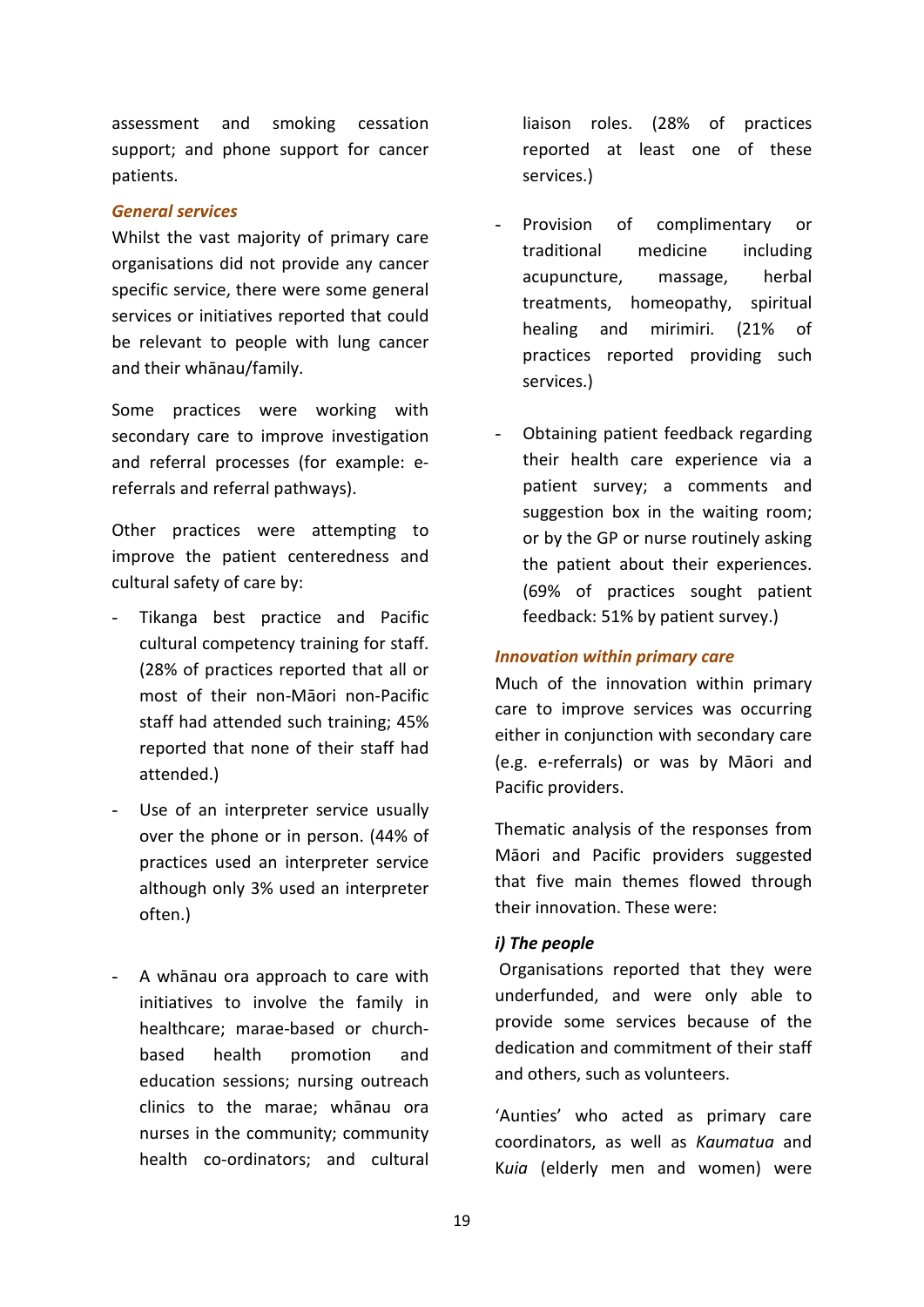significant people involved in improving health education and access to and through health care services, including cancer care.

'Aunties' were respected members of the community, often community health care workers, who not only assisted with transport and other practical needs, but provided information and education about health, and motivated patients to seek care and attend appointments. These 'aunties' operated as '*health champions'* within their communities.

#### *ii) Kaupapa or traditional knowledge*

Kaupapa and tikanga were considered essential for community engagement and much innovation focused on improving care by building relationships with the community, involving the patient, whānau/family and community in care, and delivering care in culturally appropriate ways in traditional, convenient and comfortable settings, such as marae- and church-based services. In addition kaupapa-based social marketing sought to improve engagement with health services.

#### *iii) Integrated and holistic care*

Other innovation involved a whānau ora approach to address *all* needs of the patient and their whānau/family (not only the health care needs of the patient). This involved integration of health care services with rongoa (traditional healing), social services and non-health services. Inter-service collaboration and networking were used to optimise access to health, social and support services.

Improving health literacy was considered key to a whānau ora approach, so that patients and their whānau/family were empowered to manage their own health care. Another initiative used to involve the patient and whānau/family in care was the development of *agreed care plans.*

#### *iv) Access*

Some initiatives facilitated access to information about health, health care services and support. Health messages and health care related information were commonly incorporated into various events (such as sporting events) and were provided in a variety of settings (e.g. work, school, marae, church). Provision of health education helped to involve the patient and whānau/family in care and empowered them.

Other initiatives to improve access involved reduced fees, transport assistance and outreach clinics as well as cultural competency of providers and services. Respectful and culturally safe providers and services were considered essential to improve acceptability and therefore access to health care.

#### *v) Rural and urban differences*

*Whānaungatanga* and *whakapapa* (tribal connectedness) in rural-based Māori services permitted a level of community connection that was difficult to duplicate in the urban settings. Urban-based organisations attempted to build connections by employing Māori and Pacific staff or working with Māori and Pacific organisations.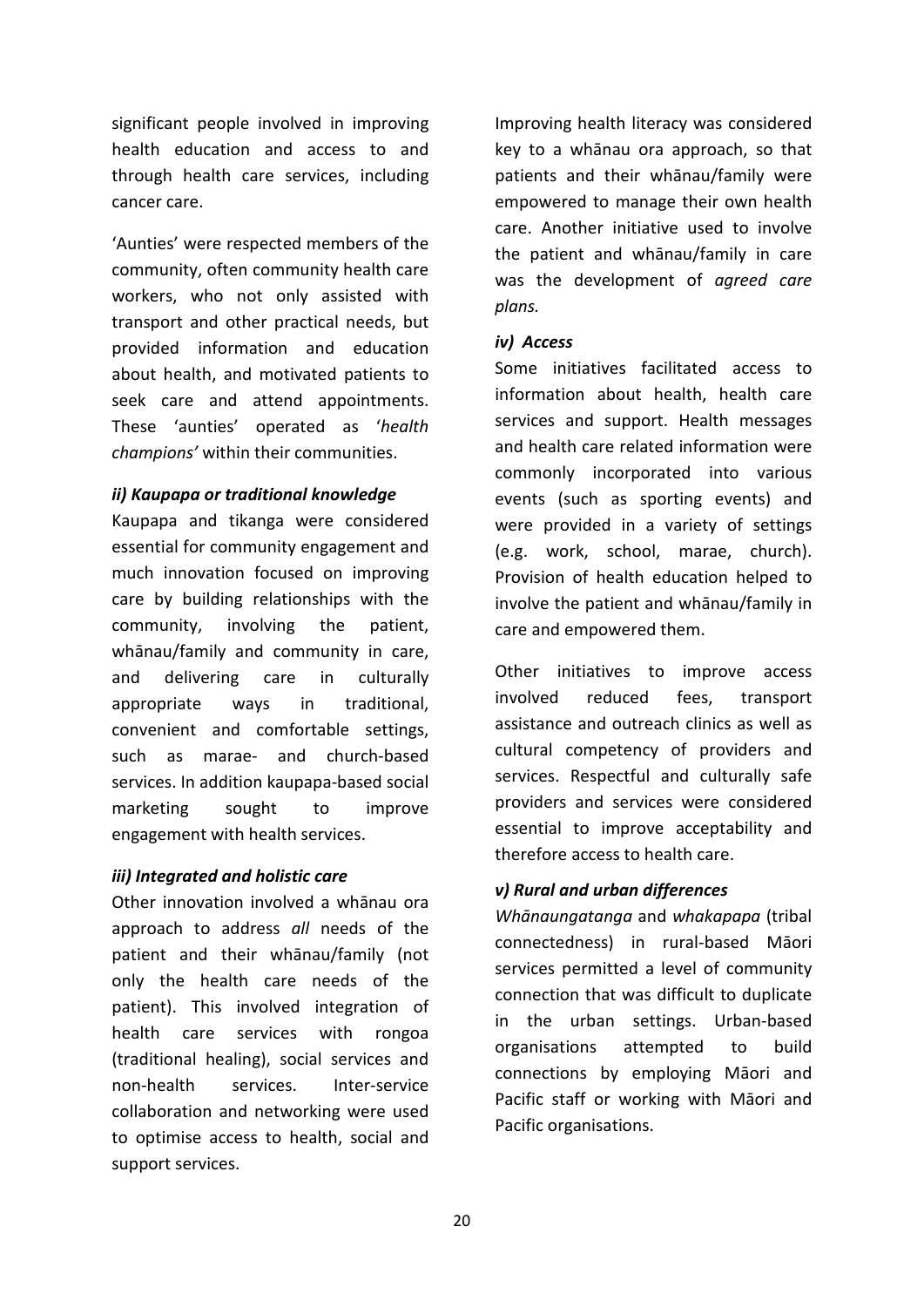## **Primary care** provided **few cancer specific initiatives** or **services**

### **General initiatives**involved:

- **Improving referral processes** by e-referral
- **Improving** the **patientcenteredness** and **cultural safety**  of care

### Much of the **service innovation** was by **Māori & Pacific providers** and involved the following themes:

- The People
- Kaupapa or traditional knowledge
- Integrated and holistic care
- Access
- Rural and urban differences

## **Secondary Care Services**

Secondary care services and processes of care varied across DHBs. Some variation was expected, as services and processes evolve within the local context in response to local needs. However equitable access to care and national consistency in the quality of health care provided is an important aim of the NZ Health System.

## Processes of care

#### *Specialist appointment and feedback*

Referral processes for a FSA for people with suspected lung cancer were similar across all the DHBs. Referrals were triaged on a daily to twice weekly basis by a respiratory physician; although some of the smaller DHBs reported difficulties with triaging (e.g. no triage roster; physician leave). At most DHBs, referrals were tracked by clerical staff of the Central Referral Office. At others, referrals were tracked by the nurse specialist or consultant, or not at all.

Patients with suspected lung cancer were prioritised to be seen within two weeks. Performing a chest CT scan prior to the FSA to expedite lung cancer diagnosis was a recent initiative at many, but not all, DHBs. The CT was commonly requested on receipt of the referral. However some DHBs reported that although a chest CT scan was requested on receipt of the referral, CT scans were often not performed by the time of the FSA due to long waiting times for CT scans. At one DHB, the first investigation performed was a bronchoscopy, which was scheduled as the first specialist appointment; and the chest CT was performed subsequently.

Most DHBs reported sending appointment reminders to patients, usually by post or phone. Fewer DHBs reported notifying the referring GP of the appointment date. Approximately onethird (35%) of GPs reported that they were 'often' notified of the date of the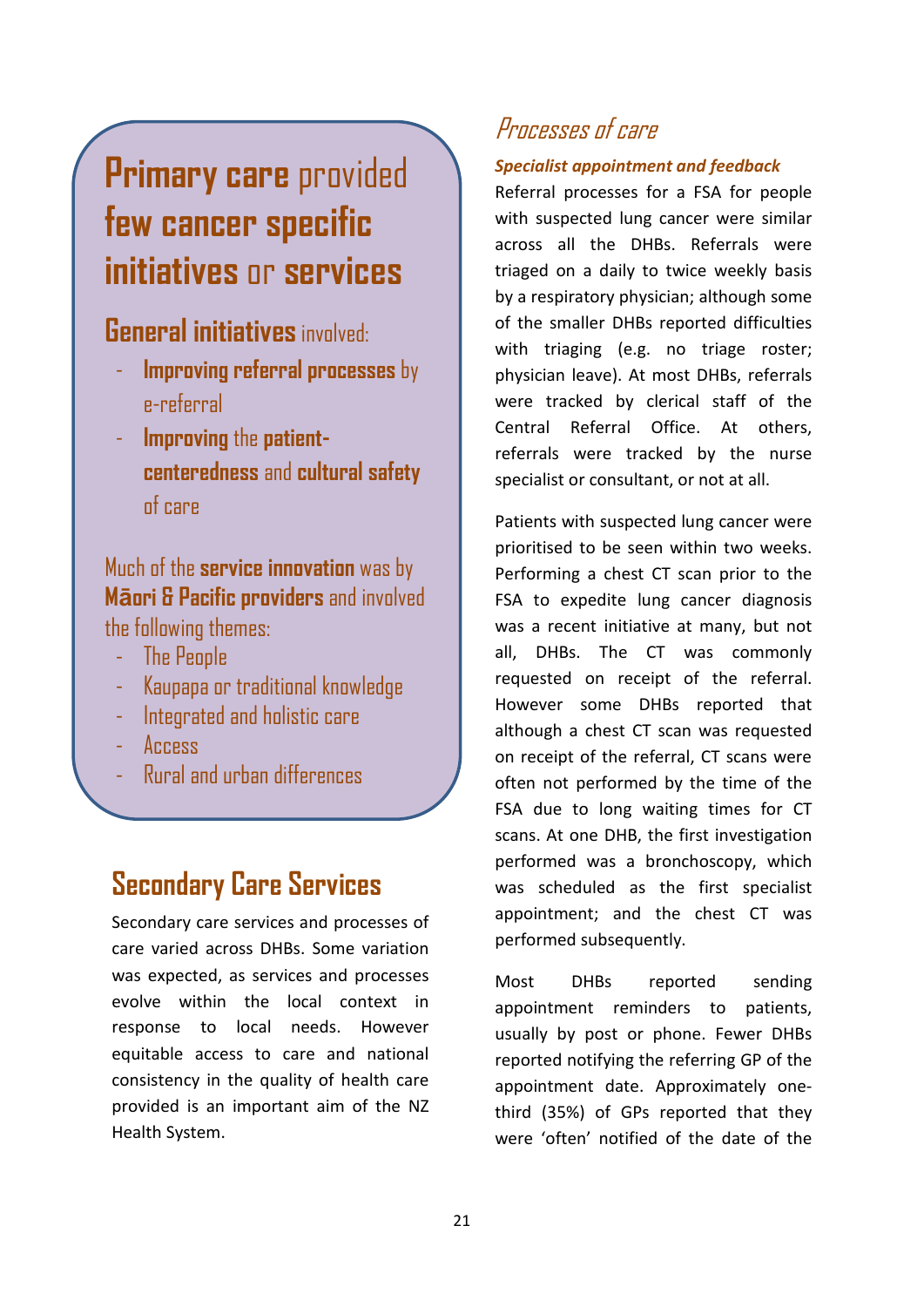respiratory FSA and 25% were 'sometimes' notified.

#### *Do not attends*

DHBs generally followed-up did not attends (DNAs) by contacting the patient by phone or post. Usually, clerical staff contacted the patient to re-schedule the appointment. Several DHBs also routinely informed the GP of DNAs; although others only contacted the GP if they could not contact the patient or the patient declined another appointment. The majority (80%) of practices and GPs reported commonly being notified if a patient did not attend (DNA) an investigation or appointment in the public sector; however fewer (47%) were notified of DNAs in the private sector.

#### *Multidisciplinary care*

The majority (71%) of DHBs participated in a multidisciplinary meeting (MDM). Most used a standard MDM referral and management plan form and most collected data via the MDM. Only one DHB accessed a MDM via a videolink, although another planned to do so in the near future.

#### Service improvement

Considerable differences existed between DHBs in the services available for people with (or suspected of having) lung cancer and their whānau/family. Notable variations occurred in access to: chest CT scans; dedicated lung cancer clinics with expedited investigation; lung cancer care co-ordinators; MDMs; and Kaupapa Māori services. There also seemed to be a general deficiency in prediagnostic information resources, and

none of the available information was targeted to Māori.

#### *Improved referral processes*

Some DHBs were working with primary care organisations to improve referral processes. Initiatives included the development of referral and investigation pathways, and e-referral systems with standardised referral templates and (in the future) electronic triage and on-line decision support.

## **Services differed between DHBs** relating to:

- Access to chest CT scans
- Dedicated lung cancer clinics with expedited investigation
- Lung cancer care co-ordinators
- MDMs
- Kaupapa Māori services

Initiatives to improve lung cancer care included:

#### *Improved access to chest CT scans*

Waiting times for CT scans and CTFNAs were reported to vary across DHBs, with several DHBs reporting considerable delays to obtain these investigations. Initiatives to expedite CT scans included:

- Booking of the chest CT by the radiologist or GP (in conjunction with a hospital specialist) if the CXR was suggestive of lung cancer.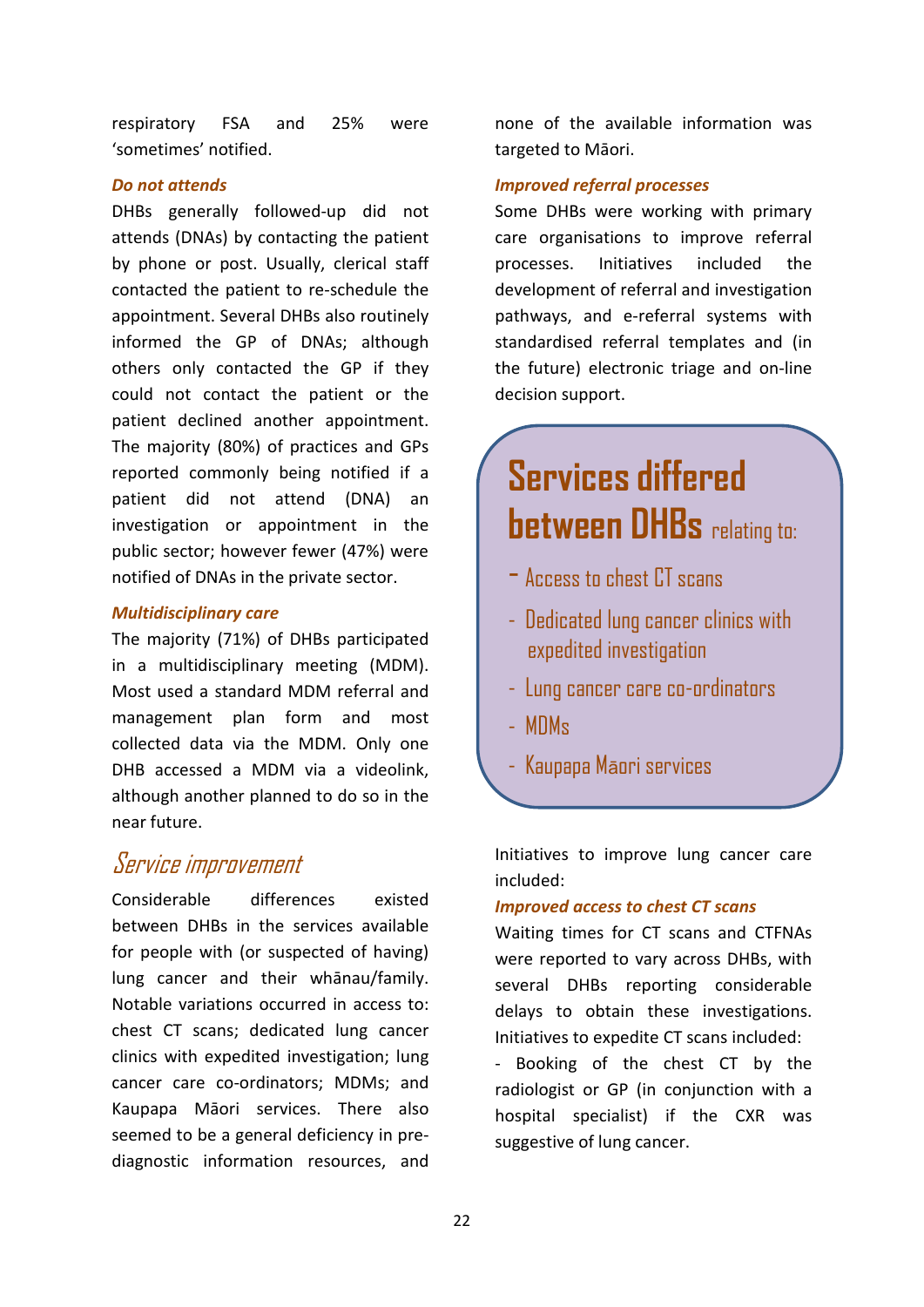- Booking of the chest CT scan on receipt of referral (if not already booked) so that it would be performed prior to the FSA.

- Walk-in appointments for chest CT scans for patients referred by a respiratory specialist.

- Designated chest CT slots for suspected lung cancer patients prior to the bronchoscopy list.

#### *Expedited FSA & investigation*

Initiatives to expedite assessment and investigation of patients with suspected lung cancer included:

- Dedicated clinics for suspected lung cancer. Some of these were *same day* or *one stop* clinics with investigations such as chest CT scans, spirometry, and bronchoscopy performed on the day of the FSA. Others involved investigations performed within the week of the FSA, rather than on the same day.

Investigation pathways for rapid diagnostic workup.

- Lung cancer coordinator / navigator – many, but not all, DHBs had a care coordinator. However the role and qualification of the coordinator varied across DHBs, as did the time period over which the coordinator was involved. At some DHBs there was a lung cancer coordinator, but at others the role extended across all cancers, and at other DHBs there was no care coordinator. At some DHBs, the role was specifically targeted to Māori and Pacific patients. Typically the coordinator became involved after the FSA. The role of the care coordinator usually involved coordinating investigations, tracking results, collating information for the

MDM, and informing the patients of services and providing support.

- Monitoring times from referral until the FSA (with a target of 2 weeks from receipt of referral until the FSA).

#### *Information resources*

There was a paucity of pre-diagnostic information for patients other than information on some investigations (such as bronchoscopy) and Cancer Society leaflets. None of the available information resources targeted Māori or Pacific patients. An initiative to improve access to information was the development of an online resource 'HealthPoint' to provide information on lung cancer and investigations, and on local services in some regions.

#### *GP education sessions*

Only a small number of DHBs provided GP education sessions on lung cancer in conjunction with local respiratory specialists.

#### *Cultural safety of services*

Most DHBs reported that their staff attended Tikanga training courses to improve cultural understanding and responsiveness. Other initiatives included: Māori and Pacific liaison, advisory or support services; Māori cancer care coordinators; marae-based services and Māori cancer nurses.

**Summary** Some DHBs had many initiatives to improve lung cancer care whilst others had none. National and regional standards are required to promote consistency in the care provided by DHBs.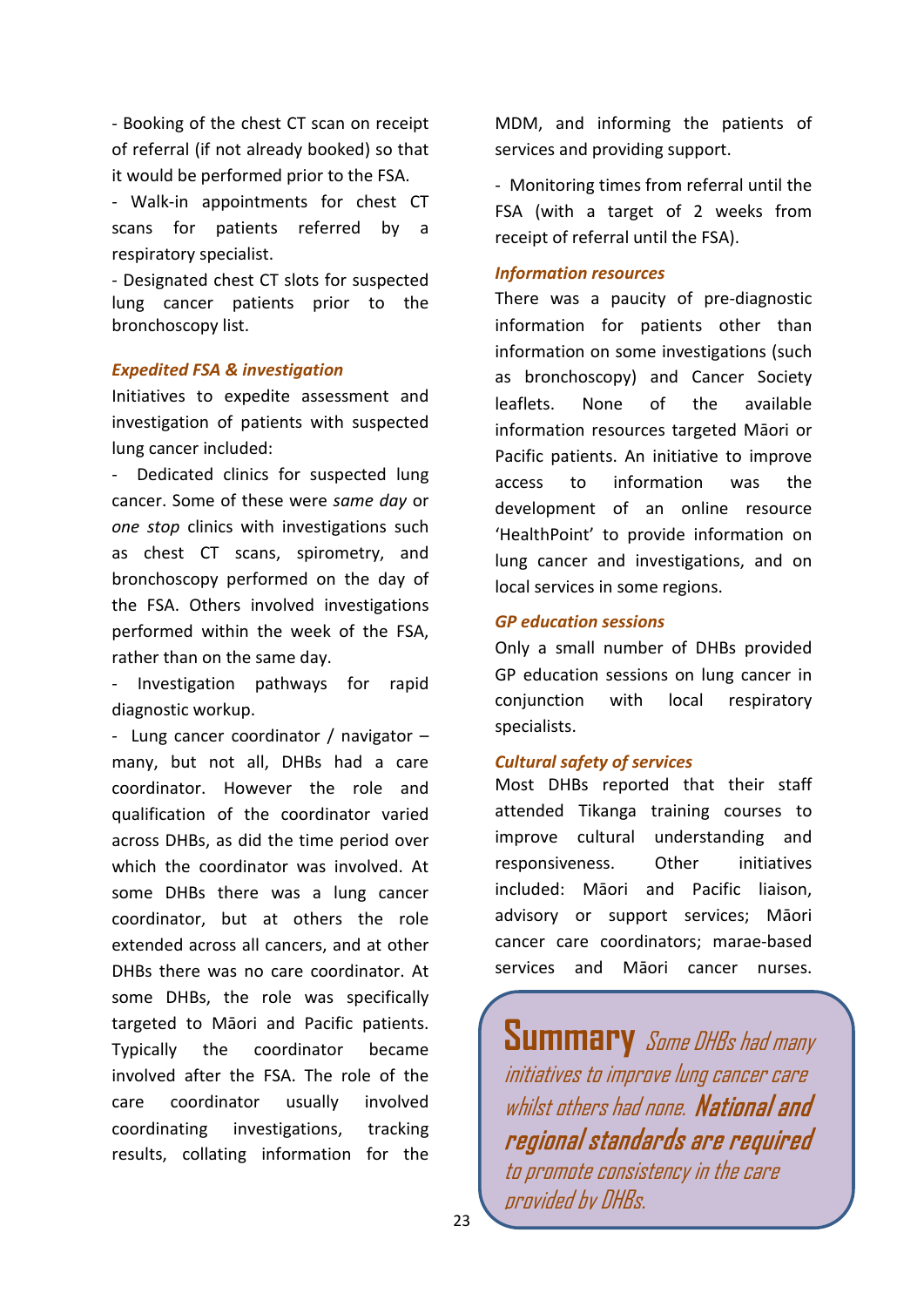# **Section 4 Barriers to Early Diagnosis & Optimal Care**

Which barriers to quality lung cancer care are important locally?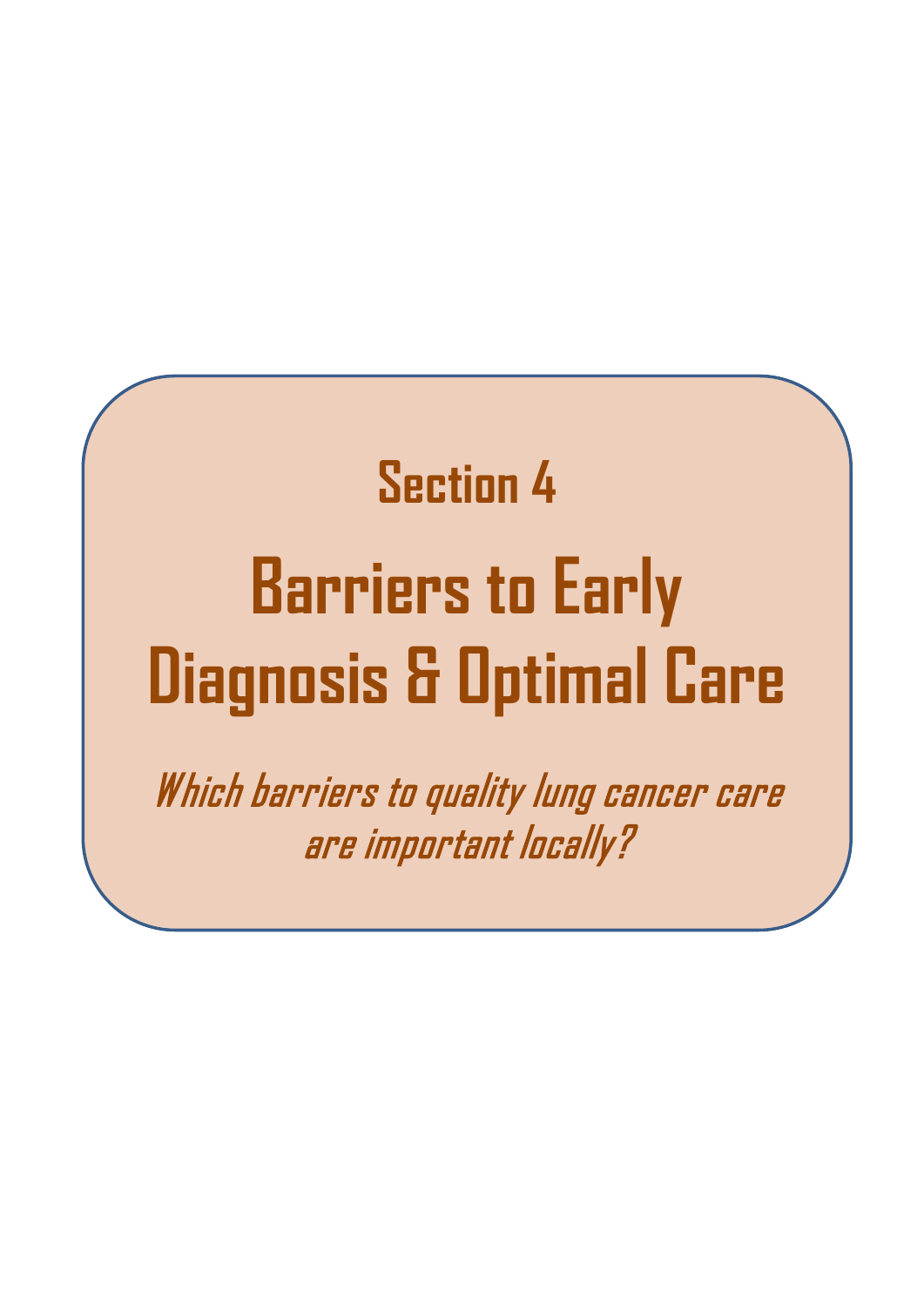## **Barriers to Early Diagnosis & Optimal Lung Cancer Care**

Barriers to optimal lung cancer care have the potential to delay diagnosis, reduce satisfaction with care, and adversely impact on health outcomes.

Barriers are numerous and whilst some occur at a particular point in the clinical pathway, many operate throughout the pathway. As barriers commonly coexist, their aggregate impact needs to be considered. Barriers tend to have a disproportionate impact on Māori and Pacific peoples, and other minority or disadvantaged groups. $^{25,26}$ 

Only by recognising the barriers and their impact can strategies be developed to improve the quality of care and subsequent outcomes.<sup>27</sup>

#### Barriers were identified by a:

i) *Literature Review* which involved a comprehensive search of the national and international literature to identify barriers within the clinical cancer pathway from presentation until diagnosis.<sup>28</sup> 29

ii) *GP Survey* which involved a survey of (102) GPs affiliated with two participating primary care organisations within the Auckland and Lakes regions (89% response rate).

iii) *GP Focus Groups* which involved focus groups of (33) GPs affiliated with the other two participating primary care organisations within the Auckland and Lakes regions.

iv) *Patient Interviews* which involved interviews of (19) patients with suspected or confirmed lung cancer who initially presented to a hospital emergency department (ED).

v) *Patient Focus Groups* which involved focus groups of (20) patients who had a confirmed diagnosis of lung cancer and their families/whānau.

Much was already known about barriers to quality cancer care. The literature on barriers is vast with numerous studies from many different countries repeatedly documenting similar barriers. However little was known about which of these barriers were important in the NZ context. The *GP Survey & Focus Groups,*  and the *Patient Interviews & Focus Groups* aimed to identify which barriers were the most important locally, and included both the GP and patient perspective.

## **Types of Barriers**

Barriers can be categorised in various ways.

Quality of care is a multidimensional concept and these dimensions provide a useful framework for categorising barriers and assessing their impact. Such dimensions include: accessibility and timeliness; efficiency; effectiveness and safety; and equity and patient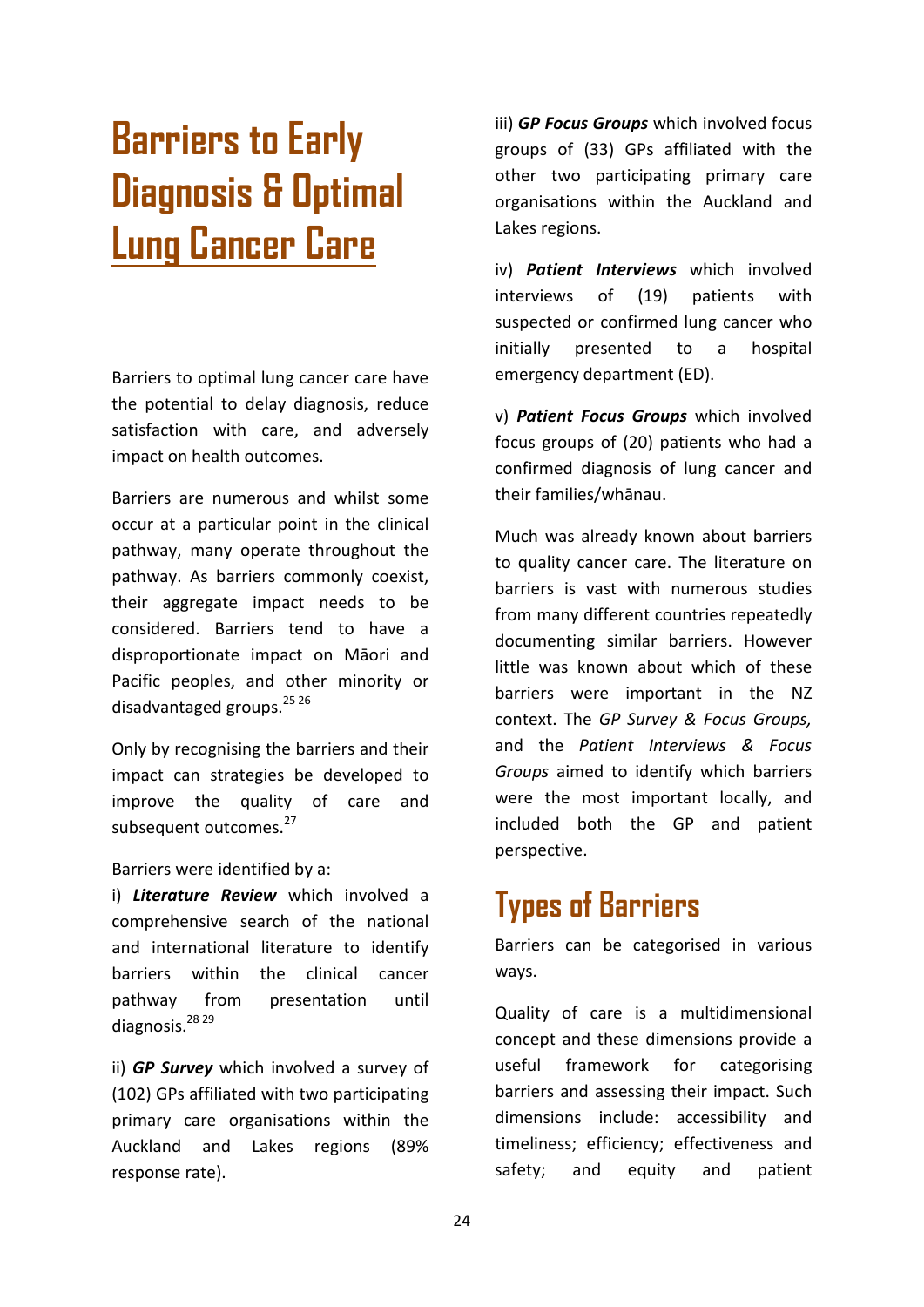centeredness. The various types of barriers impacting on each of these dimensions are listed below.

*Accessible and timely care:* Barriers reported in the literature to accessible and timely care include: financial barriers (particularly transport and travel costs); geographic barriers; service availability barriers; and information barriers.

*Efficient care:* Barriers that impair the efficiency of care include: fragmentation of care; sub-optimal mix of providers; poor integration of services and providers; and disruption to continuity of care.

*Safe and effective care:* Barriers to safe and effective care include lack of available evidence on best practice; ineffective communication of the evidence to providers; out-dated knowledge of providers; and lack of multidisciplinary care.

*Equitable and patient-centred care:*  Barriers to equitable and patient-centred care include lack of health system responsiveness, poor provider communication skills and sub-optimal cultural competence; and also to patient factors such as beliefs, preferences and health literacy.

Barriers can also be categorised as system, doctor or patient.<sup>25 27 30 31</sup>

*System barriers* include: inadequate capacity or poor coordination resulting in prolonged waiting times for investigations and specialist services; inadequate processes to ensure effective communication leading to referrals not being actioned or results being unavailable when required; inappropriate staff mix and lack of cultural safety. Such barriers influence the physical accessibility of services, waiting times and appropriateness of services.

*Doctor barriers* predominantly relate to lack of clinical knowledge and expertise leading to failure to recognise diagnostic clues, leading to delayed referral or investigation; or to poor communication or cultural skills. Such barriers affect transit along the pathway and may delay diagnosis and influence the ability providers to effectively address the needs of patients and their whānau/family.

*Patient barriers* relate to demographic factors, social context, culture, beliefs, attitudes and knowledge. Such barriers commonly inhibit the seeking of care and impair entry into the health system as well as influencing transit along the pathway, by non-compliance or nonattendance at investigations or appointments.

Alternatively barriers can be categorised according to where in the lung cancer pathway they predominantly occur: *at presentation* or *throughout* the pathway; within *primary care* or within *secondary care*. This latter categorisation will be used below to present the main barriers operating in the Auckland and Lakes regions.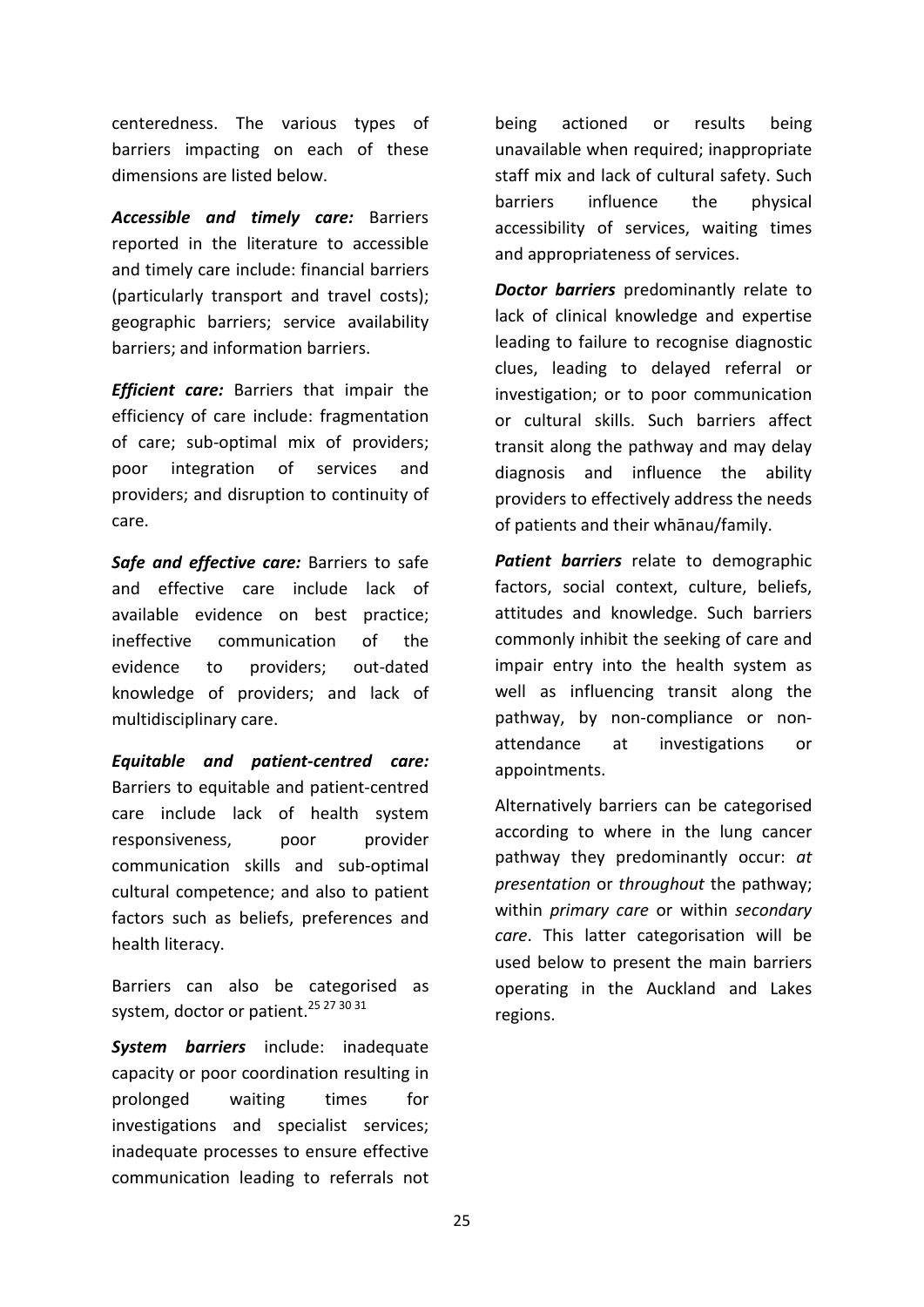## **Important Barriers Locally**

### Barriers to presentation & throughout the pathway

Barriers to early presentation and transit along the clinical pathway include:

- *Knowledge barriers* such as lack of information about lung cancer, its symptoms, investigation, treatment and prognosis; and *attitude barriers* such as mistrust of the health service or fatalistic or stoical attitudes towards lung cancer.
- *Cultural barriers* such as lack of culturally appropriate providers or services.
- *Practical barriers* to accessing healthcare services, such as lack of geographically convenient services, lack of suitably timed appointments, transport or financial difficulties.

Lack of recognition of the presenting symptoms of lung cancer was considered a major barrier to early presentation and diagnosis of lung cancer by both GPs and patients. GPs considered that lack of recognition by the patient of the seriousness of their symptoms delayed presentation to health care services in general, but particularly for Māori and Pacific patients. Some patients admitted that they delayed presenting to the GP because they initially thought their symptoms were not serious, attributing them to COPD or bronchitis. Participants in the focus groups appeared to have little prior knowledge about the symptoms of lung cancer. However fear and fatalism also contributed to delays in

help seeking; and some patients commented that they had been afraid to present in case their symptoms were due to cancer. Older smokers tended to expect poor health with cough and breathlessness. Health beliefs were considered by patients to strongly influence presentation. Similarly GPs considered that fear, beliefs, mistrust and past negative experiences with health care delayed presentation and that this was a particular barrier for Māori patients. A US study supported the notion that minority ethnic groups were more likely to have beliefs and perceptions about lung cancer that interfered with presentation and treatment.<sup>32</sup> Gender as well as ethnic differences in help seeking were commented upon in the focus groups; specifically it was suggested that male culture tended to delay presentation to the GP.

Not only were beliefs and perceptions considered to influence presentation but also to strongly impact on compliance with management and attendance at appointments. Māori and Pacific patients were considered much more likely to DNA than other patients. GPs commented on the frustration of having organised an urgent appointment and then the patient did not attend the appointment. Twenty-eight percent of GPs reported that their management was influenced by this perception of noncompliance. GPs considered that DNAs were an important barrier that delayed diagnosis for Māori and Pacific patients.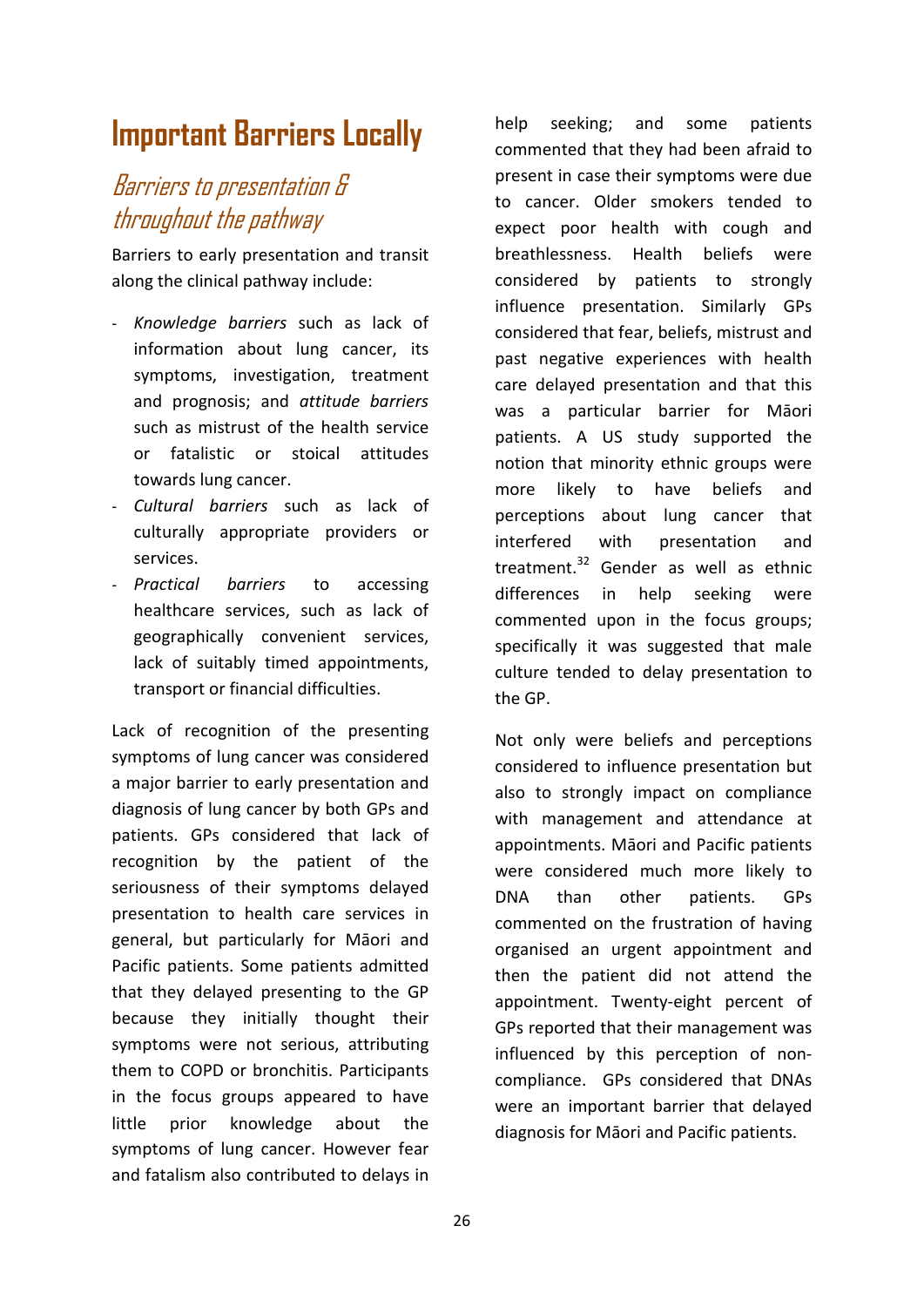Inadequate information and poor communication was felt to contribute to delays, frustration and stress for patients and their whānau/family. Focus group participants stated that information was often not available when it was needed. Patients commonly saw multiple doctors and often clinical information and investigation results had not been communicated between providers. Also patients were often required to repeat their history which they found exhausting. Patients and their whānau/family considered that provision of appropriate information about investigations and lung cancer could reduce uncertainty and distress. They also commented that the way that information was provided and the environment in which it was provided were also important.

Consultation and travel costs were considered by GPs to a barrier for Māori and Pacific patients, but not for patients in general. Patients did not mention cost as a particular barrier.

Lack of convenient health care services was not seen as a barrier by GPs. However, patients in the Lakes region talked about the additional stress caused by the necessity to travel for a specialist appointment.

### Barriers within primary care

Within primary care, delays to diagnosis may occur due to lack of recognition of clinical clues and the failure to consider lung cancer as a possible diagnosis; lack of continuity of care; inadequate access

to diagnostic tests to confirm or exclude cancer as the underlying cause of the patient's symptoms; fatalistic attitudes to lung cancer of either the GP or patient; or lack of compliance or non-attendance (DNA) by the patient.

Patients recounted making numerous visits to their GP, presenting with the same symptoms or an escalation of symptoms; usually being initially treated with antibiotics, inhalants or other medications before being referred for a CXR. Focus group participants suggested that time pressure in GP consultations contributed to delays in investigation. Also patients and their whānau/family felt that lack continuity of care by seeing different GPs (because of unavailability of the patient's own GP or the use of dropin centres) increased the risk of delayed investigation and referral as often information sharing between providers was poor. In contrast, an on-going doctor-patient relationship was thought to engender trust, facilitate patient disclosure and compliance, and engender timely action.

Patients expressed frustration at the long time between presenting to the GP and being referred for CXR or specialist assessment. Many held GPs accountable for delayed diagnosis. Whilst patients and whānau/family considered that lack of GP expertise was an important barrier to the early diagnosis of lung cancer, other patients felt that GP expertise and concern had expedited their investigation and specialist assessment.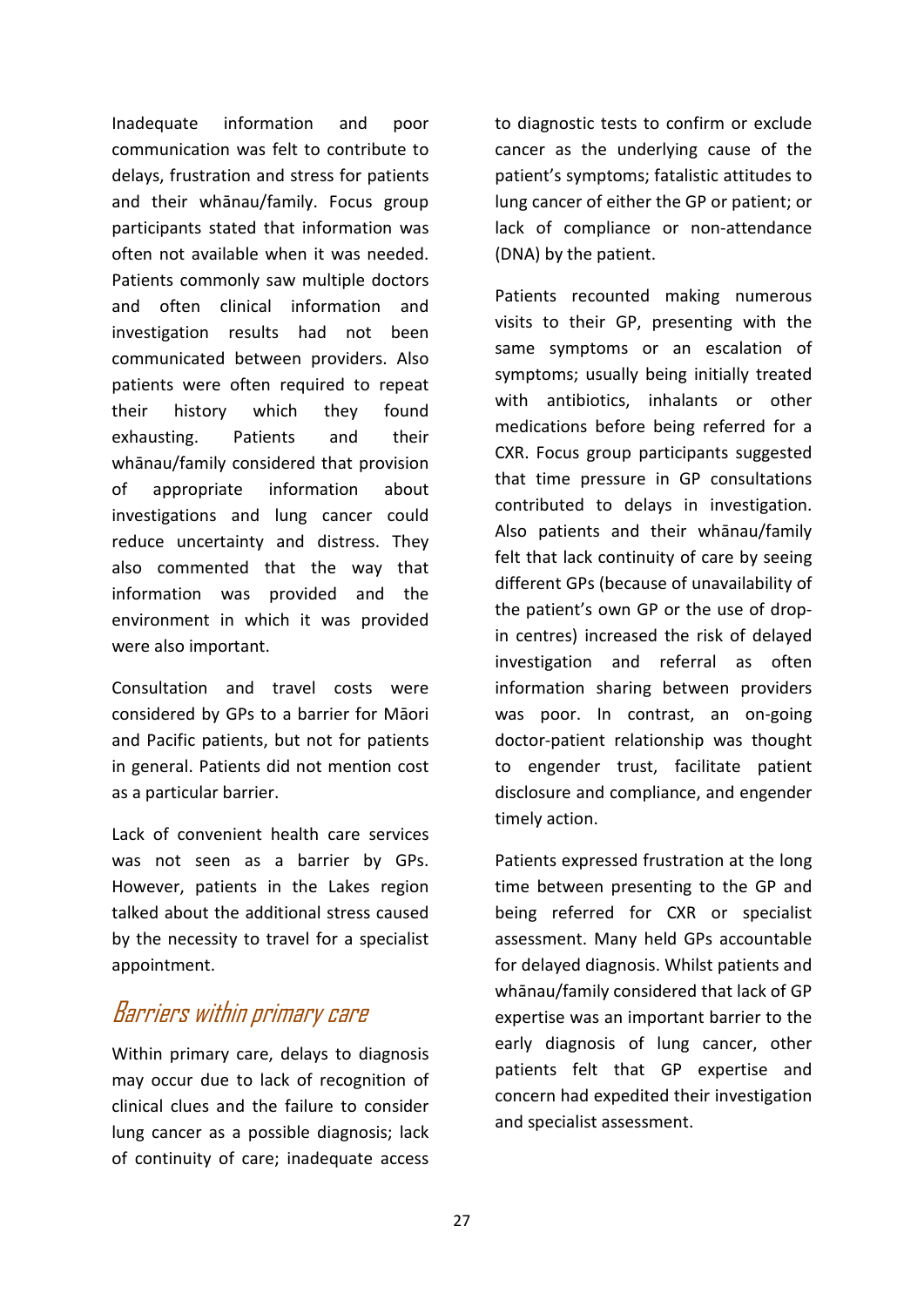Missed opportunities for the early diagnosis of lung cancer were attributed in the literature to GP failure to recognize potential diagnostic clues or to the inability to complete the diagnostic workup in a timely manner.<sup>19 24 33 34</sup> COPD was strongly associated with missed opportunities and delays to diagnosis.<sup>24</sup>

GPs themselves considered that the nonspecific nature of lung cancer symptoms caused diagnostic difficulty (especially in patients with COPD) and was an important barrier to early diagnosis. This was compounded by the fact that less than half of the GPs had seen a newly diagnosed lung cancer patient in the past year, whilst respiratory symptoms were common-place. GPs felt pressured not to 'over-order' CXRs and expressed uncertainty regarding when they should order a CXR. GPs considered that current referral guidelines were not useful clinically, and they needed clear and practical investigation and referral guidance.

An abnormal CXR was an important trigger for referral in the current study and in the international literature. The literature suggested that physicians tended to be 'over-reliant' on CXRs to diagnose lung cancer,  $15$  33 35 and that a major contributor to delayed diagnosis was a false-negative  $CXR<sup>36</sup>$  A normal CXR was associated with substantial delay to referral and diagnosis in the *Clinical Audit* of this project. In a large UK audit, GPs considered a CT scan was the most useful investigation in the diagnosis of lung cancer.20

If a CXR was suspicious of lung cancer, less than one-third of GPs reported that they were able to order a chest CT scan. Difficulty accessing chest CT scans was the most important barrier to the timely diagnosis of lung cancer from the GP perspective. Although GPs considered that the chest CT scan should be performed prior to the FSA to expedite diagnosis, they were less concerned about who ordered the chest CT scan. Whilst some GPs preferred to order the CT themselves, most were happy for the radiologist or specialist to order the scan, provided the GP received a copy of the report. Currently if a specialist ordered the CT, the GP frequently had difficulty obtaining a copy of the report.

### Barriers within secondary care

Within secondary care, delays may occur due to lost referrals or communication problems between primary and secondary care; long waiting times for specialist appointments or radiological or other investigations such as bronchoscopy and CTFNA; lack of appropriate information or results at appointments; multiple appointments or investigations; diagnostic difficulty (such as non-diagnostic bronchoscopy); lack of multidisciplinary care; or lack of compliance and DNAs (possibly related to fatalistic attitudes to lung cancer).

Patients and GPs suggested that delays occurred at all points within the lung cancer pathway.

GPs felt that difficulty in accessing timely specialist appointments within the public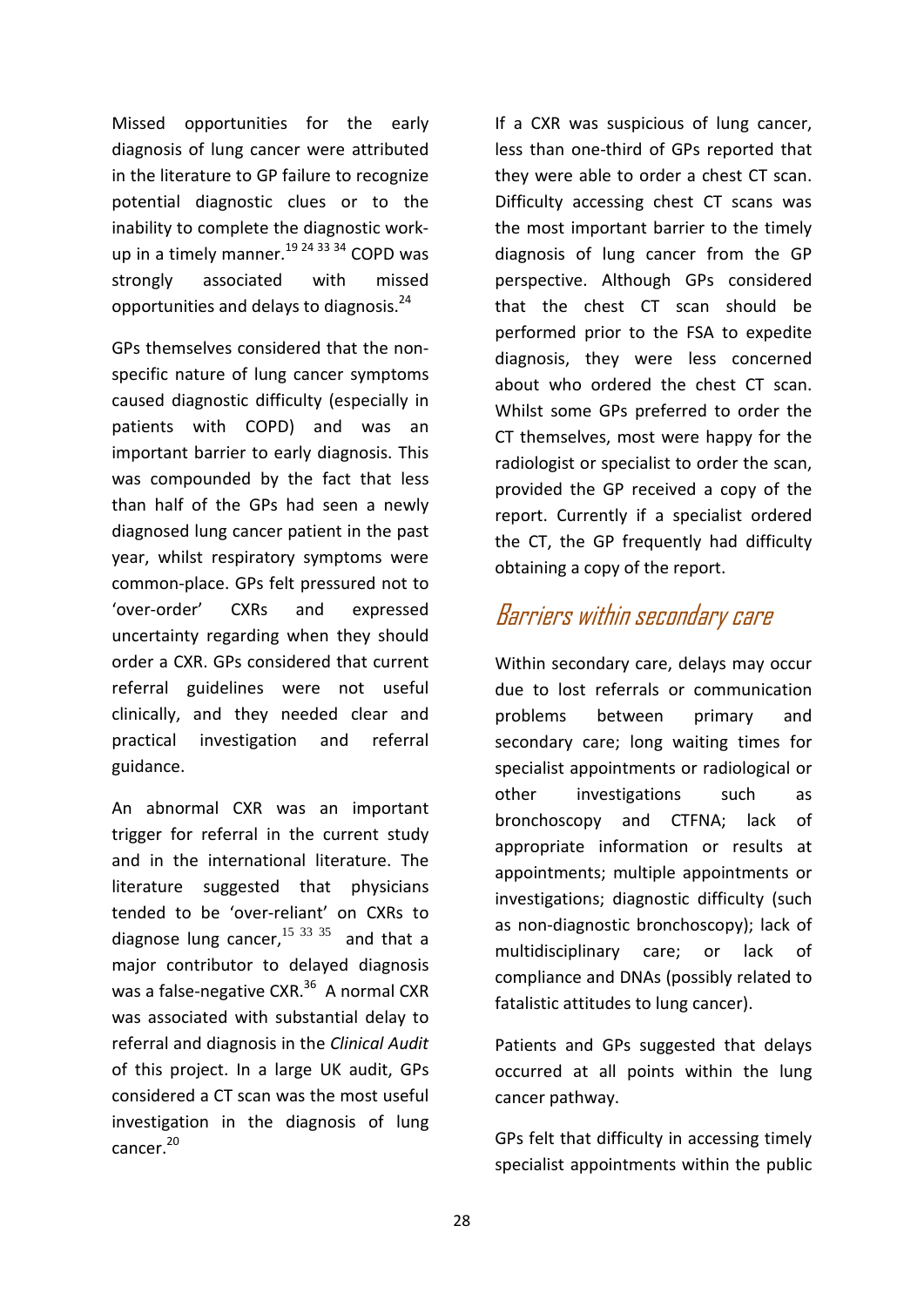sector was an important barrier to timely diagnosis. GPs thought that specialist clinics were filled by follow-up patients that prevented new patients from being seen promptly. Patients felt that a lack of resources, particularly a shortage of specialists, contributed to delays in the system.

The diagnostic phase was characterised by multiple visits for investigations and specialist appointments and the time taken waiting for appointments for the various visits contributed to diagnostic delay. Time taken to complete diagnostic investigations (such as scans, bronchoscopy, CTFNA and other investigations) was often lengthened by tests being ordered sequentially by different physicians, and the tests and appointments not being coordinated, such that results were commonly not available at specialist appointment.<sup>16</sup> Waiting for appointments and results added to patient and whānau/family uncertainty and distress.

Patients spoke about getting stalled at particular points due to the unavailability of staff or services at holiday times, or cancellation of investigations or procedures because of equipment breakdown, industrial action or other reasons. Some patients attempted to circumvent delays in the public system by paying for diagnostic tests; however they felt that this shouldn't be necessary and had the potential to lead to inequalities in care.

Focus group and interview participant accounts revealed differential access to timely care according to whether they were inpatients or outpatients when initially seen by secondary care. Inpatients were rapidly assessed and investigated, whereas outpatients tended to experience delays to diagnosis. This difference in the time to diagnosis between inpatients and outpatients was also evident in the *Clinical Audit.*

Transition between different providers or settings of care was considered high risk for communication breakdowns, coordination problems and failure of effective follow-up. Few GPs were routinely notified of appointment dates and few received timely feedback from specialists, which hampered their followup of patients. Many patients commented about problems relating to follow-up of abnormal CXRs performed in ED. This finding was supported by the literature. $33$  Patients discharged from hospital prior to the completion of diagnostic tests stated that they experienced added delays and stress.

Diagnostic difficulty also contributed to delays. In particular a non-diagnostic bronchoscopy usually necessitated further investigation by repeat bronchoscopy or CTFNA thereby prolonging the time to diagnosis. It was considered that performance of a chest CT scan prior to bronchoscopy could increase the diagnostic yield and identify which patients would benefit from CTFNA as the initial diagnostic investigation.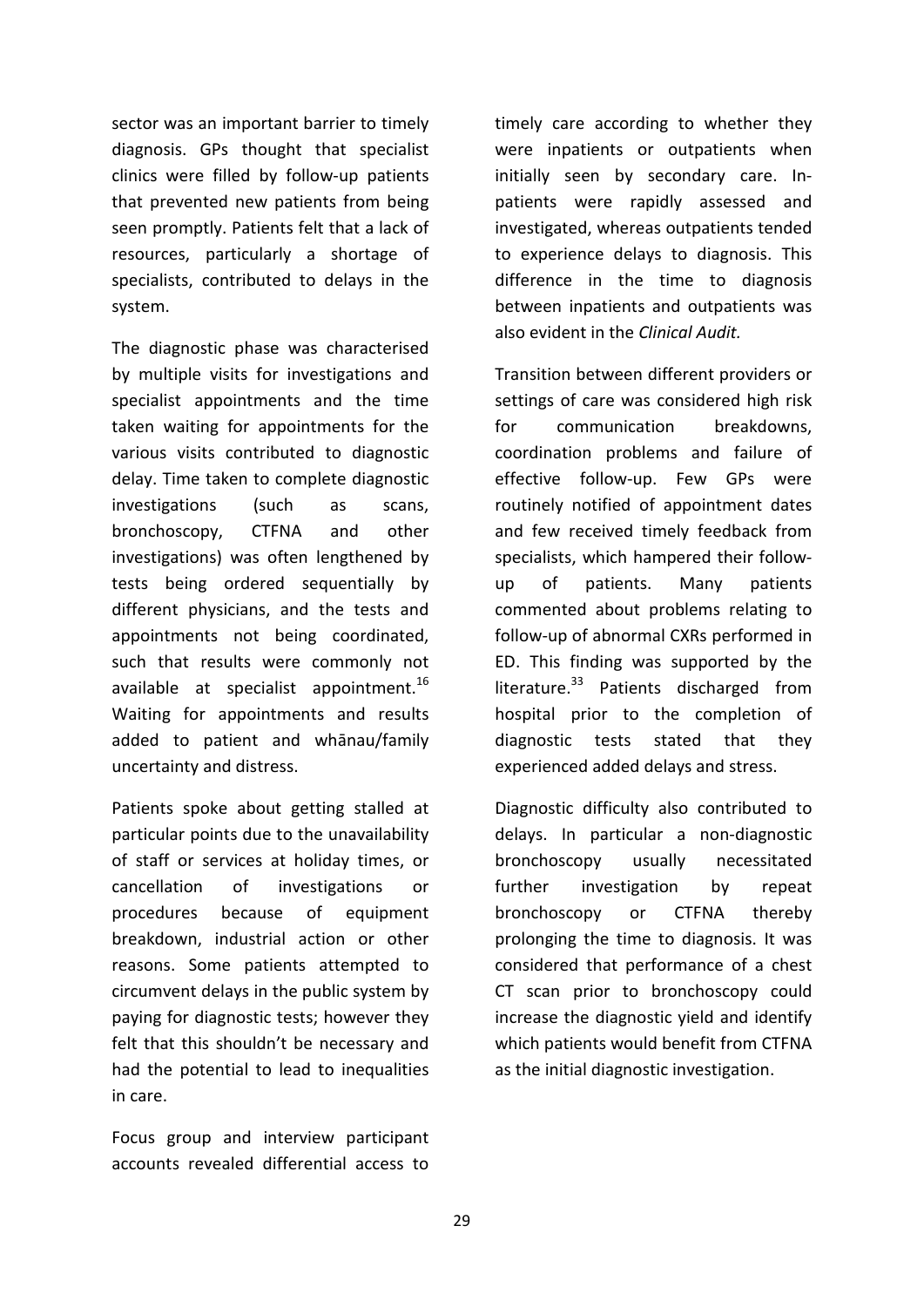### In summary

Numerous barriers were considered to exist to the timely diagnosis of lung cancer. The most important barriers were considered to be

- late presentation because of a lack of appreciation of the seriousness of symptoms or conversely because of the fear of having cancer

- GPs' difficulty knowing which patients to investigate and refer, as most patients present with symptoms similar to other respiratory disease, rather than with classic 'alarm' symptoms

- GPs' inability to access chest CT scans

- communication problems, especially relating to referral and communication between providers

- outpatient waiting times for specialist assessment and diagnostic investigations.

Patients and their whānau/family considered that delays in seeking care and delays in investigation and referral played a greater role in delaying diagnosis than problems within secondary care. However despite this, they felt that waiting times within secondary care, coupled with lack of information, were the most stressful part of their diagnostic experience.

GPs considered that poor access to chest CT scans and delays within secondary care were the most important barriers to early diagnosis; although difficulty knowing which patients to investigate and refer was also considered an important within primary care.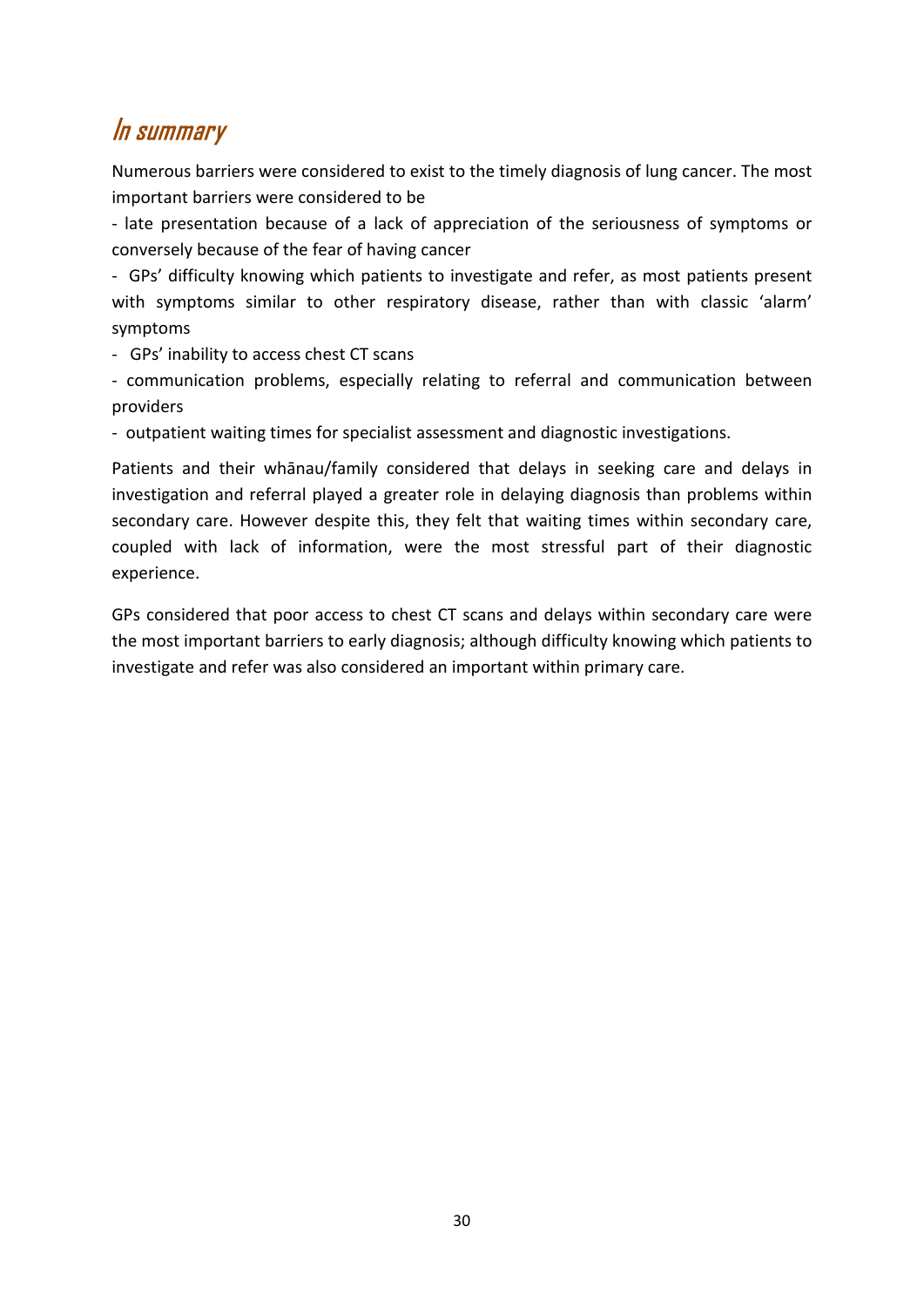#### **Barriers within the Lung Cancer Pathway**

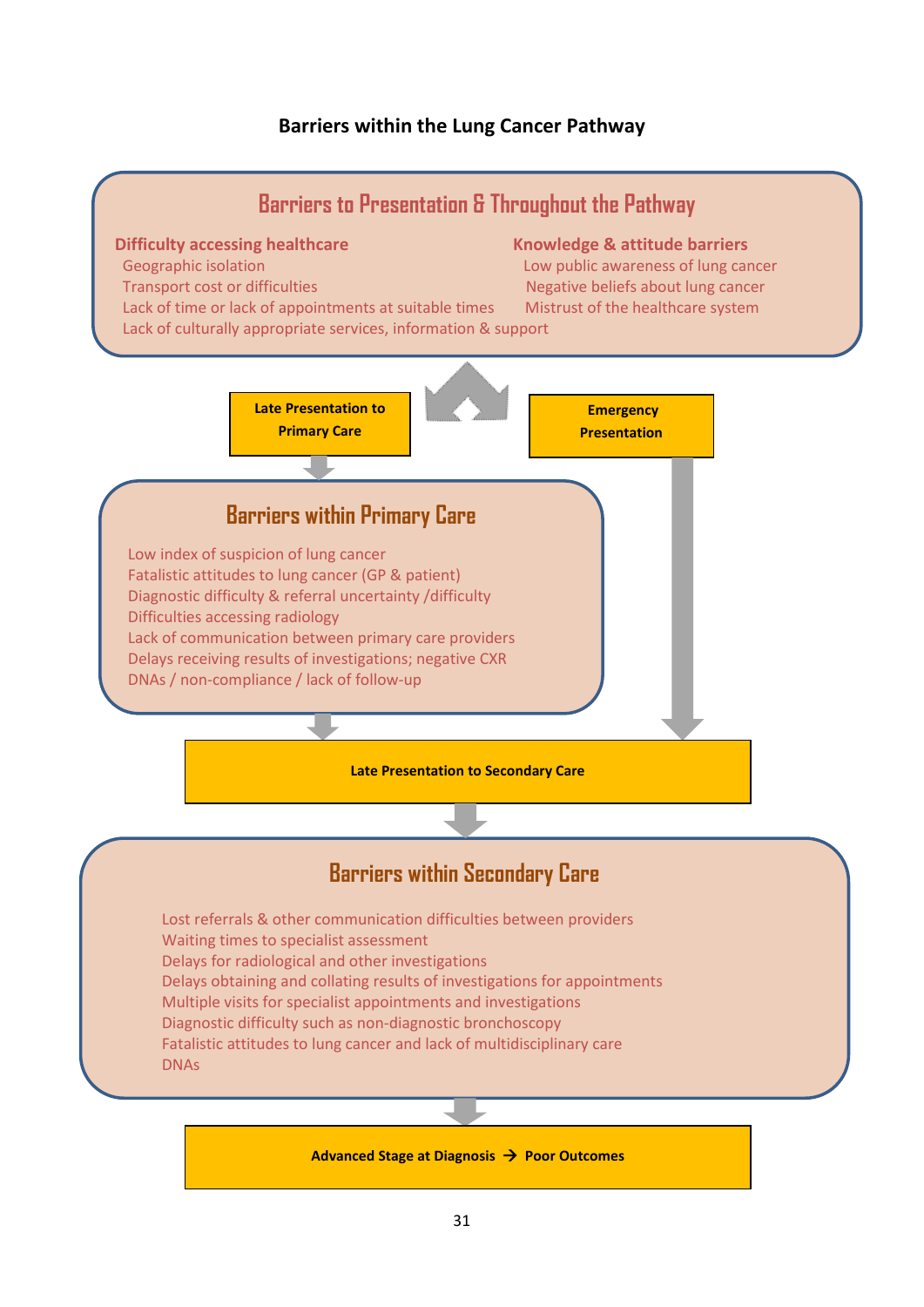# **Section 5 Best Practice Recommendations**

What can be done to Facilitate lung cancer diagnosis in NZ and how much will it cost?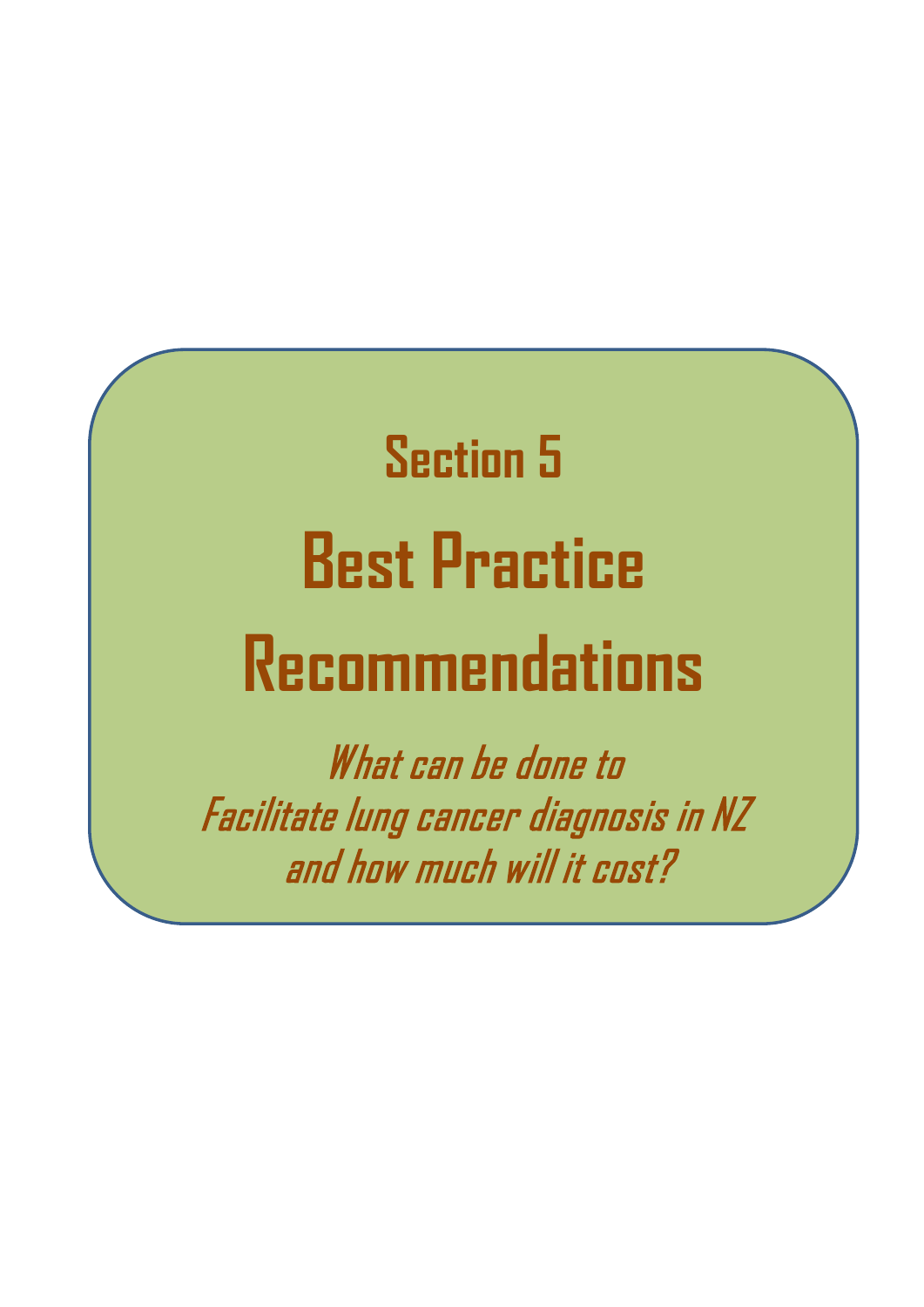## **Best Practice Recommendations**

The recommendations presented below aim to address gaps and deficiencies in the lung cancer pathway as identified through the current project. Where possible the recommendations have been based on international and national guidelines and standards, and on best practice as identified through the *Literature Review* and the *National Stocktake*.

The recommendations have been categorised into:

- i) those to facilitate presentation and improve the overall patient journey throughout the pathway
- ii) those predominantly relating to primary care
- iii) those predominantly relating to secondary care.

## **1. Recommendations to Improve the Patient Journey**

These recommendations aim to facilitate entry into and transit along the lung cancer pathway by improving the patient centeredness and cultural appropriateness of lung cancer care.

#### *Recommendation 1.1*

*Improve health literacy, especially for Māori and Pacific peoples, by improving public awareness of lung cancer and developing information resources.*

#### *1.1.1 Improved public awareness*

Low awareness of the symptoms of lung cancer, guilt about smoking, fear and pessimistic attitudes towards lung cancer outcomes and possible mistrust of the health system are currently reported to lead to late presentation of people with lung cancer.

Improving public awareness and knowledge of lung cancer could be achieved by coordinated social marketing campaigns, particularly directed towards Māori and Pacific communities. These should aim to increase awareness of the symptoms of lung cancer and the benefits of early diagnosis, and to reduce the fear of presenting to healthcare services. Key messages should be consistent and should be developed in conjunction with Māori and Pacific communities. Culturally appropriate community workers should be educated and supported to help inform the population. In addition, it is important that the health system has sufficient capacity to 'follow through'.

#### *1.1.2 Improved information resources*

The time from initial presentation to healthcare services until diagnosis is particularly stressful for patients and their whānau/family, and is associated with much uncertainty and anxiety. Yet information and support are often lacking at this time, commonly being provided only after the diagnosis of lung cancer has been made.

Written and non-written information resources should be developed by primary and secondary health services in collaboration with Māori and Pacific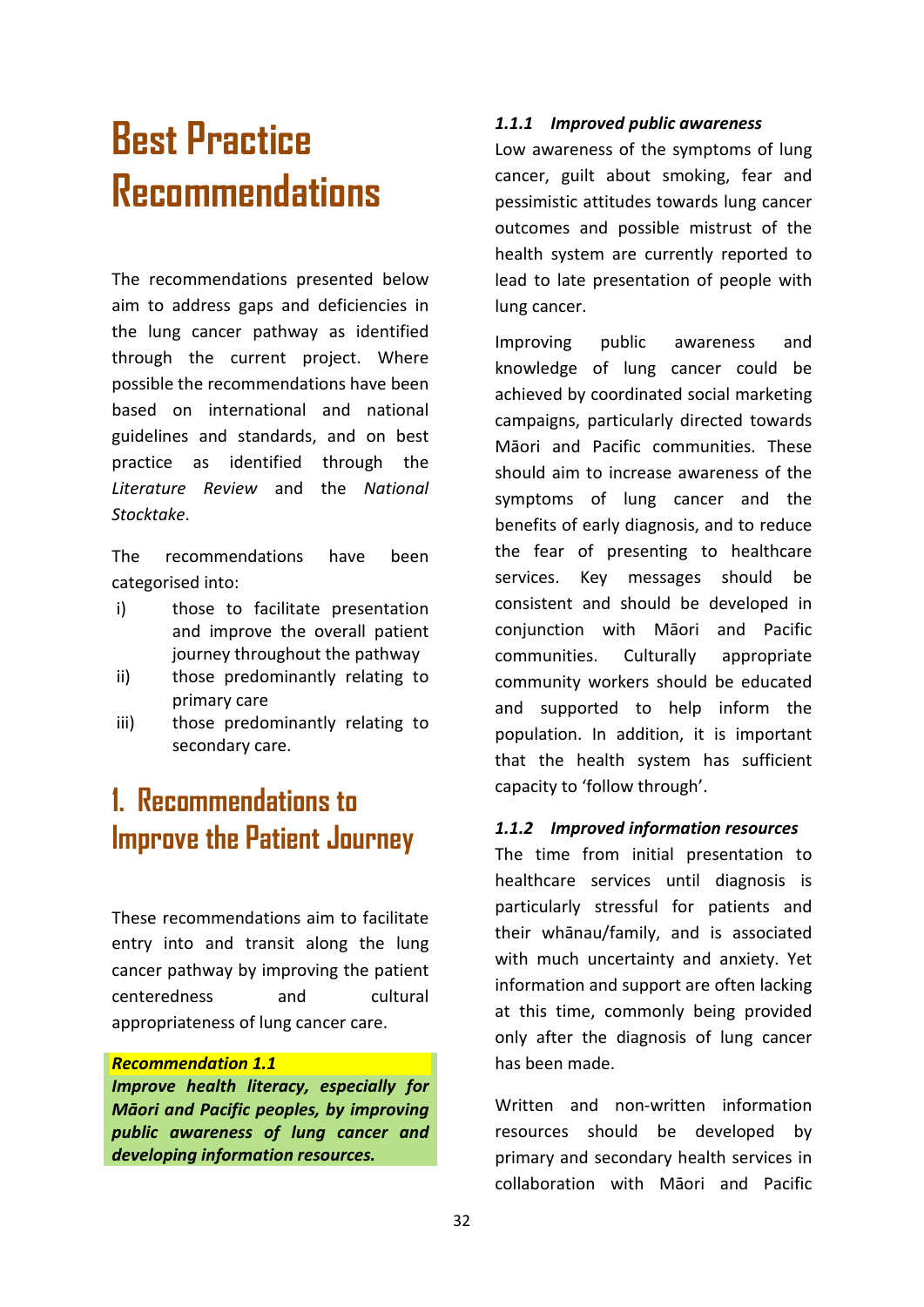communities and other stakeholders. The information should be a national resource, consistent with guidelines and standards.

The information and messages provided should be culturally appropriate and easy to understand, being provided in multiple formats and languages. Information should be consistent and aligned with that provided to health professionals. It should include information on lung cancer, its symptoms, investigations, treatment, and outcomes; traditional medicine (CAM); who to see/contact, who the patient will be referred to, where to go and what to expect when; support and financial assistance; details on local services and transport/parking arrangements.

The information should be delivered in an integrated manner and should be reinforced face-to-face by health professionals (such as primary and secondary care coordinators and community health workers). The appropriate information should be provided at various points in the pathways to ensure relevance and to avoid the patient and their whānau/family becoming overwhelmed by 'information overload'.

#### *Recommendation 1.2*

*Adequately credentialed, supported and culturally appropriate primary and secondary cancer care coordinators should be available to coordinate the patient journey and provide support.*

Cancer care coordinators / navigators are being used internationally and nationally to facilitate and coordinate the patient journey. In NZ, care coordinators have been shown to promote engagement of Māori with mainstream services by assisting with communication and access; and their use has been associated with increased patient and provider satisfaction and reduced DNAs.<sup>29</sup> <sup>37</sup> <sup>38</sup> However, there is considerable regional variation in the availability of primary and secondary care coordinators, $37$  and often involvement of the secondary care coordinator does not commence until after diagnosis.<sup>37</sup>

#### *1.2.1 Establish primary care coordinator role*

The use of community health workers should be promoted by establishing a primary care coordinator role ('Aunty') to coordinate and facilitate the patient journey and provide support for 'at risk' patients.

Aunties currently act as primary care coordinators within some Māori communities. These Aunties are greatly respected for their knowledge and networks within the community, and their persona enables them to motivate individuals and their whānau. Currently few Aunties are employed in clinical roles; most being in community health worker roles, Kaumatua support, or some are simply active concerned individuals within their community.<sup>39</sup> Aunties should be employed in paid community health worker positions. They need to be adequately educated and supported with information and other resources. In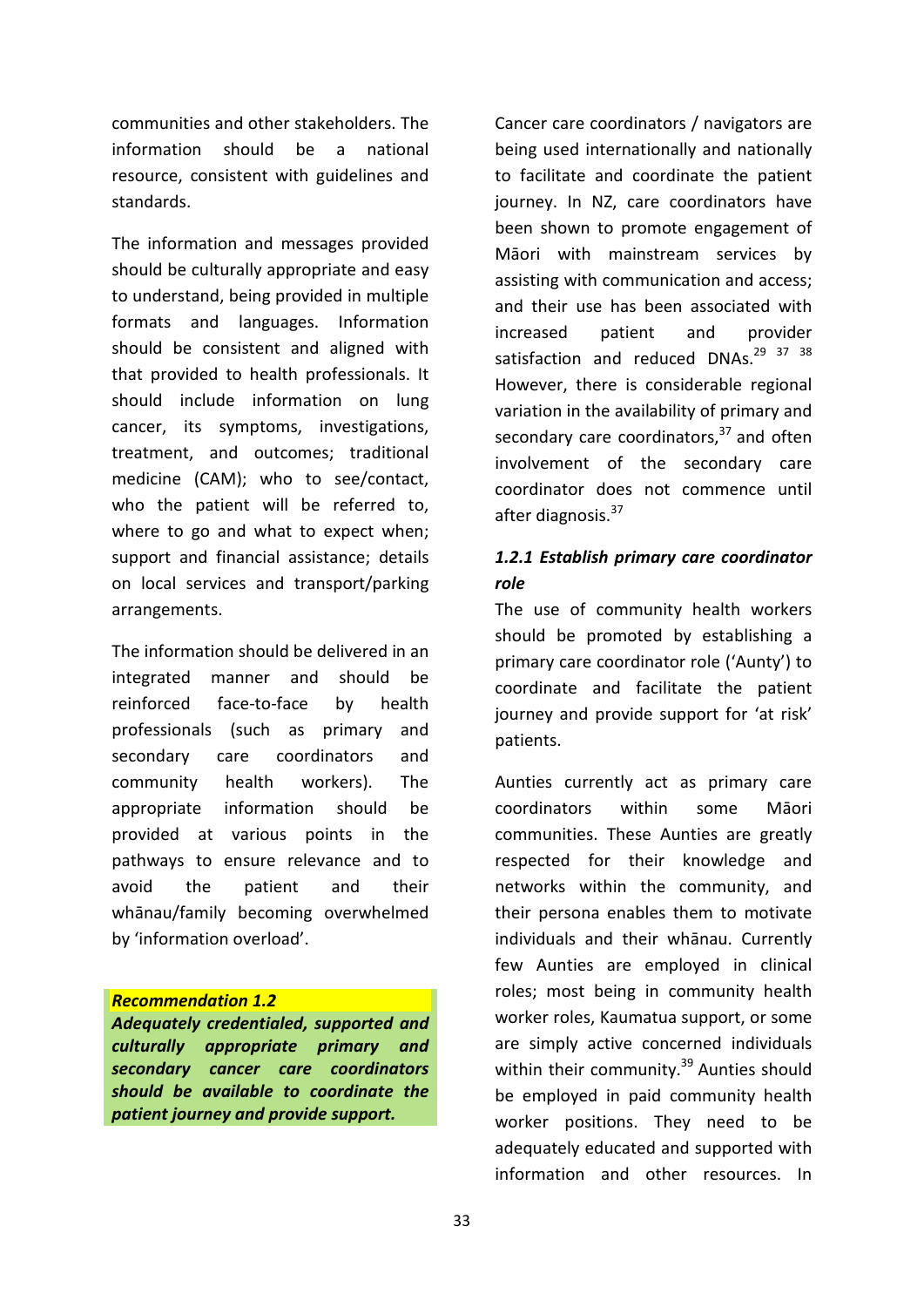particular, they should be well-versed in the issues that affect Māori and Pacific people's health, well-being and ability to manage their own health and well-being. They should receive targeted education regarding cancer and national guideline recommendations, so that they can assist with the early identification of patients with possible cancer.

The primary care coordinator role should commence early in the pathway on suspicion of cancer (e.g. at the time of a suggestive CXR or chest CT scan if not previously) so as to support the patient and their whānau/family during the difficult period prior to diagnosis. The primary care coordinator should provide information, support and transport assistance to patients with or suspected of having cancer. The primary care coordinator should work closely with the secondary care coordinator / cancer nurse to avoid service gaps and to provide continuity of care and support. The primary care coordinator should establish close collaborative links with other healthcare providers and with social /community /support services.

#### *1.2.2 Establish secondary care coordinator*

A secondary care cancer coordinator / cancer nurse role should be established within each DHB to coordinate the patients' journey and provide information and psychosocial support to the patient and their *whānau*/family.

The secondary care coordinator / cancer nurse should be the single point of contact within the hospital system for the patient and their *whānau*/family throughout the lung cancer journey (from referral to secondary care until transfer of care to an oncology or palliative care nurse). The coordinator should be aware of all referrals for suspected lung cancer and they should be notified by radiology of any patient with an abnormality suggestive of lung cancer on CXR or CT scan performed in secondary care.

The coordinator should make contact with the patient within one week of the FSA. They should improve continuity and co-ordination of care by expediting access to services, facilitating communication and appropriate transfer of information between services, and should support the patient and their whānau/family by addressing their informational and support needs. Appropriate information and other resources should be available to assist the coordinator in their role.

The secondary care coordinator should work closely with the primary care coordinator to promote continuity of care and support. The coordinator needs to establish close links with other healthcare providers and with social/community/support services.

It would be desirable for all patients to have access to a *lung* cancer nurse specialist within secondary care; however smaller DHBs may not have sufficient numbers of lung cancer cases to warrant this. All patients should at least have access to a *cancer* nurse.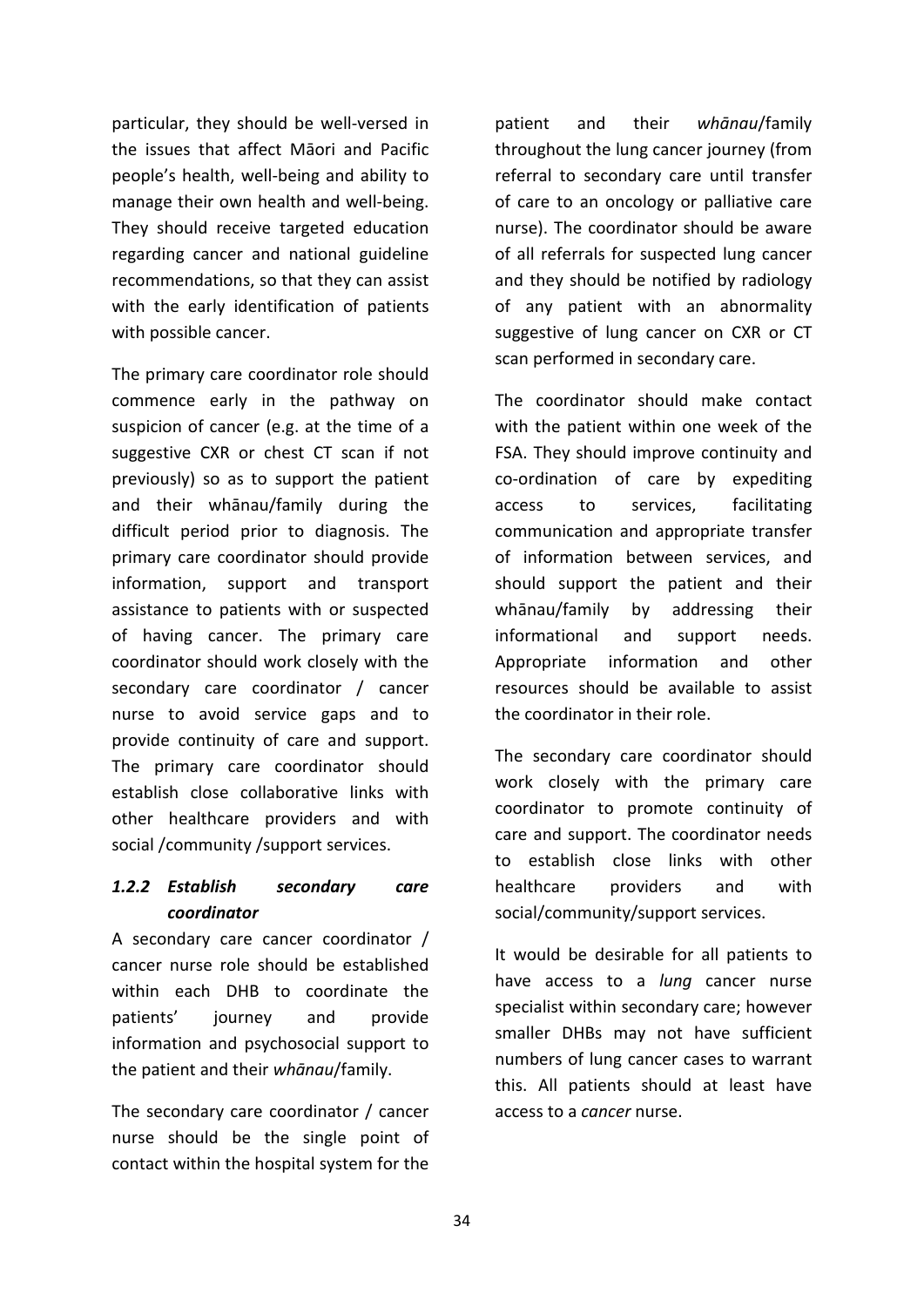#### *Recommendation 1.3*

*Promote a whānau ora approach by integration of care, including the development of networks between health care, social and community services to enable holistic care for health and non-health needs of patients and their whānau/family.*

A key element of *whānau ora* is the establishment of appropriate links across health and social related services to provide a seamless service that supports and acknowledges the social, economic and cultural needs of the patient and their whānau/family. However currently lung cancer care focuses on the health needs of the individual patient, and social needs and the needs of whānau/family are commonly neglected.<sup>38 39</sup>

Primary and secondary care coordinators should assess patient and whānau/family needs and provide appropriate information and referral to the appropriate support services. Both the health and non-health needs of the patient should be assessed; and in addition, the needs of the whānau/family should be addressed.

#### *Recommendation 1.4*

*Promote the on-going involvement of patients and their whānau / family in health care by obtaining feedback regarding their experiences.*

On-going feedback from patients and whānau*/*family is required to 'give voice' to their experience within the lung cancer pathway, and to ensure that care is patient-centred and delivered in accordance with community and cultural values.

Healthcare providers should routinely use a regionally agreed patient satisfaction survey to document and respond to patient and whānau/family issues.

## **2. Recommendations to Reduce Barriers within Primary Care**

These recommendations aim to facilitate investigation and referral so as to expedite diagnosis.

#### *Recommendation 2.1*

*Up skilling of primary care providers to increase awareness of lung cancer, its risk factors, and the benefits of early treatment.*

GPs may not have a high index of suspicion of lung cancer as they only see a patient with newly diagnosed lung cancer every 1-2 years, yet they commonly see patients with respiratory symptoms.38 40 GP up skilling sessions with local respiratory physicians have the potential to increase GP awareness of lung cancer presentation, treatment and outcomes, and also familiarise the GPs with local specialist services.<sup>37</sup> However, only a few DHBs have held GP educational initiatives in lung cancer. Also currently, Māori health workers, whānau ora workers, and navigators/coordinators do not have access to continuing medical education sessions or other educational activities.

DHBs should work with primary care organisations and local respiratory specialists to facilitate education sessions in lung cancer for GPs, nurses and other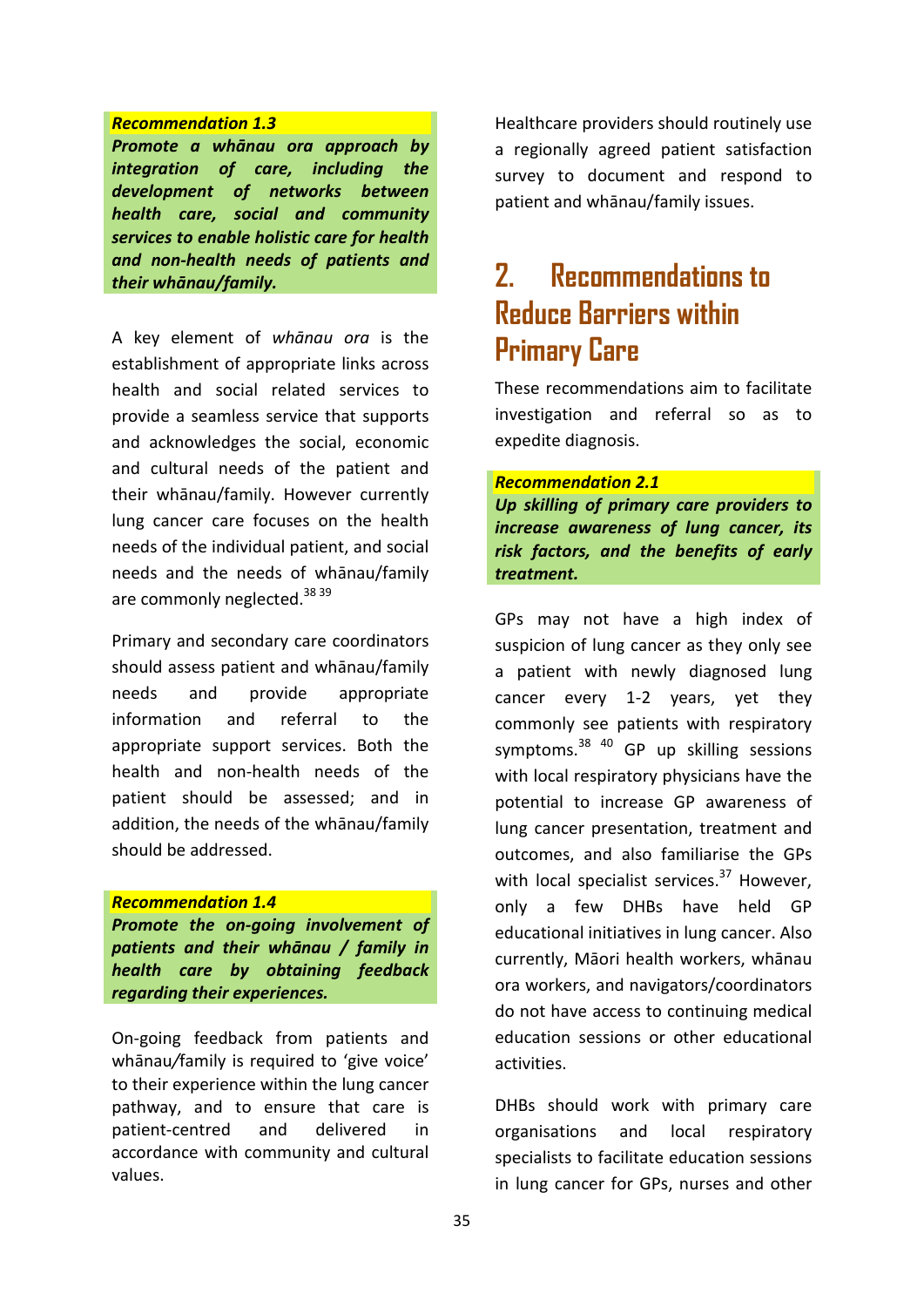healthcare workers. These education sessions should address issues such as lung cancer risk factors, key symptoms of lung cancer, local investigation and referral pathways, lung cancer treatment and outcomes by tumour stage. Information and messages should be consistent and aligned with national guidelines and standards.

In addition to up skilling, GPs should be supported by clear and practical referral guidelines as part of their workflow.

#### *Recommendation 2.2*

*Smoking status should be routinely recorded in the primary care records to facilitate identification of those at risk of lung cancer, and to promote action to encourage smoking cessation.*

Risk assessment within primary care could be improved by the routine documentation of smoking status (never smoker; ex-smoker or current smoker) in the clinical records.

Risk assessment should also include spirometry (as COPD is an independent risk factor for lung cancer). $41$  Spirometry should be recorded for smokers and exsmokers (with a >20 pack year smoking history).

GPs should have a high index of suspicion of lung cancer in those patients with risk factors of lung cancer who present with new or worsening respiratory symptoms. $^{29}$  In addition, many lung cancer patients that initially present directly to secondary care, have previously seen a GP within six months of diagnosis.42 Therefore direct questioning

of at risk patients about the symptoms of lung cancer when they present for another reason may alert the GP to the possibility of lung cancer and reduce emergency presentations. Smoking cessation support should be offered to current smokers.<sup>37</sup>

#### *Recommendation 2.3 Improve GP utilisation of CXRs.*

Currently in NZ, GPs request CXRs reactively. The current threshold for ordering a CXR may be too high with considerable delay before a CXR is ordered in some patients and with others not having a CXR performed prior to being seen in secondary care.<sup>42</sup> Poor access to publicly funded radiology has been considered a barrier to the timely diagnosis of lung cancer by GPs.<sup>40</sup> Approximately 50% of GPs considered that their patients experience inappropriately long waiting times for a CXR within the public sector and the vast majority felt that waiting times for chest CT scan are inappropriately  $\log^{40}$  In addition, GPs have reported that some hospital radiology departments actively discourage them from ordering CXRs.<sup>38</sup>

GPs should have a lower threshold for ordering a CXR in high risk patients, especially if a CXR has not been performed within the preceding 12 months. In addition, guidelines note that repeated presentations for the same symptom/s or combinations of symptoms are likely to be more important than a single presentation or single symptom.<sup>12</sup> It is important that GPs be aware of the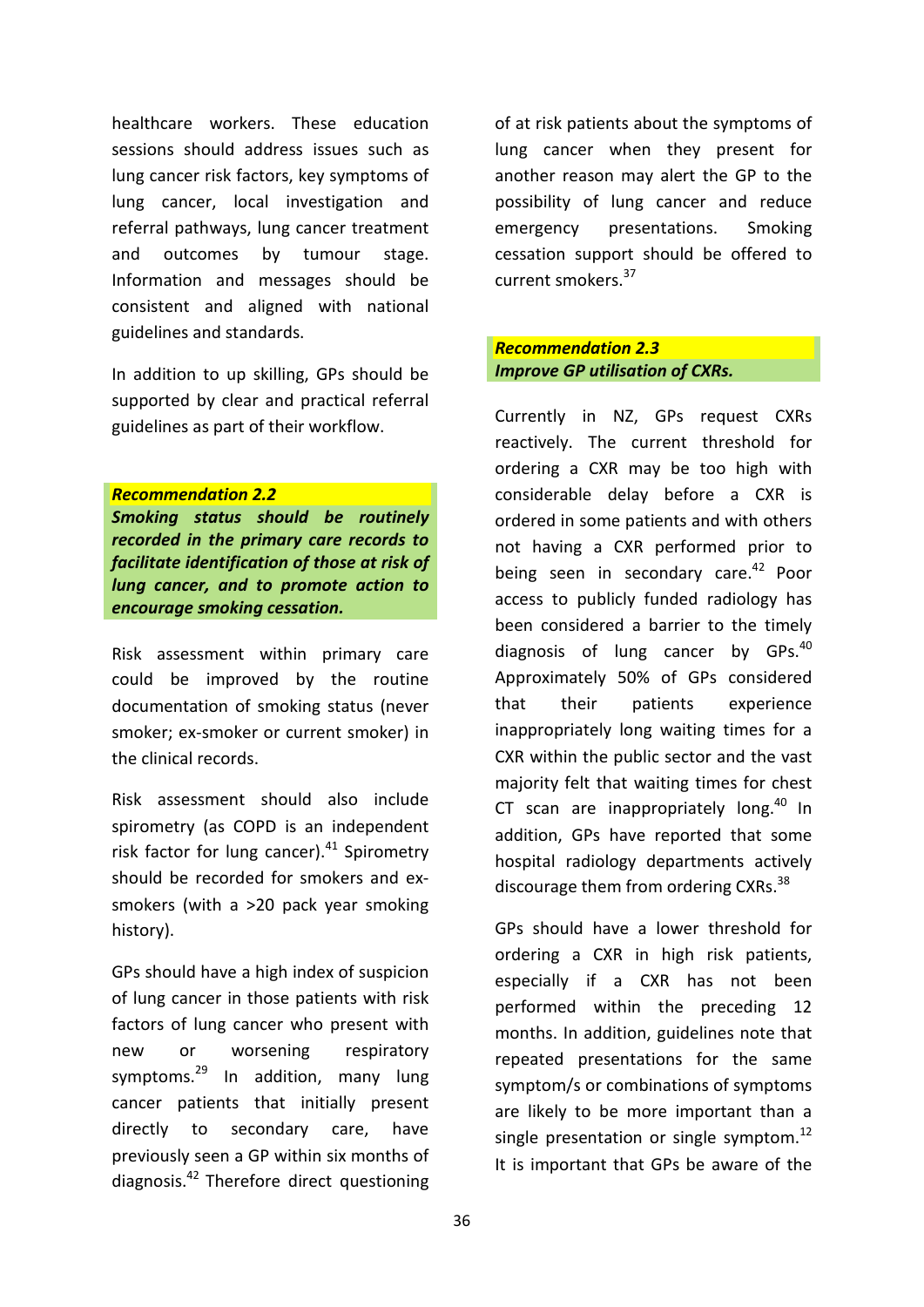patient's prior history (including previous presentations). Therefore access to complete records is essential. Yet currently GPs do not have access to the records if the patient has been seen at another practice.

CXRs should be performed for those with a history of smoking and significant chest symptom/s (not limited to haemoptysis or weight loss) in the absence of a CXR within the preceding 12 months. The CXR should be performed and reported to the GP within 7 calendar days of receipt of the request. Ideally, the findings of a CXR suggestive of lung cancer should be phoned through to the ordering doctor by the radiologist within 24 hours and the report should be automatically copied to both respiratory referrals and the secondary care coordinator at the DHB. If the CXR is normal, but the doctor is suspicious of lung cancer, the patient should be referred to a physician with an interest in respiratory medicine or lung cancer.

#### *Recommendation 2.4*

*Appropriate systems and safety nets should be in place to follow up patients with un-resolving symptoms, abnormal results and DNAs.*

Currently processes and systems differ greatly between practices.

All practices should have appropriate systems in place to follow-up and manage patients with un-resolving symptoms or abnormal results, and patients who do not attend appointments or investigations.

#### *Recommendation 2.5*

*Develop regionally consistent investigation & referral pathways across all DHBs that are aligned with national guidelines and standards, and integrated with workflow support tools.*

Symptoms which could be due to lung cancer are common and similar to those of other respiratory disease. GPs are often uncertain which patients to further investigate and refer. $38^{40}$  GPs have reported that they do not find the NZGG Guidelines for *Suspected Cancer in Primary Care* useful for lung cancer. The guidelines are currently not integrated with the GPs' workflow support tools limiting their usefulness.

GPs often have to deal with several different DHBs therefore consistency of referral processes across DHBs is required. 37 38 40

GPs have requested clear investigation and referral pathways that are integrated with their patient management systems. <sup>38 40</sup> National standards for patient management systems (PMS) should include context-sensitive, background search functionality so that GPs can be prompted with relevant clinical guidance at the point of care

*Recommendation 2.6 An e-referral system with standardised referral information template should be available to all GPs.*

GPs currently refer patients to secondary care by a variety of ways (e.g. fax, courier, letter via the patient, post, phone, electronically), $40$  most of which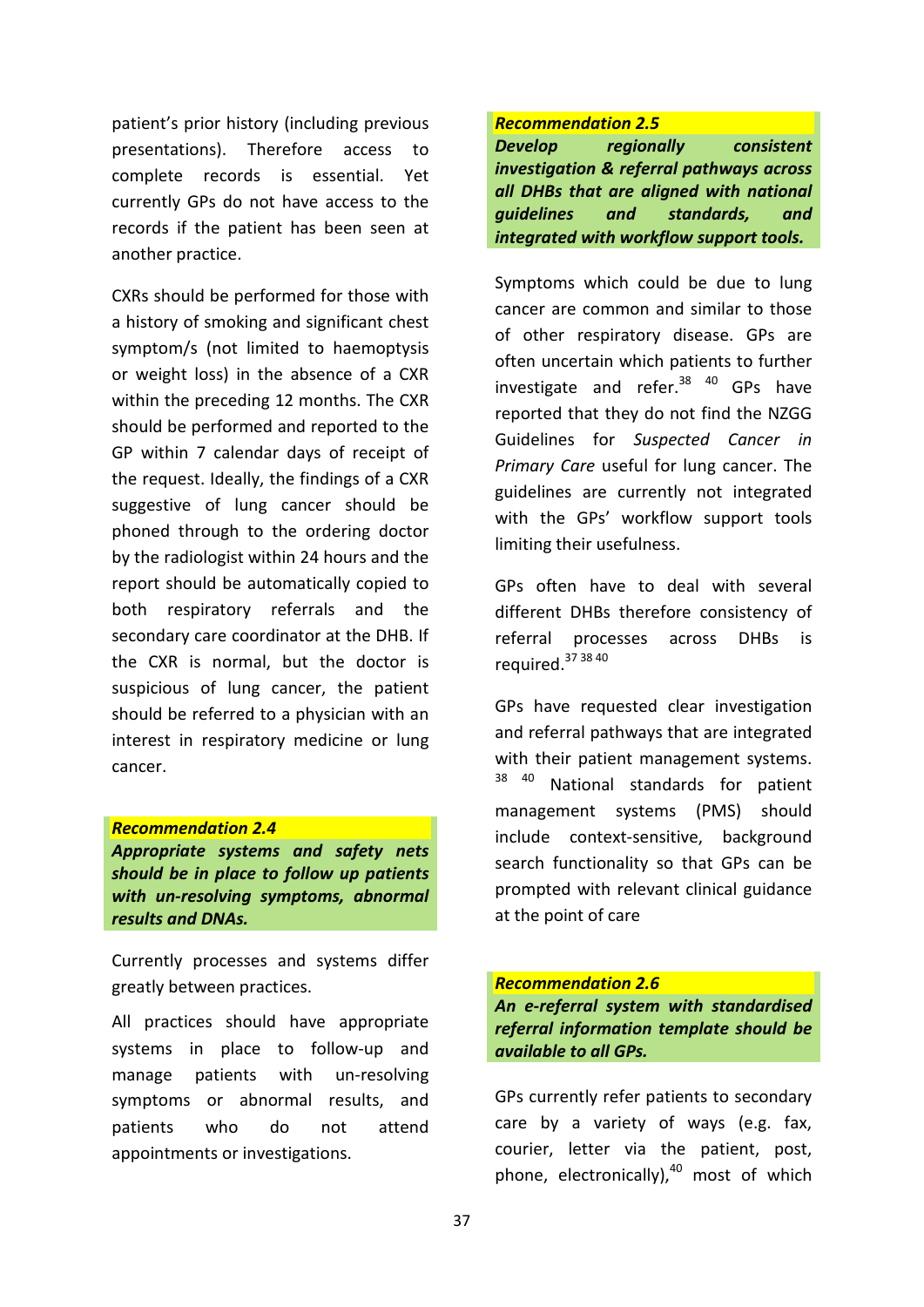are paper-based, some being more expedient than others. Referrals currently contain variable information, get lost, take variable time to be received, and faxed referrals can mix up information on different patients. Current referral processes predispose to delays to specialist assessment and diagnosis. It is well recognised that paper-based referral processes tend to be inefficient and prone to errors.

An electronic referral system, incorporating decision support, referral and investigation guidelines and pathways, should be available to all GPs as part of their patient management software. Clear details should be provided on how to refer patients, what clinical information should be provided, and which investigations should be ordered prior to the FSA.

Referral processes should be consistent nationally across all DHBs (as GPs commonly deal with more than one DHB). The e-referral template should also be consistent nationally across all DHBs and should be integrated with national guideline recommendations. Electronic triage of referrals should be conducted by the appropriate specialist and the GP should receive immediate acknowledgement of the referral. On-line tracking of referrals should be available, so that the GP is kept fully informed of progress.

#### *Recommendation 2.7*

*An audit tool for the assessment of GP lung cancer referral should be developed to provide feedback on appropriate referral.*

Consistency of GP referrals with national guidelines (including NZGG's *'Suspected Cancer in Primary Care'* clinical guideline) and standards should be audited. In particular, a 'significant event audit' toolkit should be developed to aid retrospective assessment of the pathway of lung cancer cases that were not GPreferred (i.e. self-presented to ED). This would enable practitioners to reflect on practice and identify any opportunities for earlier diagnosis, and alter their approaches to lung cancer risk management for enrolled populations.

## **3. Recommendations to Reduce Barriers within Secondary Care**

*Recommendation 3.1 Improve access to timely outpatient CT scans for suspected lung cancer.*

Whilst inpatients commonly have ready access to investigations including chest CT scans, outpatients often have to wait for a chest CT. GPs consider poor access to CT scans is a major barrier to the early diagnosis of lung cancer.

In some DHBs, a chest CT can be requested by the GP in consultation with a radiologist or specialist, if the CXR is suggestive of lung cancer. <sup>37 38 40</sup> In other DHBs the CT scan is requested following referral to secondary care whilst at other DHBs it is requested at the first specialist appointment.<sup>37</sup> Radiologists may state on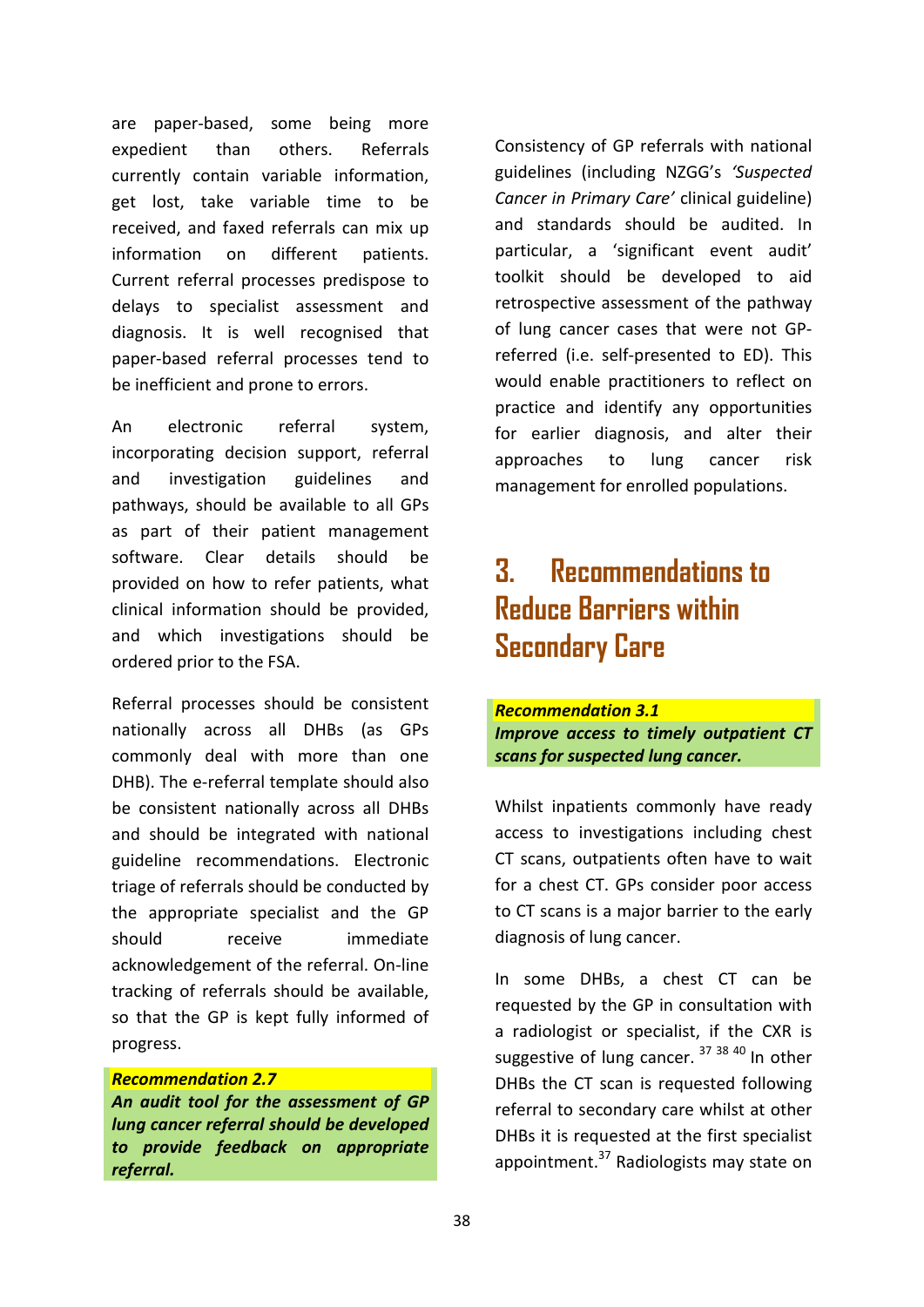a CXR report that a chest CT scan is recommended, however in many DHBs the GP cannot action this, leading to frustration.<sup>38</sup>

Whereas a chest CT is usually performed prior to bronchoscopy at most DHBs, at some DHBs this is not the case.<sup>37</sup> Chest CT waiting times vary greatly across DHBs with inappropriately long waiting times in some regions.<sup>37</sup> Such delay for CT scans may result in a chest CT requested pre-FSA not being performed by the time of the FSA, or a bronchoscopy being performed prior to the chest CT scan so as to expedite diagnosis.<sup>37</sup>

A contrast enhanced CT scan of the chest, lower neck and upper abdomen should be performed prior to: i) the first specialist assessment (FSA) if the CXR is suggestive of lung cancer and ii) bronchoscopy.

An outpatient chest CT scan should be performed within 10 days of receipt of referral so as not to delay the FSA. The secondary care coordinator / cancer nurse should ensure that the chest CT report and films are available at the FSA. A chest CT scan should be performed prior to the bronchoscopy to ensure that a bronchoscopy is the most appropriate diagnostic investigation.

Ideally, the radiologist should telephone the referring doctor regarding an abnormal CXR suggestive of lung cancer, and the chest CT should be booked at that time, in conjunction with the referring doctor. If the radiologist has not booked the chest CT scan in conjunction with the GP, the GP should be able to request a chest CT, provided agreed criteria are met, following an abnormal CXR suggestive of lung cancer. This process would be facilitated by an ereferral system. Criteria for GP ordered CT scans should be developed in conjunction with GPs, respiratory physicians and radiologists. If a chest CT has not been requested by the GP, the specialist triaging referrals should order the scan on receipt of the referral for suspected lung cancer to enable it to be performed pre-FSA.

Discharge recommendation for a followup CXR at 6 weeks or chest CT scan should be booked by the hospital; and the patient and GP should be notified of the booking.

*Recommendation* **3.2**  *Develop a systematic approach to action referrals for suspected lung cancer to ensure the time from receipt of GP referral to FSA is <2 weeks.*

Referrals should be triaged by the appropriate specialist daily. The secondary care coordinator / cancer nurse should be notified of all cases with suspected lung cancer on triage of the referral so that she/he can coordinate appointments and ensure all relevant information is available at the FSA.

Rapid access clinic (i.e. a dedicated lung cancer clinic) should be available in each cancer centre to facilitate rapid assessment of suspected lung cancer. Timely access to FSA could be improved by reducing hospital-based follow-ups.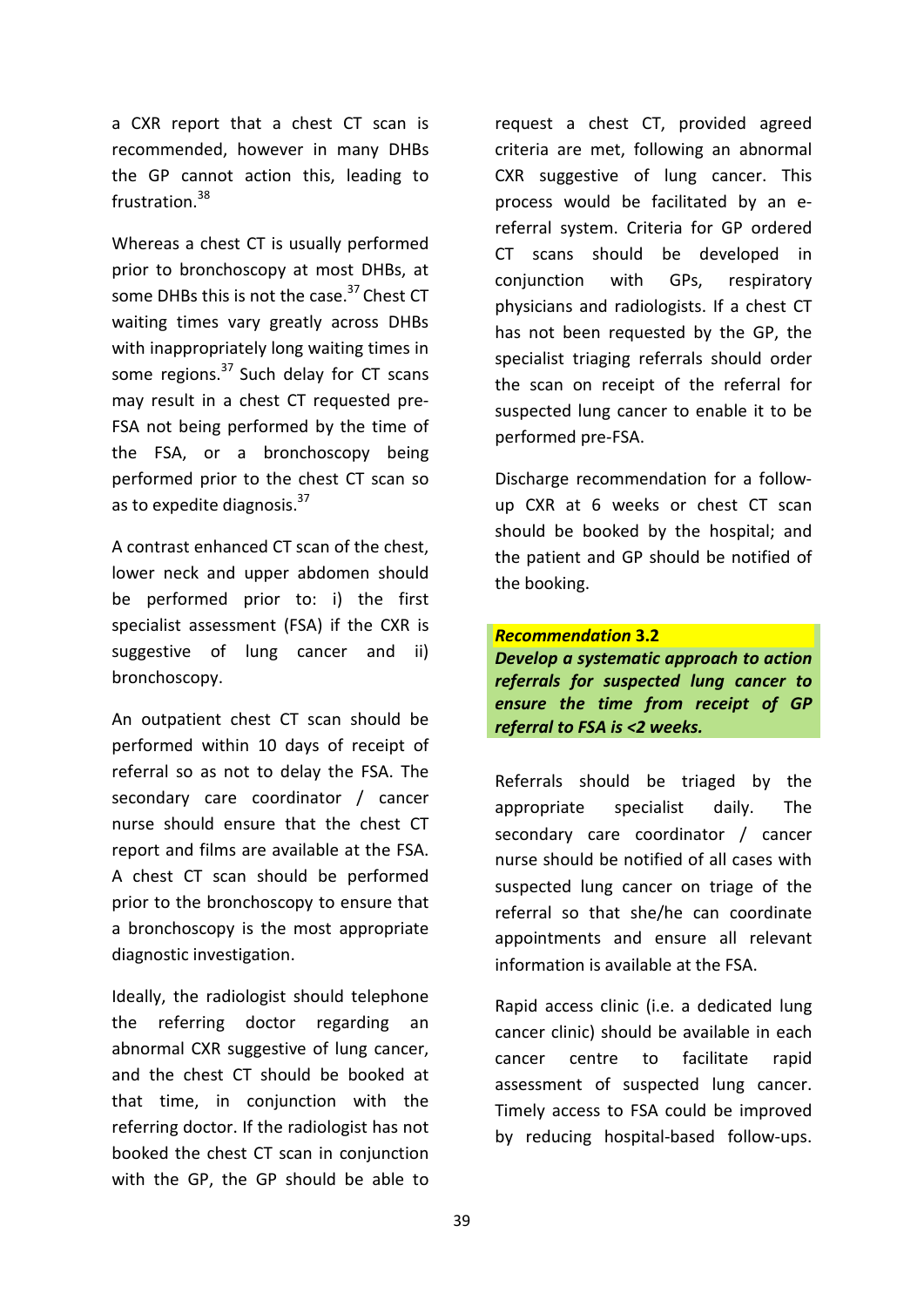Timely access to diagnostic investigations (particularly CTFNA) should be improved.

#### *Recommendation* **3.3**

*Cases with symptoms/signs of lung cancer should be promptly transferred to the care of a physician with an interest in respiratory medicine or lung cancer.*

Cases with symptoms or signs of lung cancer admitted acutely or admitted under a non-respiratory specialist should have their care transferred as soon as possible to an appropriate member of the lung cancer team. All such patients should be presented at an MDM and have access to the secondary care coordinator / cancer nurse.

#### *Recommendation* **3.4**  *Systems should be developed to identify and manage cases with an incidental finding of lung cancer on radiological imaging.*

A nominated member of the lung cancer team (e.g. the secondary care coordinator or cancer nurse) should be informed of every radiology report where new lung cancer is mentioned as a differential diagnosis.

Hospital and community radiology providers should develop systems so that notification of possible new lung cancer occurs routinely (preferably electronically). Notification should be to the nominated member of the lung cancer team.

#### *Recommendation* **3.5**

*Cases with possible early stage lung cancer should be prioritised for rapid transit through the pathway as survival gains are likely to be greatest for these patients.*

Potentially curable patients should be identified and fast-tracked for subsequent management.

Timely access to investigations such as CTFNA, EBUS, CT-PET should be improved as waiting times for these commonly delay the management of potentially curable patients.

#### *Recommendation* **3.6**

*All lung cancer patients should be presented at a multidisciplinary meeting.*

In order to establish a culture of multidisciplinary care, all patients with lung cancer be presented at a MDM. Recommendations from multidisciplinary discussion should be available in the electronic clinical record and should be accessible to other members of the healthcare team. Patients and their GP should be informed of the recommendations of the multidisciplinary discussion within 2 working days of the meeting.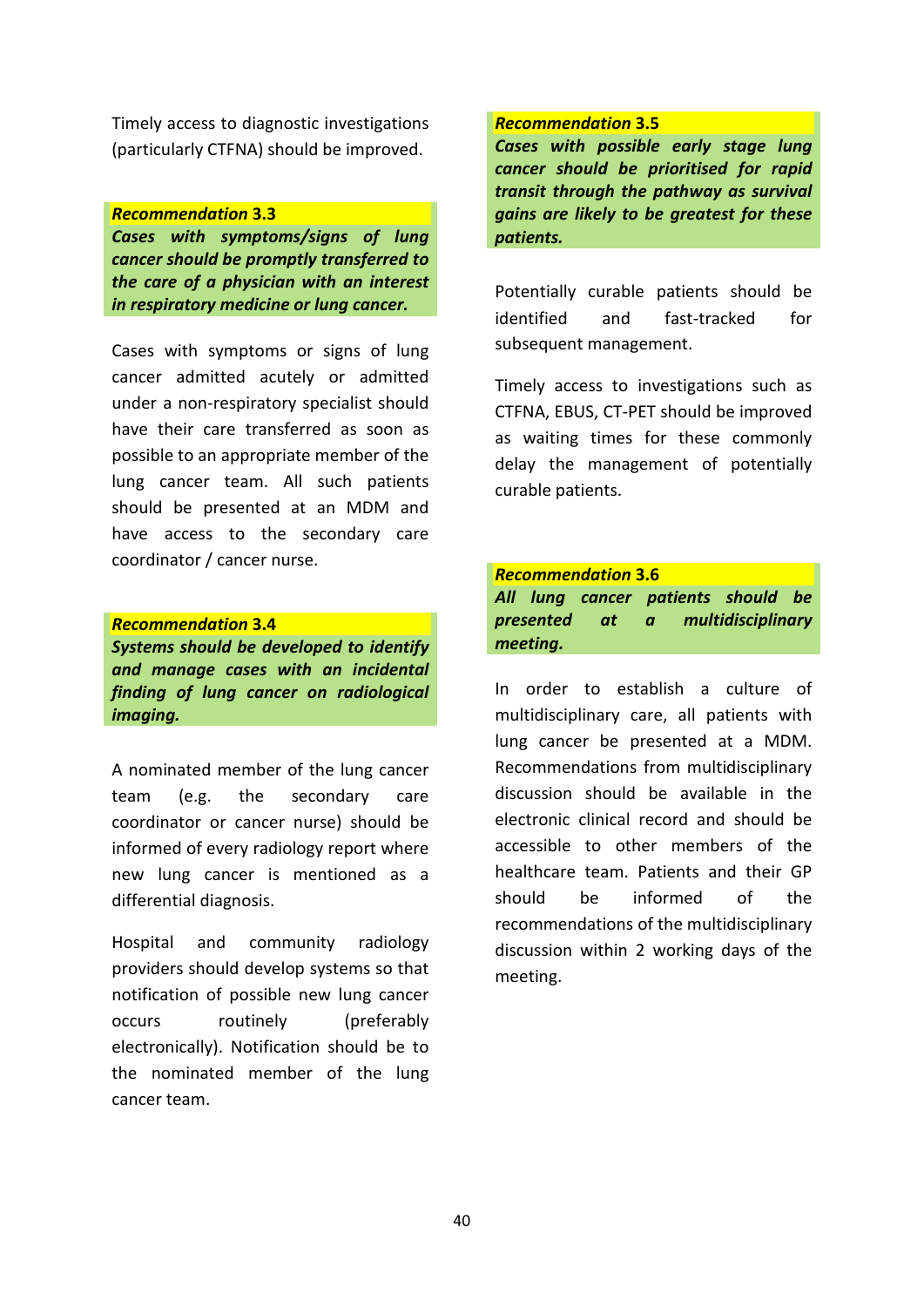#### *Recommendation* **3.7**

*Communication between secondary and primary care providers and with the patient should be appropriate and timely.*

Although it is essential that the GP and the patient are fully informed of the management plan, <sup>29</sup> variability currently exists in the quality and timeliness of this information.37 Communication from secondary care to GPs is often paperbased, with GPs in most regions not able to access to hospital records, or the records of other GPs (that have seen the patient on a casual basis). $40$  In addition, communication to the patient and whānau/family is often deficient such that the patient may not understand the reason for follow-up investigations or appointments.<sup>38</sup>

All GPs should have electronic access to community and hospital consultation reports and results of investigations. Innovative methods for sharing of records have been developed by private IT vendors and these may assist the tracking of multiple presentations. Other initiatives which may assist include TestSafe and the GP2GP project.

TestSafe (http://www.testsafe.co.nz/) is part of a regional initiative by Auckland DHBs to improve information sharing among community and hospital healthcare providers for the benefit of patients. TestSafe gives healthcare providers access to diagnostic results and reports for their patients. It brings together results from DHBs and community laboratories, and work is

underway to include medications dispensed by community pharmacists.

The GP2GP project is a current Ministry of Health initiative to enable the electronic transfer of consultation records from an after-hours doctor or hospital emergency department back to the patient's regular GP. The initiative provides the patient's regular GP with a more complete clinical history, thereby promoting awareness of any persistent or non-resolving symptoms and facilitating earlier diagnosis. In addition, the regular GP is aware of investigations and referrals initiated by another doctor enabling follow-up.

On discharge from hospital, the patient should be provided with a management plan and a discharge summary and follow-up plan should be transmitted to the GP.

## **Economic Evaluation**

The current project sought to develop recommendations to facilitate earlier diagnosis of lung cancer. An economic evaluation was performed to evaluate the cost-effectiveness of expediting the diagnosis of lung cancer.

A cost-utility analysis (CUA) compared changes in costs and quality-adjusted lifeyears (QALYs) across different timings of service delivery. Patients' progression to Stage IV disease was modelled in a timedependent Markov process.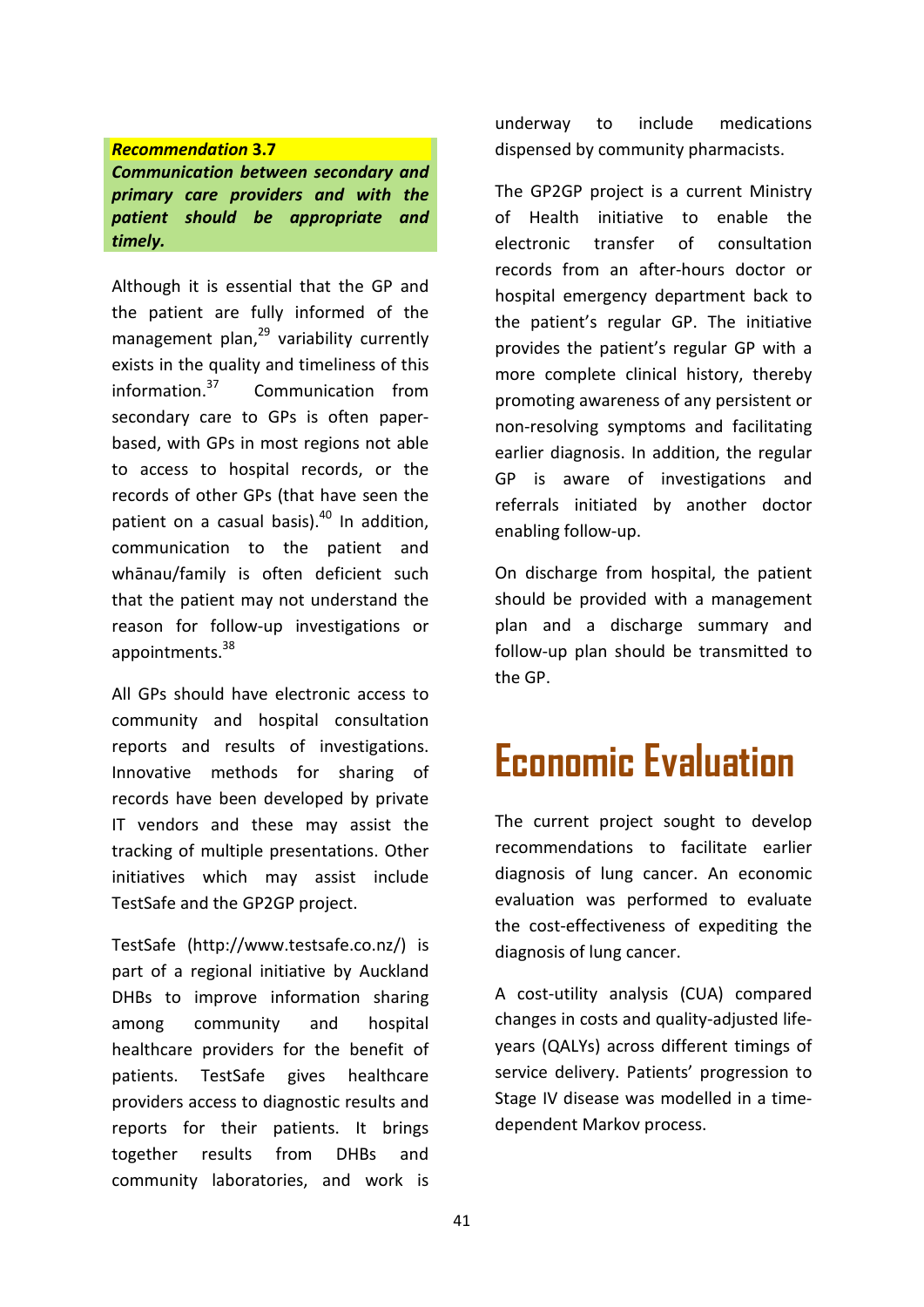In the current study, the difference in time to diagnosis between primary care and secondary care approached 5 weeks, with most of the additional time related to the extra time that outpatients waited for a CT scan.

The monthly rate of progression to Stage IV lung cancer for untreated patients at the time of diagnosis was estimated as 17%. This means that each month about 1 in 6 patients will develop Stage IV disease.

Reduction in time to diagnosis was associated with favourable changes in stage distribution, increase in life expectancy, and increase in costs.

The aggregated cost per QALY for 31 days' earlier diagnosis across the entire lung cancer cohort was \$1,963, excluding any costs of accelerated care. Costs per QALY ranged up to \$7,355, depending on the expense and efficiency of programmes to accelerate diagnosis.

## **Earlier diagnosis**

- Improves stage distribution
- Increases life expectancy
- Increases costs

## Cost of earlier diagnosis: \$1963

(by 31 days) over the entire lung cancer cohort

Costs per QALY: <\$7,355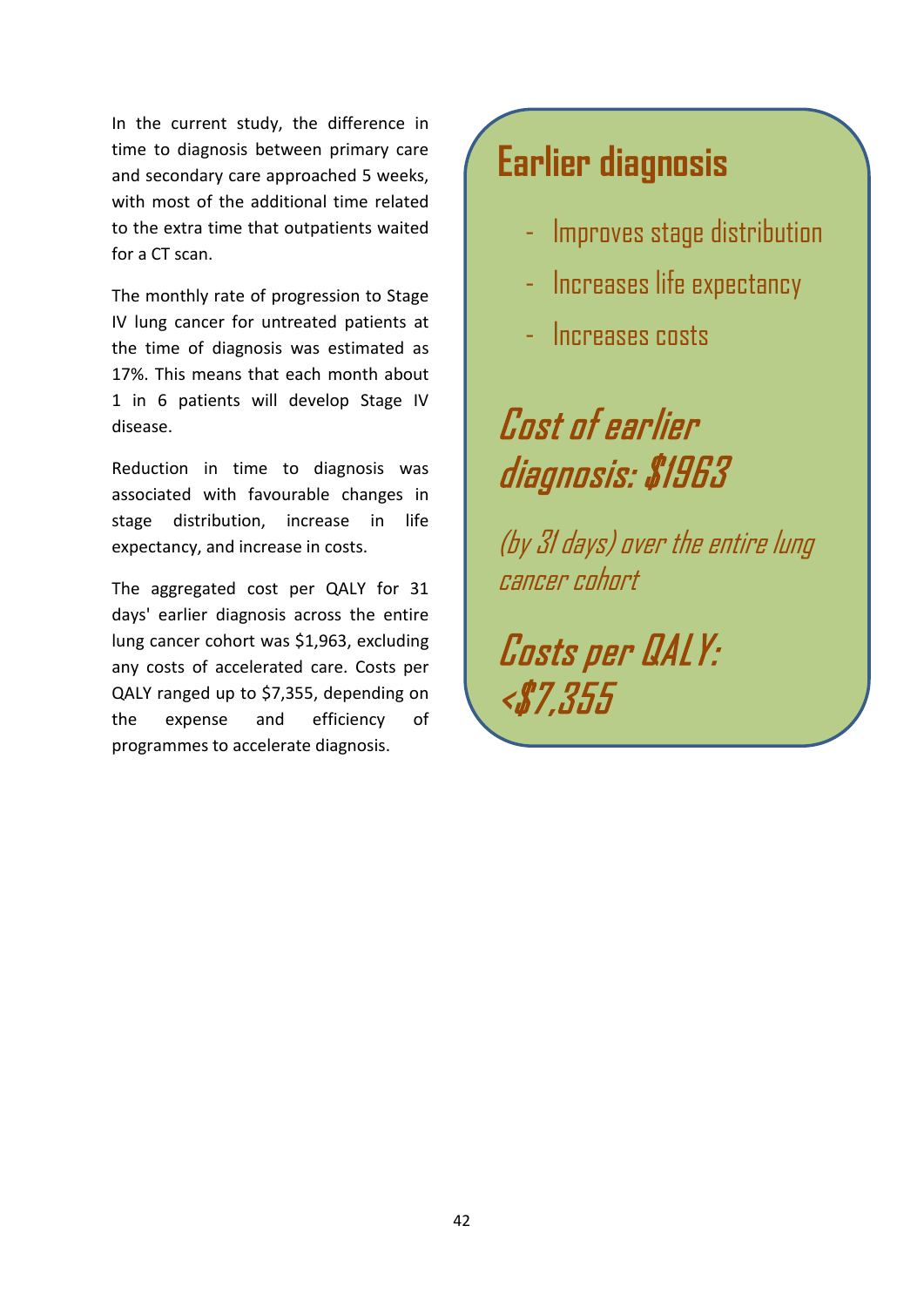## **In Conclusion**

Many barriers to the early diagnosis of lung cancer exist locally; and the complexity of the healthcare system poses major challenges to attempts to reduce these barriers and improve lung cancer care.<sup>43</sup> To be effective, best practice solutions need to incorporate not only specific lung cancer initiatives, but also broader initiatives. A system-wide approach with a focus on improving information, reducing inefficiencies and improving coordination and integration across services and sectors is required.<sup>43</sup> Many of the recommendations from this project apply not only to lung cancer, but also to other cancers and other diseases.

In order to ensure regional equity and consistency in care, improvements need to be implemented nationally across all regions, although some contextualisation may be required. It should be noted that many of the recommended initiatives are already occurring within some DHBs.

The economic evaluation indicated that the recommended initiatives to improve timely lung cancer diagnosis are both equitable and economically competitive. Therefore they should be considered for implementation. Implementation however, was not part of this project. It is hoped that the National Lung Cancer Work Group and the Regional Cancer Networks will take the lead in implementation of the recommendations arising from this project.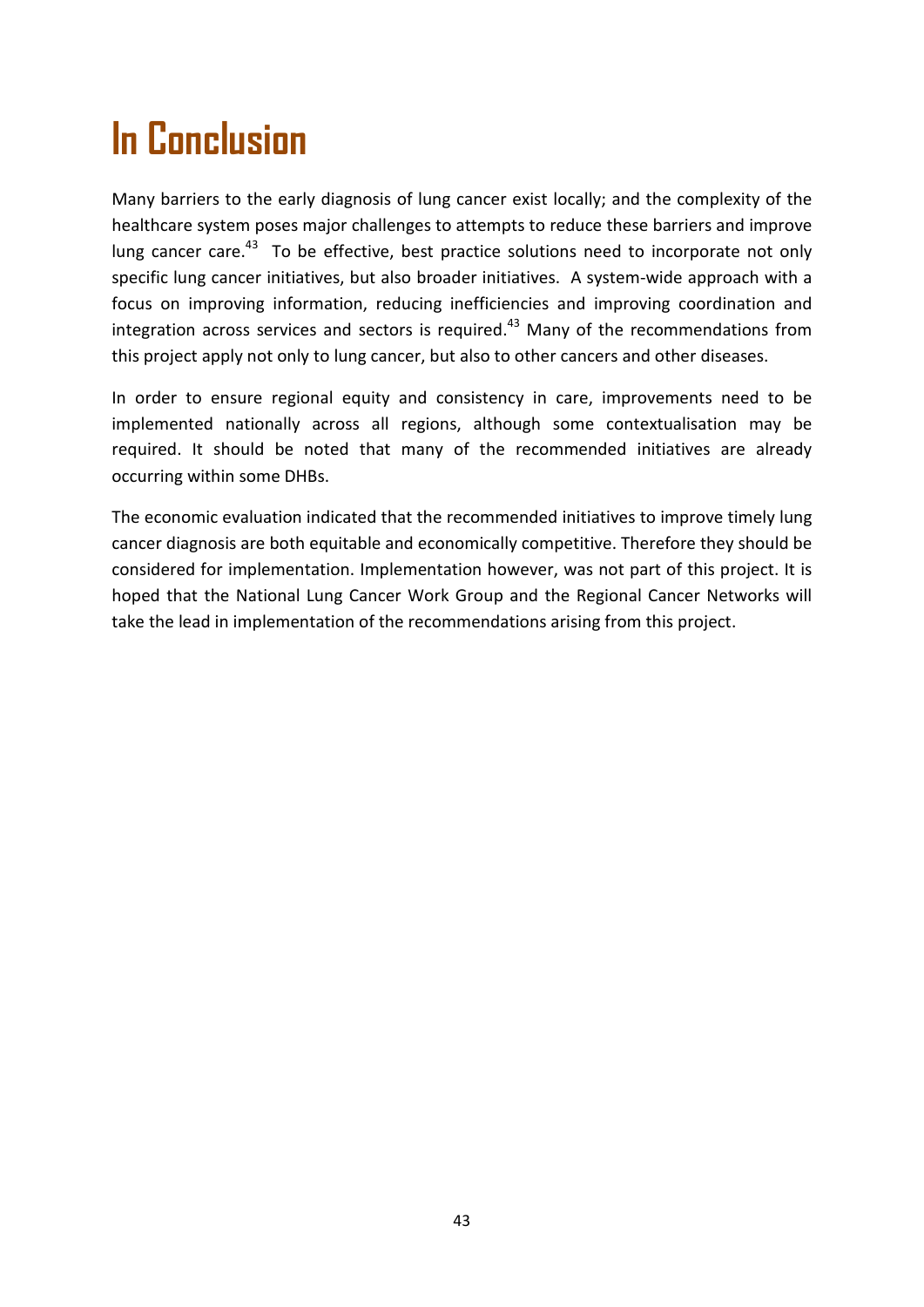## **Summary of the Lung Cancer Project Recommendations**

|                                                                                                                                                                            | RECOMMENDATIONS TO FACILITATE THE OVERALL PATIENT JOURNEY<br>including entry into and transit along the lung cancer pathway by improving the patient centeredness and cultural appropriateness of lung cancer care                                                    |  |
|----------------------------------------------------------------------------------------------------------------------------------------------------------------------------|-----------------------------------------------------------------------------------------------------------------------------------------------------------------------------------------------------------------------------------------------------------------------|--|
|                                                                                                                                                                            | <b>Recommendation 1.1</b>                                                                                                                                                                                                                                             |  |
|                                                                                                                                                                            | Improve health literacy, especially for Māori and Pacific peoples, by improving public awareness of lung cancer and developing information resources                                                                                                                  |  |
| 1.1.1                                                                                                                                                                      | Coordinated social marketing campaign directed towards target populations (particularly Māori and Pacific communities) to increase awareness of the symptoms of lung<br>cancer, benefits of early diagnosis and reduce the fear of presenting to healthcare services. |  |
| 1.1.2                                                                                                                                                                      | Development of written and non-written information resources by primary and secondary health services in collaboration with the target population (particularly Maori<br>and Pacific communities) and other stakeholders.                                             |  |
|                                                                                                                                                                            | <b>Recommendation 1.2</b>                                                                                                                                                                                                                                             |  |
|                                                                                                                                                                            | Adequately educated, supported and culturally appropriate primary and secondary cancer care coordinators should be available to coordinate the patient journey and provide                                                                                            |  |
| support                                                                                                                                                                    |                                                                                                                                                                                                                                                                       |  |
| 1.2.1                                                                                                                                                                      | Promote the use of community health workers by establishing a primary care coordinator (Aunty) role to coordinate the patient journey and provide support for 'at risk'                                                                                               |  |
|                                                                                                                                                                            | patients.                                                                                                                                                                                                                                                             |  |
| 1.2.2                                                                                                                                                                      | Establish a secondary care cancer coordinator / cancer nurse role within each DHB to coordinate the patient journey and information and psychosocial support to the                                                                                                   |  |
|                                                                                                                                                                            | patient and their whanau/family                                                                                                                                                                                                                                       |  |
|                                                                                                                                                                            | <b>Recommendation 1.3</b>                                                                                                                                                                                                                                             |  |
| Promote a whanau ora approach by integration of care, including the development of networks between health care, social and community services to enable holistic care for |                                                                                                                                                                                                                                                                       |  |
| health and non-health needs of patients and their whanau/family                                                                                                            |                                                                                                                                                                                                                                                                       |  |
| 1.3.1                                                                                                                                                                      | Primary and secondary care coordinators should assess patient and whanau/family needs and provide them with appropriate information and referral to the appropriate                                                                                                   |  |
|                                                                                                                                                                            | support services                                                                                                                                                                                                                                                      |  |
| <b>Recommendation 1.4</b>                                                                                                                                                  |                                                                                                                                                                                                                                                                       |  |
| Promote the on-going involvement of patients and their whanau / family in health care by obtaining feedback regarding their experiences                                    |                                                                                                                                                                                                                                                                       |  |
| 1.4.1                                                                                                                                                                      | Healthcare providers should routinely use a regionally agreed patient satisfaction survey to document and respond to patient and whanau/family issues                                                                                                                 |  |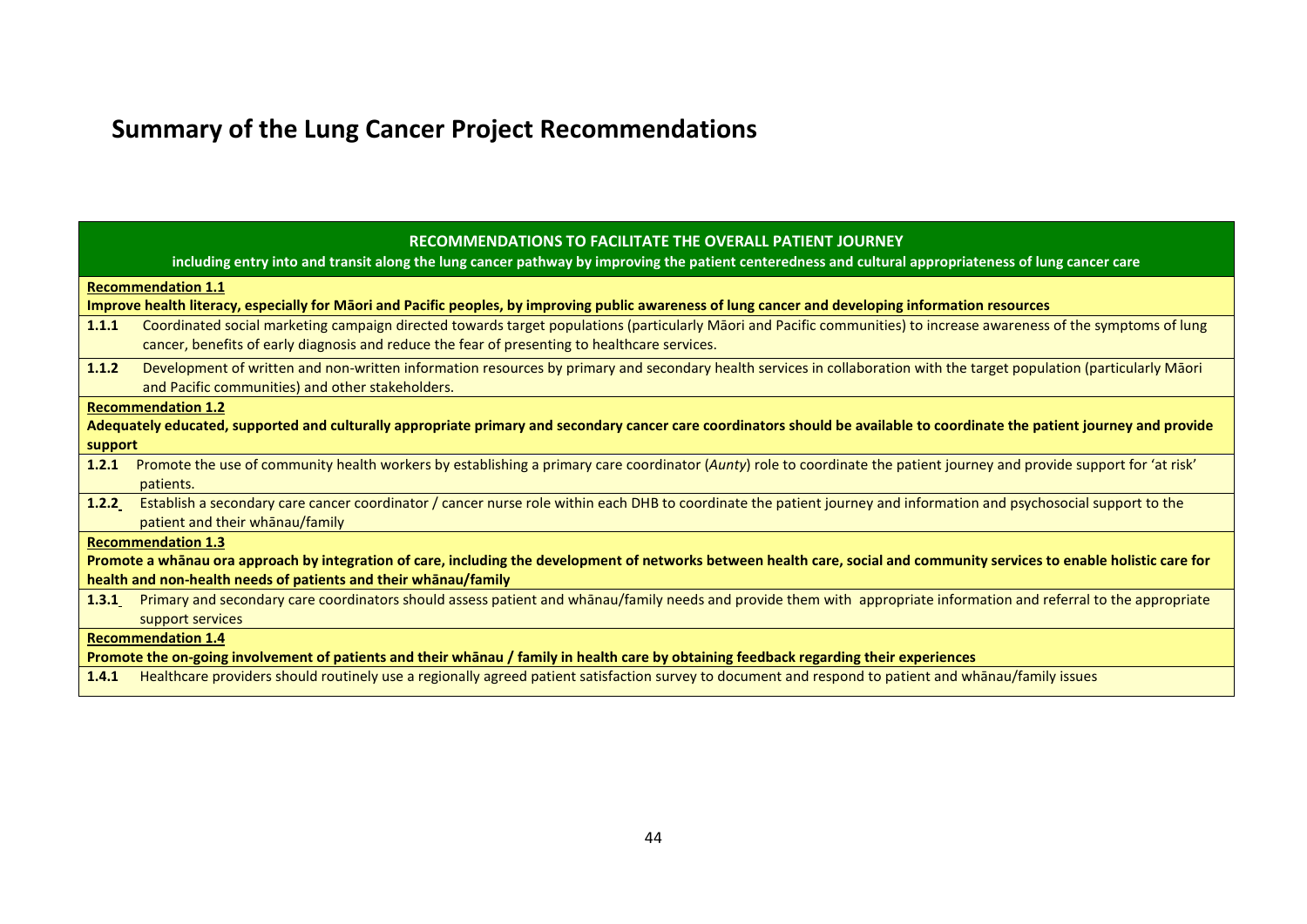| <b>RECOMMENDATIONS TO REDUCE BARRIERS WITHIN PRIMARY CARE</b>                                                                                                                       |  |
|-------------------------------------------------------------------------------------------------------------------------------------------------------------------------------------|--|
| <b>Recommendation 2.1</b>                                                                                                                                                           |  |
| Up skilling of primary care providers to increase awareness of lung cancer and the benefits of early treatment                                                                      |  |
| DHBs should work with primary care organisations and local respiratory specialists to facilitate education sessions in lung cancer for GPs, nurses and other healthcare<br>2.1.1    |  |
| workers                                                                                                                                                                             |  |
| <b>Recommendation 2.2</b>                                                                                                                                                           |  |
| Smoking status should be routinely recorded in primary care records to facilitate identification of those at risk of lung cancer, & promote action to encourage smoking cessation   |  |
| Routine documentation with regular updating of smoking status (never smoker; ex-smoker or current smoker) in the clinical records for all adult patients<br>2.2.1                   |  |
| <b>Recommendation 2.3</b>                                                                                                                                                           |  |
| <b>Improve GP utilisation of CXRs</b>                                                                                                                                               |  |
| CXR should be performed for those with a history of smoking and significant chest symptom/s (not limited to haemoptysis or weight loss) in the absence of a CXR within the<br>2.3.1 |  |
| preceding 12 months.                                                                                                                                                                |  |
| Discharge recommendation for a follow-up CXR at 6 weeks should be booked by the hospital and the patient and GP should be notified of the booking<br>2.3.2                          |  |
| <b>Recommendation 2.4</b>                                                                                                                                                           |  |
| Appropriate systems and safety nets should be in place to follow up patients with un-resolving symptoms, abnormal results and DNAs                                                  |  |
| <b>Recommendation 2.5</b>                                                                                                                                                           |  |
| An e-referral system with standardised referral information template should be available to all GPs                                                                                 |  |
| An e-referral system with standardised referral template should be available to all GPs as part of their patient management software<br>2.5.1                                       |  |
| <b>Recommendation 2.6</b>                                                                                                                                                           |  |

**An audit tool for the assessment of GP lung cancer referral should be developed to provide feedback on appropriate referral**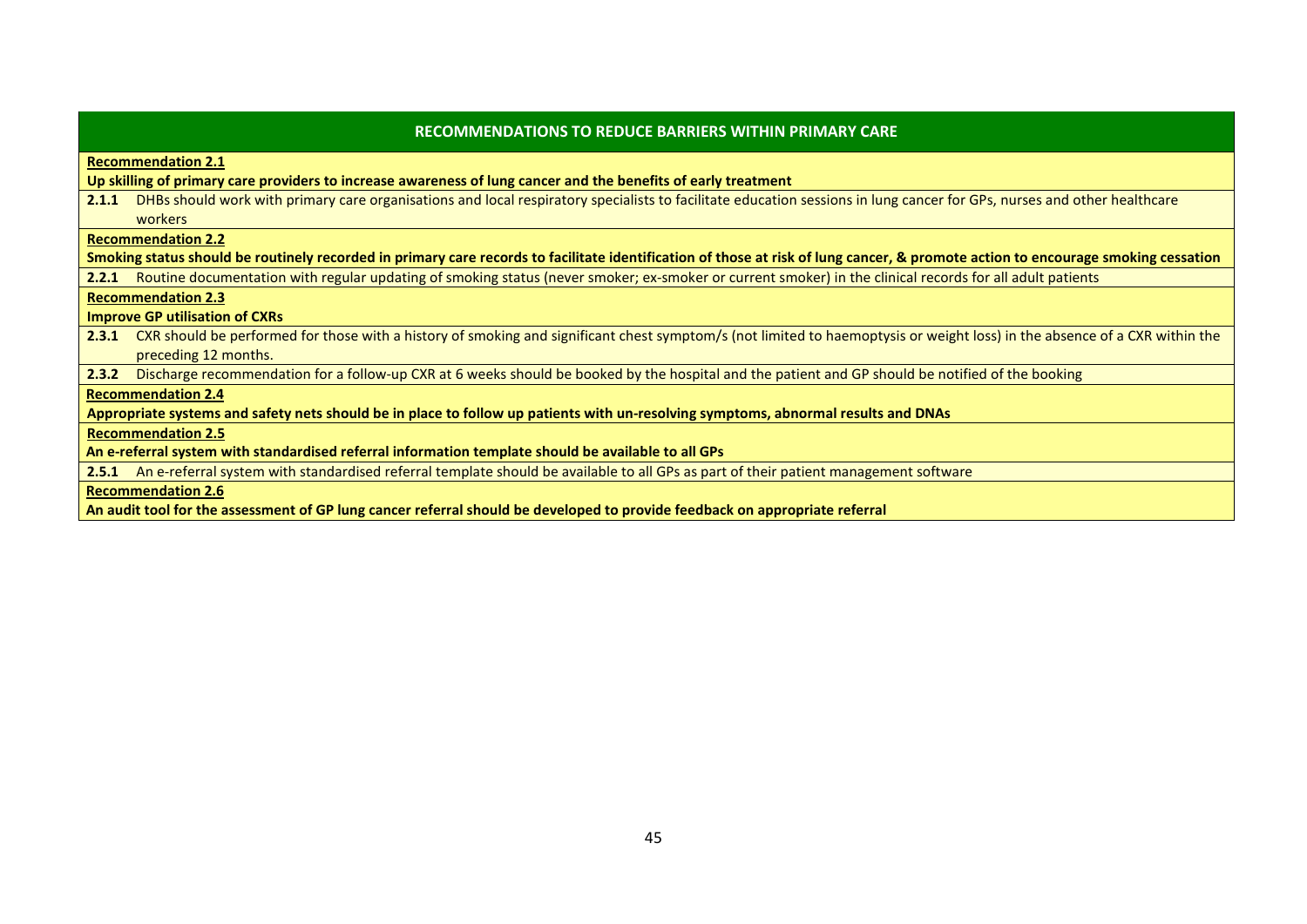| RECOMMENDATIONS TO FACILITATE AND EXPEDITE DIAGNOSIS WITHIN SECONDARY CARE                                                                                                          |
|-------------------------------------------------------------------------------------------------------------------------------------------------------------------------------------|
| <b>Recommendation 3.1</b>                                                                                                                                                           |
| Regionally consistent investigation & referral pathways aligned with national guidelines and standards should be developed across DHBs                                              |
| Regionally consistent investigation & referral pathways should be developed in collaboration with respiratory physicians, radiologists, GPs and NZGG<br>3.1.1                       |
| Guideline commissions should include funding to integrate guidance with workflow support tools (such as PMS, decision support systems, e-referral systems<br>3.1.2                  |
| National standards for PMS systems should include context-sensitive, background search functionality so that practitioners are prompted with relevant clinical guidance at<br>3.1.3 |
| the point of care; this can assist with a decision to make an e-referral                                                                                                            |
| <b>Recommendation 3.2</b>                                                                                                                                                           |
| Improve access to timely outpatient CT scans for suspected lung cancer                                                                                                              |
| 3.2.1 A contrast enhanced CT scan of the chest, lower neck and upper abdomen should be performed prior to: i) the first specialist assessment (FSA) if the CXR is suggestive of     |
| lung cancer and ii) bronchoscopy                                                                                                                                                    |
| <b>Recommendation 3.3</b>                                                                                                                                                           |
| Develop a systematic approach to action referrals for suspected lung cancer to ensure the time from receipt of GP referral to FSA is ≤2 weeks                                       |
| A chest CT scan should be booked prior to the FSA (if not already done)<br>3.3.1                                                                                                    |
| Improve timely access to the FSA and diagnostic investigations for suspected lung cancer (e.g. rapid access clinic)<br>3.3.2                                                        |
| <b>Recommendation 3.4</b>                                                                                                                                                           |
| Cases with symptoms/signs of lung cancer should be promptly transferred to the care of a physician with an interest in respiratory medicine or lung cancer                          |
| <b>Recommendation 3.5</b>                                                                                                                                                           |
| Systems should be developed to identify and manage cases with an incidental finding of lung cancer on radiological imaging                                                          |
| 3.5.1 A nominated member of the lung cancer team (e.g. the secondary care coordinator / cancer nurse) should be informed of every radiology report where lung cancer is             |
| mentioned as a differential diagnosis                                                                                                                                               |
| <b>Recommendation 3.6</b>                                                                                                                                                           |
| Cases with possible early stage lung cancer should be prioritised for rapid transit through the pathway as survival gains are greatest for these patients                           |
| Potentially curable patients should be identified at the MDM and fast-tracked for subsequent management<br>3.6.1                                                                    |
| Improve timely access to investigations such as CTFNA, EBUS, CT-PET as waiting times for these commonly delay the management of potentially curable patients<br>3.6.2               |
| <b>Recommendation 3.7</b>                                                                                                                                                           |
| All lung cancer patients should be presented at a multidisciplinary meeting                                                                                                         |
| <b>Recommendation 3.8</b>                                                                                                                                                           |
| Communication between secondary and primary care providers and with the patient should be appropriate and timely                                                                    |
| 3.8.1 Electronic access for all GPs to community and hospital consultation reports and results of investigations                                                                    |
| 3.8.2 Following the MDM, a management plan should be provided in a timely manner to both the patient and the GP                                                                     |
| 3.8.3 On discharge from hospital, the patient should be provided with a management plan and a discharge summary and follow-up plan should be transmitted to the GP                  |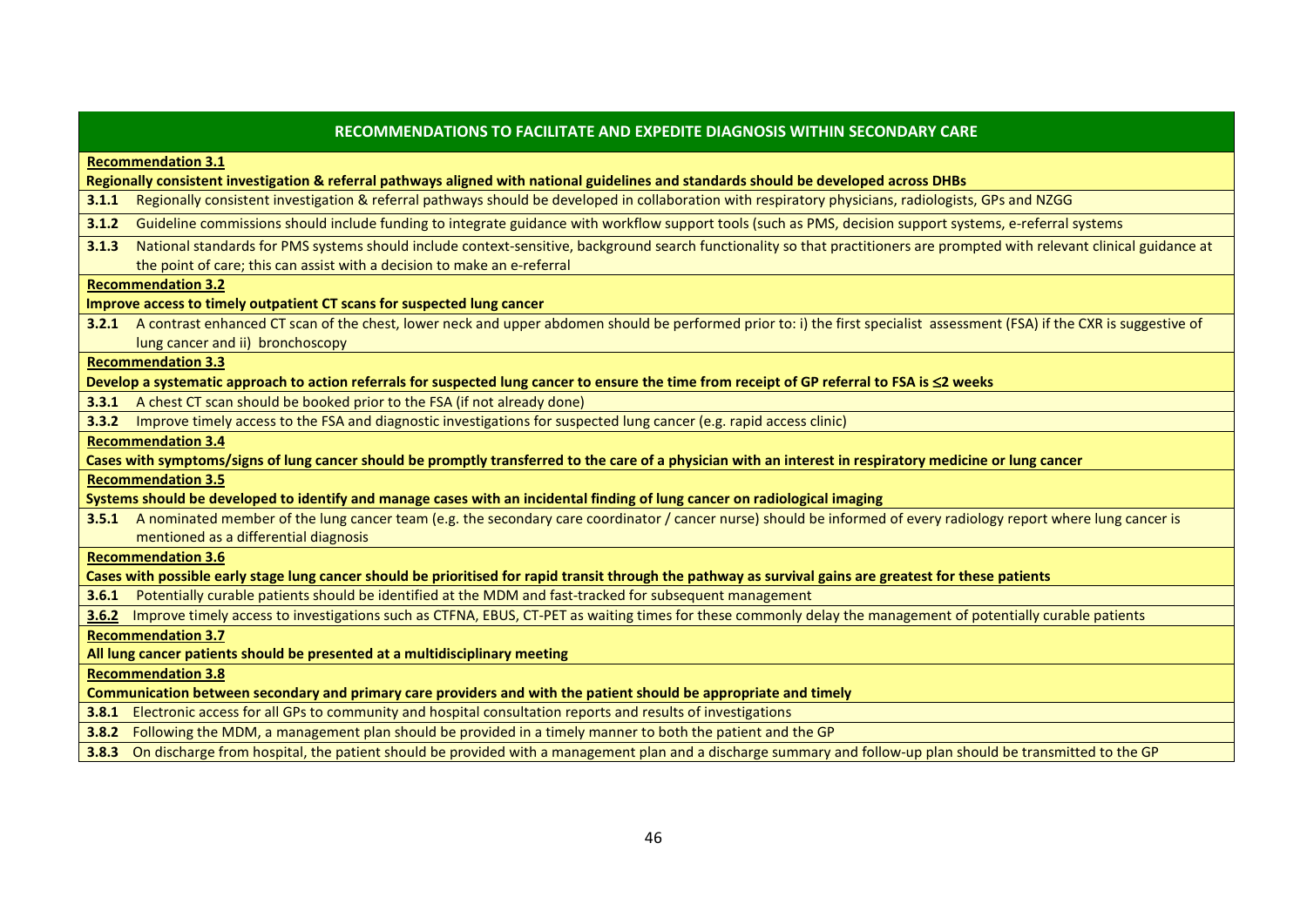## **Abbreviations**

| <b>ADHB</b>  | <b>Auckland District Health Board</b>                             |
|--------------|-------------------------------------------------------------------|
| <b>CAM</b>   | <b>Complimentary Alternative Medicine</b>                         |
| <b>CCI</b>   | <b>Charlson Comorbidity Index</b>                                 |
| <b>CMDHB</b> | <b>Counties Manukau District Health Board</b>                     |
| <b>CME</b>   | <b>Continuing Medical Education</b>                               |
| <b>CNE</b>   | <b>Continuing Nursing Education</b>                               |
| <b>CT</b>    | <b>Computer Axial Tomography</b>                                  |
| <b>CTFNA</b> | CT Fine Needle Aspirate                                           |
| <b>CUA</b>   | <b>Cost-Utility Analysis</b>                                      |
| <b>CXR</b>   | <b>Chest Xray</b>                                                 |
| <b>COPD</b>  | Chronic obstructive pulmonary disease                             |
| <b>DHB</b>   | District Health Board                                             |
| <b>DNA</b>   | Did Not Attend                                                    |
| EAG          | <b>Expert Advisory Group</b>                                      |
| <b>ED</b>    | <b>Emergency Department</b>                                       |
| E-referral   | Electronic referral                                               |
| <b>FSA</b>   | <b>First Specialist Appointment</b>                               |
| <b>GP</b>    | <b>General Practitioner</b>                                       |
| HRC_DHBNZ    | Health Research Council of New Zealand and District Health Boards |
|              | New Zealand                                                       |
| IQR          | <b>Interquartile Range</b>                                        |
| IT           | <b>Inequalities Team</b>                                          |
| <b>KPI</b>   | Key Performance Indicator                                         |
| <b>MDM</b>   | Multidisciplinary Meeting                                         |
| <b>MOH</b>   | Ministry of Health                                                |
| <b>NCN</b>   | Northern Cancer Network                                           |
| <b>NSCLC</b> | Non-Small Cell Lung Cancer                                        |
| NZ           | New Zealand                                                       |
| <b>NZGG</b>  | New Zealand Guidelines Group                                      |
| <b>PHO</b>   | Primary Health Organisation                                       |
| <b>PMS</b>   | <b>Patient Management Systems</b>                                 |
| QALY         | Quality-Adjusted Life-Year                                        |
| <b>RAPHS</b> | Rotorua Area Primary Health Services                              |
| <b>SCLC</b>  | <b>Small Cell Lung Cancer</b>                                     |
| <b>THO</b>   | <b>Total Healthcare Otara</b>                                     |
| UK           | United Kingdom                                                    |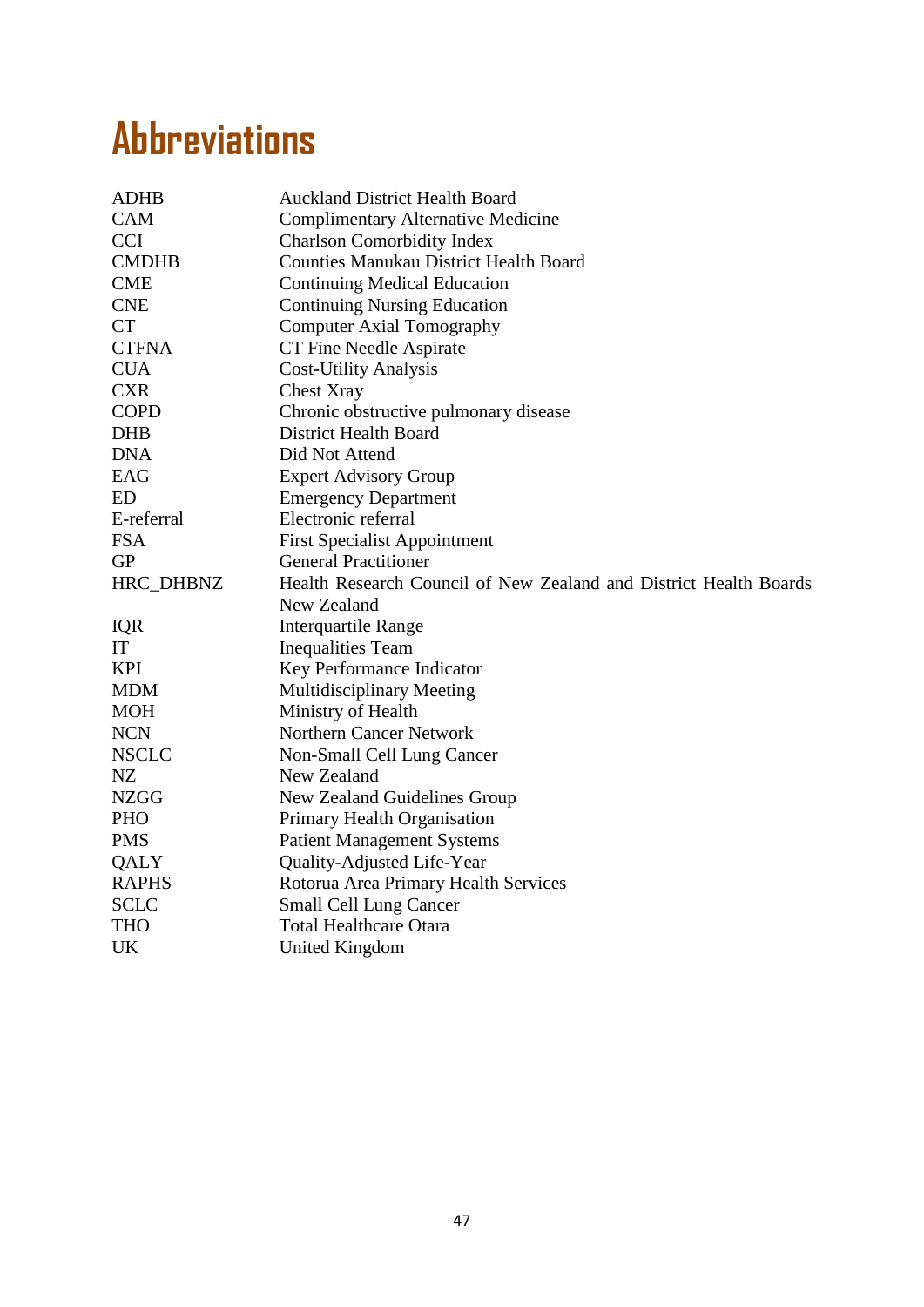## **References**

- 1. New Zealand Health Information Service. Cancer: New registrations and deaths 2005. Government Press, Wellington, 2008.
- 2. New Zealand Health Information Service. Mortality and Demographic Data 2002 and 2003. Government Press, Wellington 2006.
- 3. New Zealand Health Information Service. Cancer Patient Survival Covering the Period 1994 to 2003. Government Press, Wellington 2006.
- 4. Robson B, Purdie G, Cormack D. Unequal impact: Maori and non-Maori cancer statistics 1996- 2001. Ministry of Health, Government Press, Wellington, 2006.
- 5. Ministry of Health and Ministry of Pacific Island Affairs. Tupu Ola Moui, Pacific Health Chart Book, Wellington, 2004.
- 6. National Institute for Clinical Excellence. The diagnosis and treatment of lung cancer. Clinical Guideline 24, NICE, UK, 2005.
- 7. Corner J, Hopkinson J, Roffe L. Experience of health changes and reasons for delay in seeking care: a UK study of the months prior to the diagnosis of lung cancer. *Social Science & Medicine* 2006;62(6):1381-91.
- 8. Coleman M, Gatta G, Verdecchia A, Esteve J, Sant M, Storm H, et al. EUROCARE-3 Summary: Cancer survival in Europe at the end of the 20th Century. *Ann Oncol* 2003;14(12):128-149.
- 9. Sikora K. Cancer survival in Britain. *BMJ* 1999;319:461-2.
- 10. SEER. Lung and Bronchus Cancer: Survival Statistics. Cancer Statistics Review, 1975-2005: Lung and Bronchus Cancer. National Cancer Institute, USA, 1975-2005.
- 11. The Scottish Government. Better Cancer Care An Action Plan: Section Eight Improving Quality of Cancer Care for Patients, 2008.
- 12. New Zealand Guidelines Group. Suspected cancer in primary care: Guidance for referral and reducing disparities. Consultation Draft, NZGG, Wellington, 2008.
- 13. Stevens W, Stevens G, Kolbe J, Cox B. Lung cancer in New Zealand: Patterns of secondary care and implications for survival. *J Thorac Oncol* 2007;2(6):481-93.
- 14. Buccheri G, Ferrigno D. Lung cancer: clinical presentation and specialist referral time. *Eur Resp J* 2004;24:898-904.
- 15. Bjerager M, Palshof T, Dahl R, Olesen F. Delay in diagnosis of lung cancer in general practice. *Br J Gen Pract* 2006;56(532):863-8.
- 16. Ellis P, Vandermeer R. Delays in the diagnosis of lung cancer. *J Thorac Dis* 2011;3(183-188).
- 17. Hamilton W, Peters TJ, Round A, Sharp D. What are the clinical features of lung cancer before the diagnosis is made? A population based case-control study. *Thorax* 2005;60(12):1059-65.
- 18. Melling P, Hatfield A, Muers M, Peake M, Storer C, Round C, et al. Lung cancer referral patterns in the former Yorkshire region of the UK. *Br J Cancer* 2002;86:36-42.
- 19. Koyi H, Hillerdal G, Branden E. Patient's and doctors' delays in the diagnosis of chest tumors. *Lung Cancer* 2002;35(1):53-7.
- 20. 3 Counties Cancer Network. Primary Care Cancer Audit Feedback: 3 Counties Cancer Network, UK, June 2010.
- 21. Barrett J, Hamilton W. Pathways to the diagnosis of lung cancer in the UK: a cohort study. *BMC Family Practice* 2008;9(31).
- 22. Allgar V, Neal R, Ali N, Leese B, Heywood P, Proctor G, et al. Urgent general practitioner referrals for suspected lung, colorectal, prostate and ovarian cancer. *Br J Gen Pract* 2006;56:355-62.
- 23. Lyon D, Knowles J, Slater B, Kennedy R. Improving the early presentation of cancer symptoms in disadvantaged communities: putting local people in control. *Brit J Cancer* 2009;101:S49-S54.
- 24. Singh H, Hirani K, Kadiyala H, Rudomiotov O, Davis T, Khan M, et al. Characteristics and predictors of missed opportunities in lung cancer diagnosis: an electronic health recordbased study. *J Clin Oncol* 2010;28(3307-15).